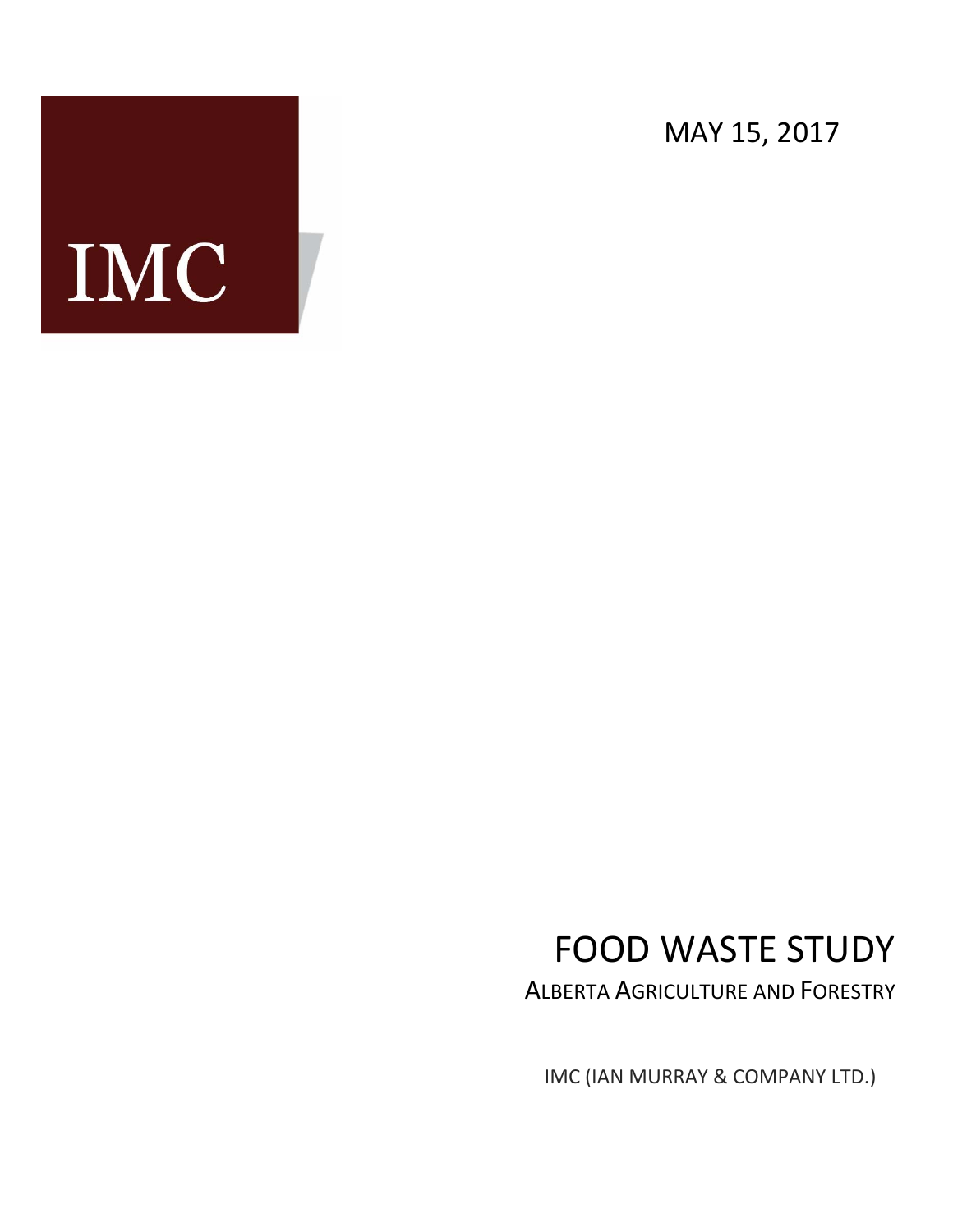# Contents

| 1. |            |
|----|------------|
| 2. |            |
| 3. |            |
| 4. |            |
| 5. |            |
| 6. | 6.2<br>6.3 |
| 7. |            |
| 8. |            |
|    |            |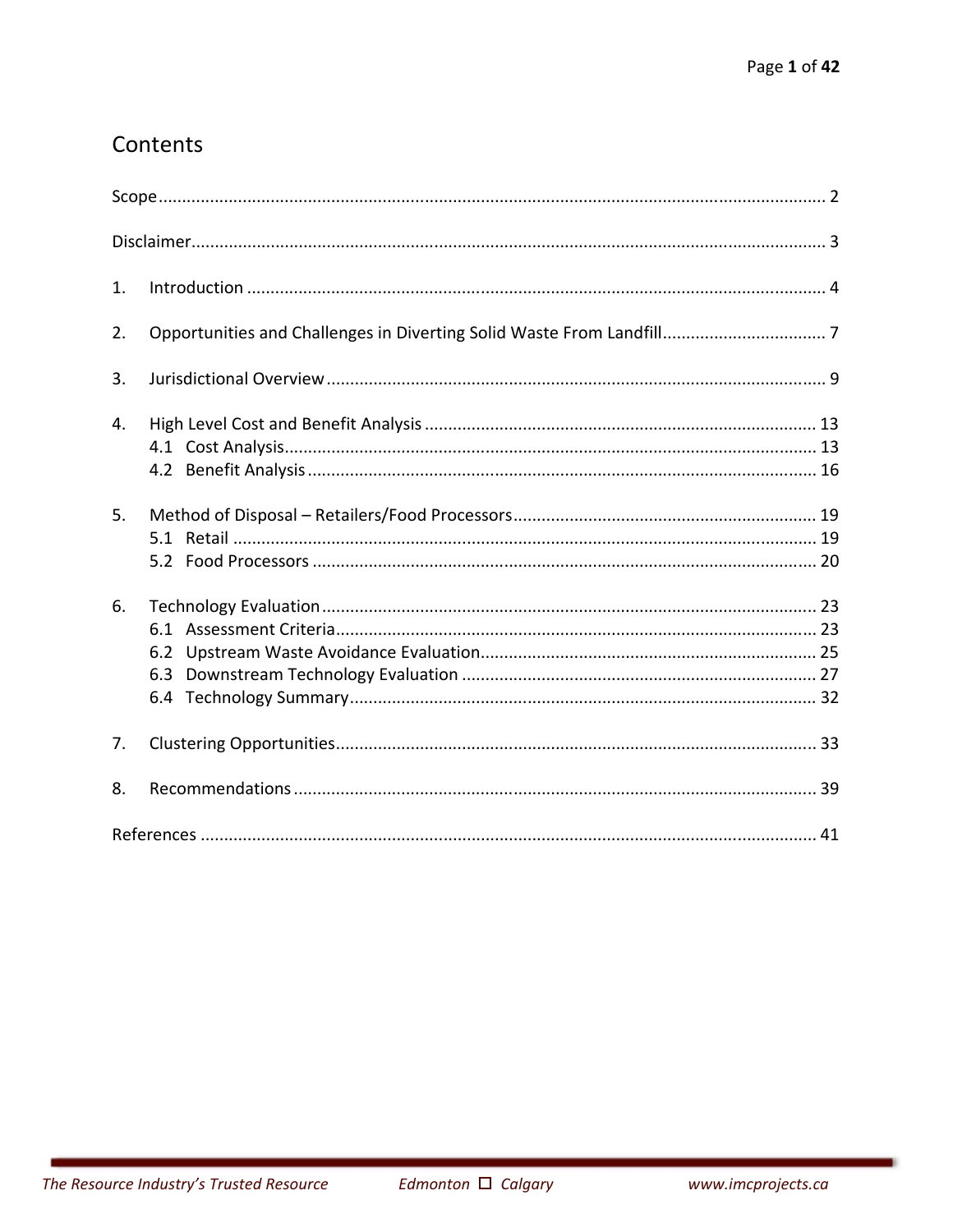# **Scope**

Food waste arises at all levels of the value chain. Households are the largest contributor to food waste<sup>1</sup>. The food processing and grocery sectors combined are the second largest contributors to food waste.

There is an opportunity for Alberta's food processing and grocery/ sectors to more aggressively explore options to convert waste streams into higher value products.

This study provides a high level assessment in the following areas:

- Explores opportunities and challenges in diverting waste from landfill (retailers and upstream processing and diversion only),
- Identifies a number of commercial and near commercial technologies available to convert food waste into energy and other products – including a cost/benefit analysis,
- Reviews current methods of disposal,
- Explores options such as reuse, recover, and recycle/repurpose,
- Reviews activities in other jurisdictions, and
- Considers clustering opportunities.

 $\overline{a}$ 

<sup>&</sup>lt;sup>1</sup> "Cut Waste Grow Profit," 2012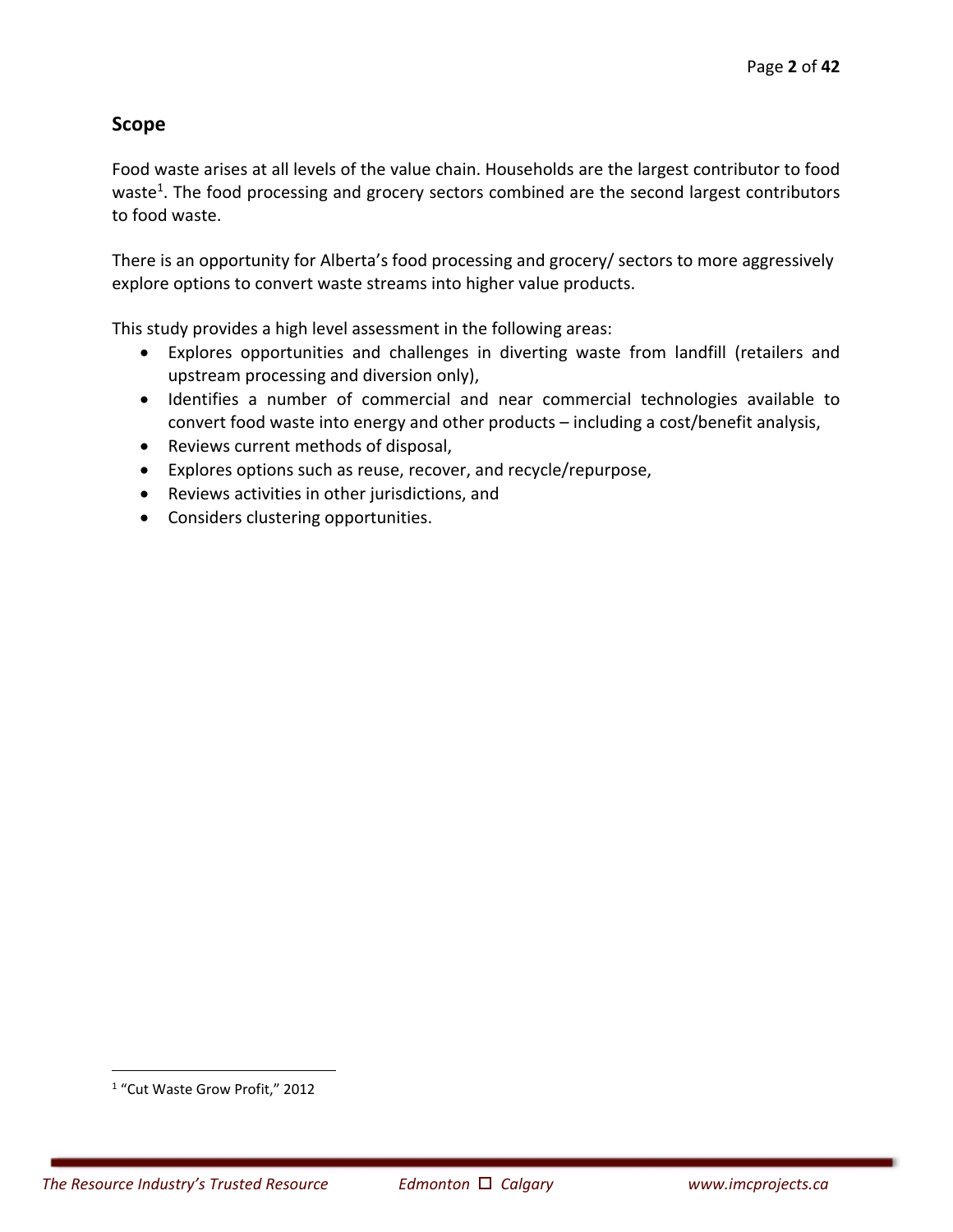# **Disclaimer**

This work is intended solely for Alberta Agriculture and Forestry. Any use which a third party makes of the work, or any reliance on or decisions to be made based on it, are the responsibility of such third parties who should conduct their own due diligence. Decisions made or actions taken as a result of our work shall be the responsibility of the parties directly involved in the decisions or actions.

The information in this report is based on IMC's industry knowledge and what has been gathered from public sources as of May 15, 2017. This information has not been independently verified and while IMC believes that the information is accurate, it cannot guarantee the accuracy of the information.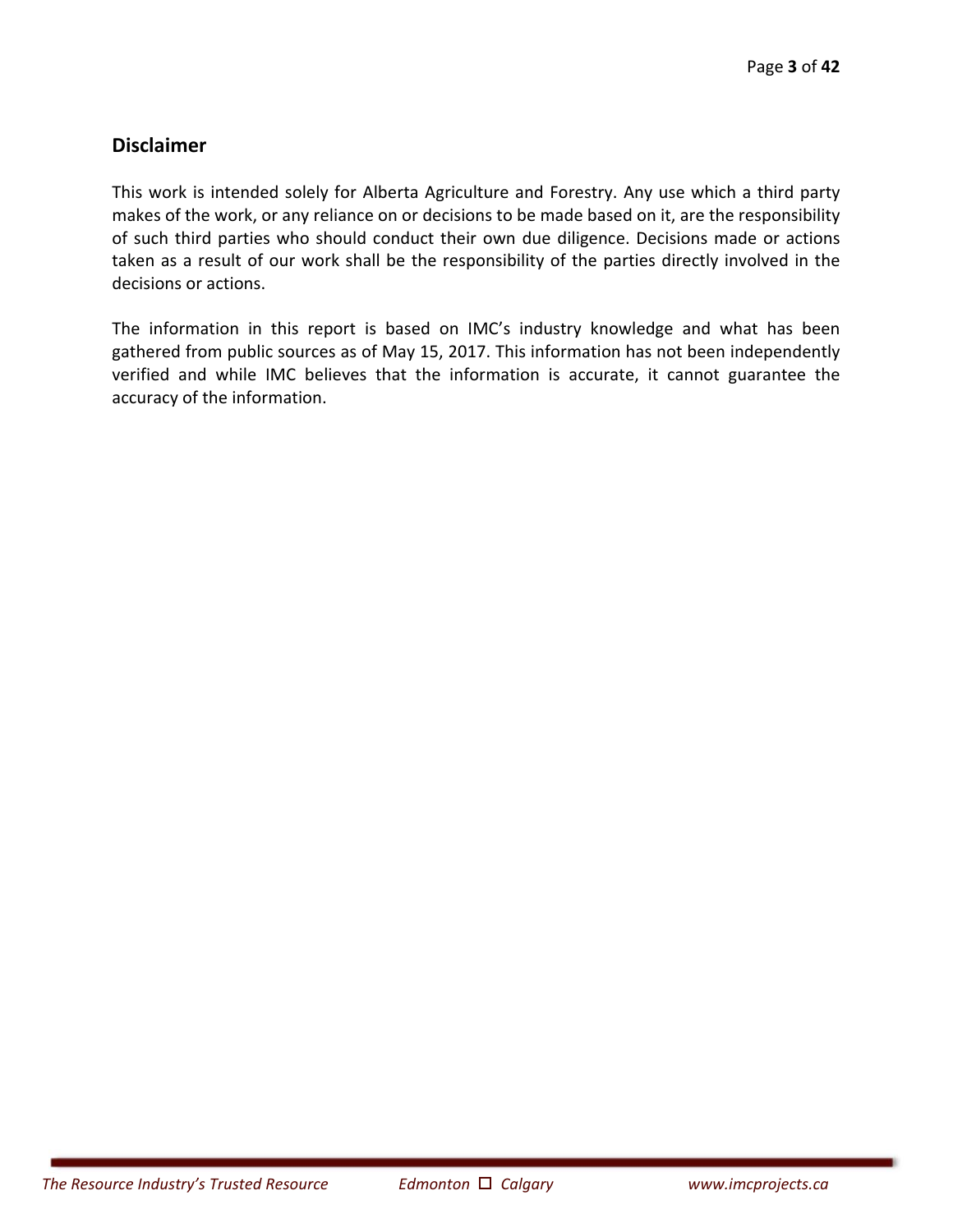# **1. Introduction**

In Canada, the equivalent of  $30 - 40\%$  of the food produced annually along the value chain is wasted. Much of this food ends up in landfills or as compost. This food waste has been estimated to be worth approximately \$31 billion each year<sup>2</sup>. However, when all costs of food production are factored in, including land, water, transportation, energy, etc., the cost of Canada's food waste exceeds \$100 billion annually.

The impacts of food waste can be felt in three key areas: environment impacts, social impacts and economic impacts.

#### **Environmental:**

- If the amount of GHG produced globally from food waste was compared to the top GHG emitting countries, global food waste would third, after USA and China, according to the latest data available<sup>3</sup>. This amount is more than twice the total GHG emissions of all USA road transportation in 2010 (1.5 GtCO<sub>2</sub>e)<sup>4</sup>
- Food waste that ends up in landfills produces a large amount of methane a potent greenhouse gas that is 25 times more powerful than  $CO<sub>2</sub>$ .
- With agriculture accounting for 70% of the water used throughout the world, food waste also represents a great waste of fresh water and ground water resources. Globally, it is estimated that the volume of water used to produce food that is not eaten is approximately equal to three times the volume of Lake Geneva  $(267 \text{ Km}^3)$ . By throwing out one kilogram of beef, 50,000 liters of water that were used to produce that meat will be wasted. In the same way, nearly 1,000 liters of water are wasted when one glass of milk is poured down the drain.
- Approximately 1.4 billion hectares (3.5 billion acres) of land, or one-third of the world's total arable land, is used to grow food that is wasted. In Canada, 8 million acres of land is used to grow food that is wasted.
- Over 400 gallons of oil is used each year to feed a single person in North America. Approximately one-third of it goes into producing fertilizers, 20% to run farm machinery, 16% for transportation, 13% for irrigation, 8% for raising livestock and 5% for pesticides<sup>5</sup>. In Canada alone, this would represent  $1.45^{10}$  gallons of oil used to produce food. If 40% of food is wasted, then  $5.81<sup>9</sup>$  gallons of oil are wasted each year.

#### **Social:**

 $\overline{a}$ 

Increased demand for food raises prices — whether we eat that food or throw it out. This impact low income families the most, since a larger portion of their income goes toward buying food.

<sup>&</sup>lt;sup>2</sup> "Value Chain Management Centre", 2014

<sup>&</sup>lt;sup>3</sup> "World Research Institute Annual Report" 2012

<sup>&</sup>lt;sup>4</sup> "Food Wastage Footprint – Impact on Natural Resources Summary Report FAO", 2013

<sup>5</sup> www.lisf‐leila.org/oil‐in‐your‐plate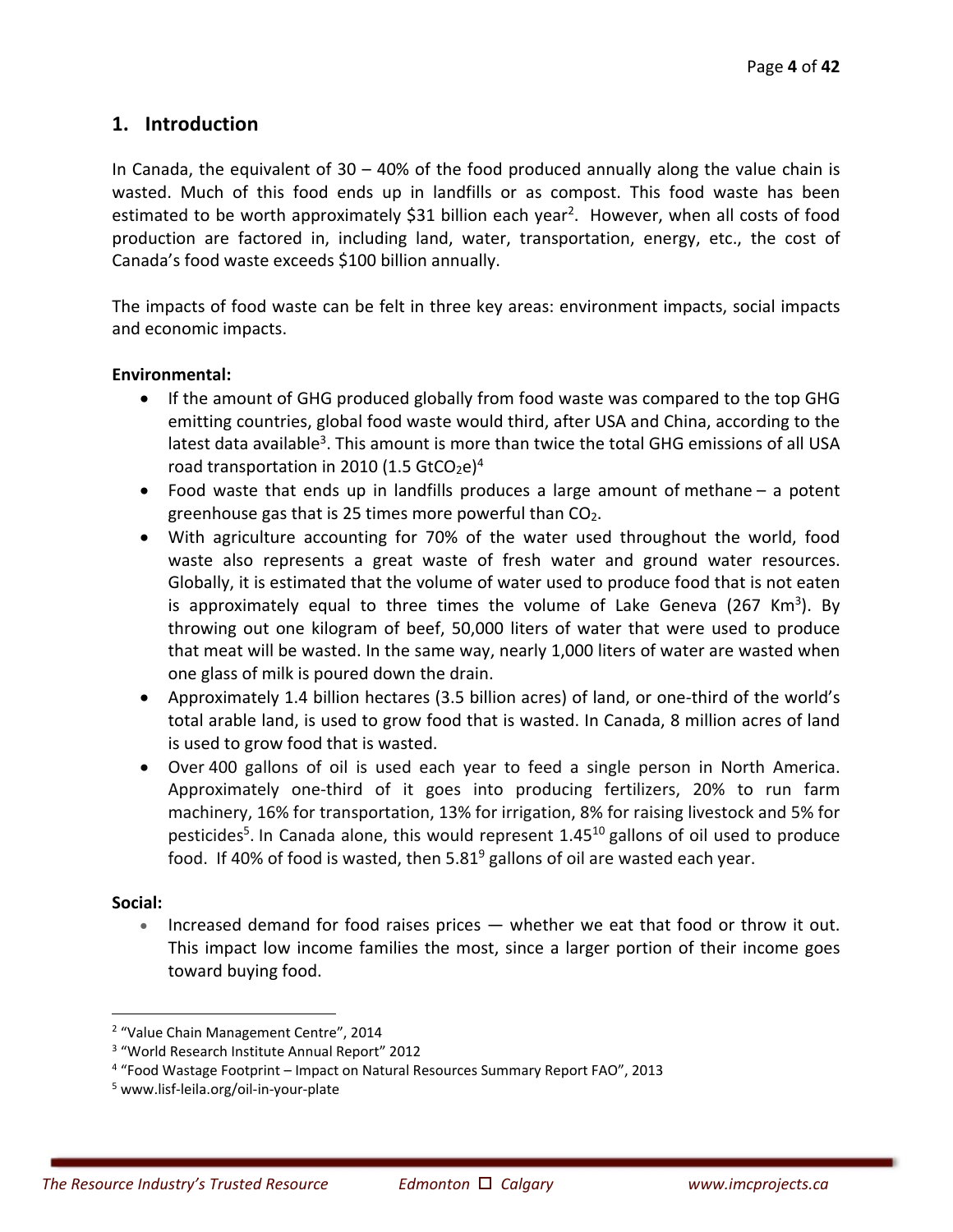- Nutrition and food security are among the top four social indicators of health in Canada, with limited access to nutritious and affordable food linked to poor health.
- 1 in 8 Canadian families struggle to put food on the table. Food insecurity takes an indelible toll on children's health — both physical and mental. 32% of the people requiring food assistance are children.
- Reducing food loss in Canada by just 15% could help feed 2 million Canadians every year.

#### Economic:

The quantifiable difference in value between what is produced on farms, then processed, distributed and sold every year, compared to what is consumed, exceeds \$31 billion. This equates to approximately 40% of all food produced and 2% of Canada's GDP (Statistics Canada, 2010; Macdonald, 2009).

To put things in perspective, \$31 billion is:

- More than Canadians spent on food purchased from restaurants in 2009.
- 55% of all Canadian agriculture and agri‐food exports in 2015.
- 72% of all of Canada's agriculture and agri‐food imports in 2015.
- Higher than the combined Gross Domestic Product (GDP) of the world's 32 poorest countries.
- Food wastes reduce business profitability and competitiveness. The greatest financial opportunity for businesses is to reduce food waste at source.
- The cost of food waste impacts farmers' revenues and profitability. The post-farm gate end of the value chain (retailers, food service and hospitality industries) penalizes suppliers for food loss incurred at retail rather than taking accountability for their own operations.

While this number is significant, it only equates to "terminal" food waste - that which mostly goes to landfill or composting. If we used the Lean Manufacturing definition of waste, which is that waste includes any activity that costs more than the value it creates<sup>6</sup>, then the true extent of agri-food waste impacting Canada's agri-food industry, the economy, and the environment exceeds  $$100$  billion<sup>7,8,9</sup>.

While there are many reasons for the rising cost of food, it is estimated that food waste equates to a 10 to 20% increase in the price of food paid by consumers.

 $\overline{a}$ 

<sup>6</sup> "Womack & Jones", 2005

 $^7$  http://www.huffingtonpost.ca/ontario-association-of-food-banks/food-waste-canada\_b\_11389730.html

<sup>8</sup> "\$27 Billion Revisited December ‐ Value Chain Management International Ltd.", 2014

<sup>9</sup> "Food Waste in Canada November ‐ Value Chain Management International Ltd.",2010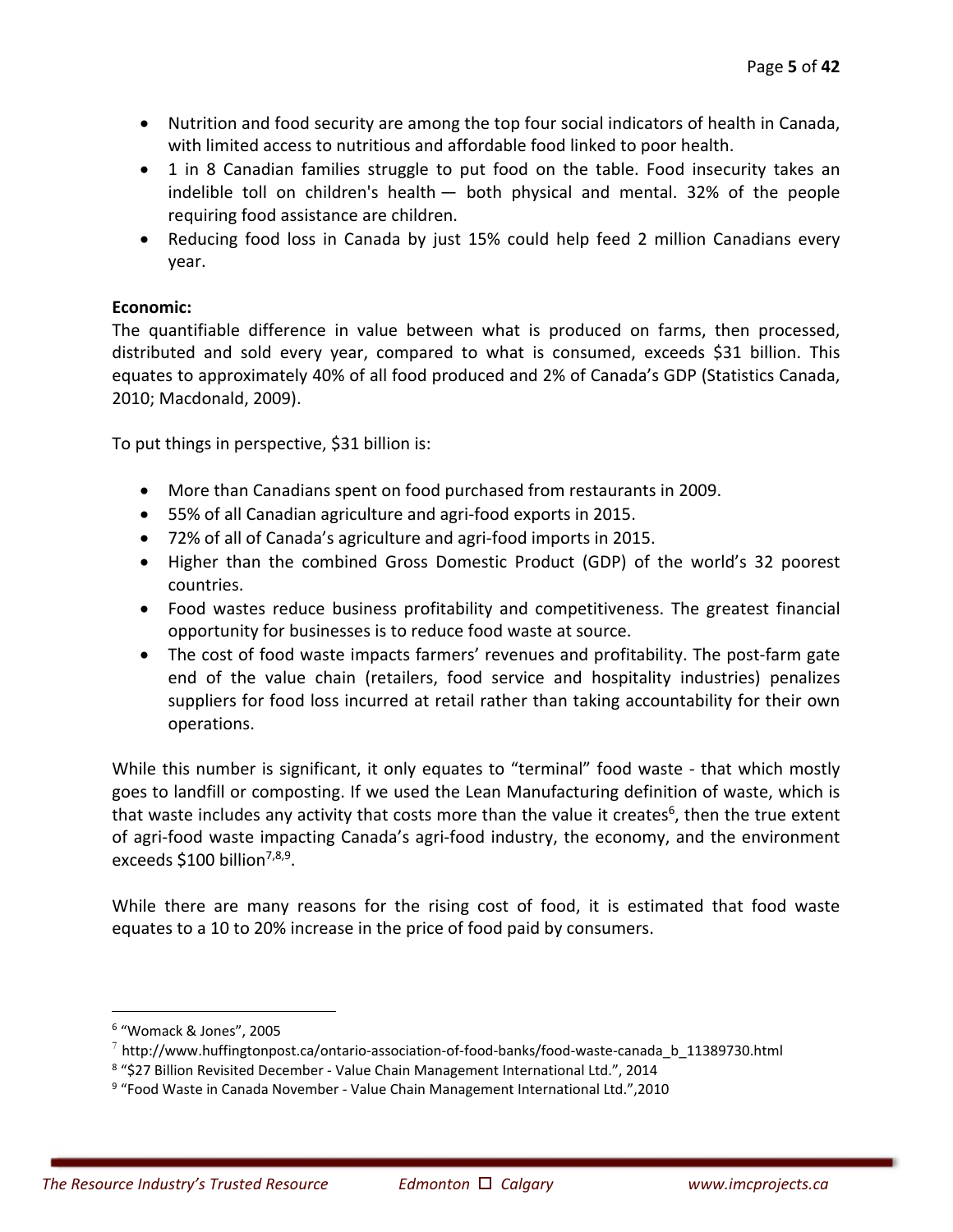Canada generates more municipal waste per capita annually than any of its peer countries in the Organization for Economic Co-operation and Development (OECD). Canada earns a "D" grade and ranks in last place. In 2008, Canada generated 777 kg per capita of municipal waste — well above the 17‐country average of 578 kg per capita and twice as much as Japan, the top‐ performing country. This number has been steadily increasing since 1990<sup>10</sup>. In Canada, Alberta had the dubious reputation of #1 in food waste disposal per capita<sup>11</sup>.

Ten years have passed since the Government of Alberta introduced its roadmap to significantly reduce and divert waste through the "*Too Good to Waste Strategy"* (2007), with very few improvements realized. Environmental initiatives such as zero waste and the Circular Economy principles are gaining traction worldwide. Canada has fallen far behind other developed countries in acting to invest in and develop programs to mitigate the food waste crisis. These principles of zero waste and the circular economy are becoming key drivers in maintaining and establishing new markets worldwide.

In 2014, Alberta Innovates developed a series of policy recommendations for consideration<sup>12</sup>.

In 2015, Alberta Agriculture and Forestry (AF) undertook an inventory of organic waste from Alberta's agri-food sector<sup>13</sup>. After compiling the data gathered, it was determined that there are significant volumes of organic waste and underutilized by-products available in Alberta. In total, an estimated 3.38 million tonnes of dry organic waste per year (282 thousand tonnes per month) were identified Province wide.

This report augments the work completed in 2015 by AF, with a focus on identifying current and future opportunities to mitigate Alberta's food waste issues. Recognizing the food production system is an integrated network from farm to fork, the scope presented in this report is focused between the farm gate and consumers.

Ian Murray & Company Ltd. (IMC) was hired by AF to gather information in order to assess various organic (vegetables, fruits, dairy and meat) food waste streams from retailers and food processor. IMC assessed various food wastes between post‐farm gate and pre‐consumer areas of the supply chain. IMC also assessed potential technologies to convert food waste stream into higher value-added products. This research was primarily done through desk research and recommendations were made about potential technologies. Research was also conducted to determine if there were any regional opportunities to develop a food waste processing cluster.

 $\overline{a}$ 

<sup>10</sup> http://www.conferenceboard.ca/hcp/details/environment/municipal‐waste‐generation.aspx

<sup>11 &</sup>quot;Recycling and Waste Reduction: A discussion paper Manitoba",2014

<sup>12 &</sup>quot;Zero Organic Waste in Alberta – Policy Recommendations", 2014

<sup>13 &</sup>quot;An Organic Waste Inventory for Alberta's Agrifood Sector", 2015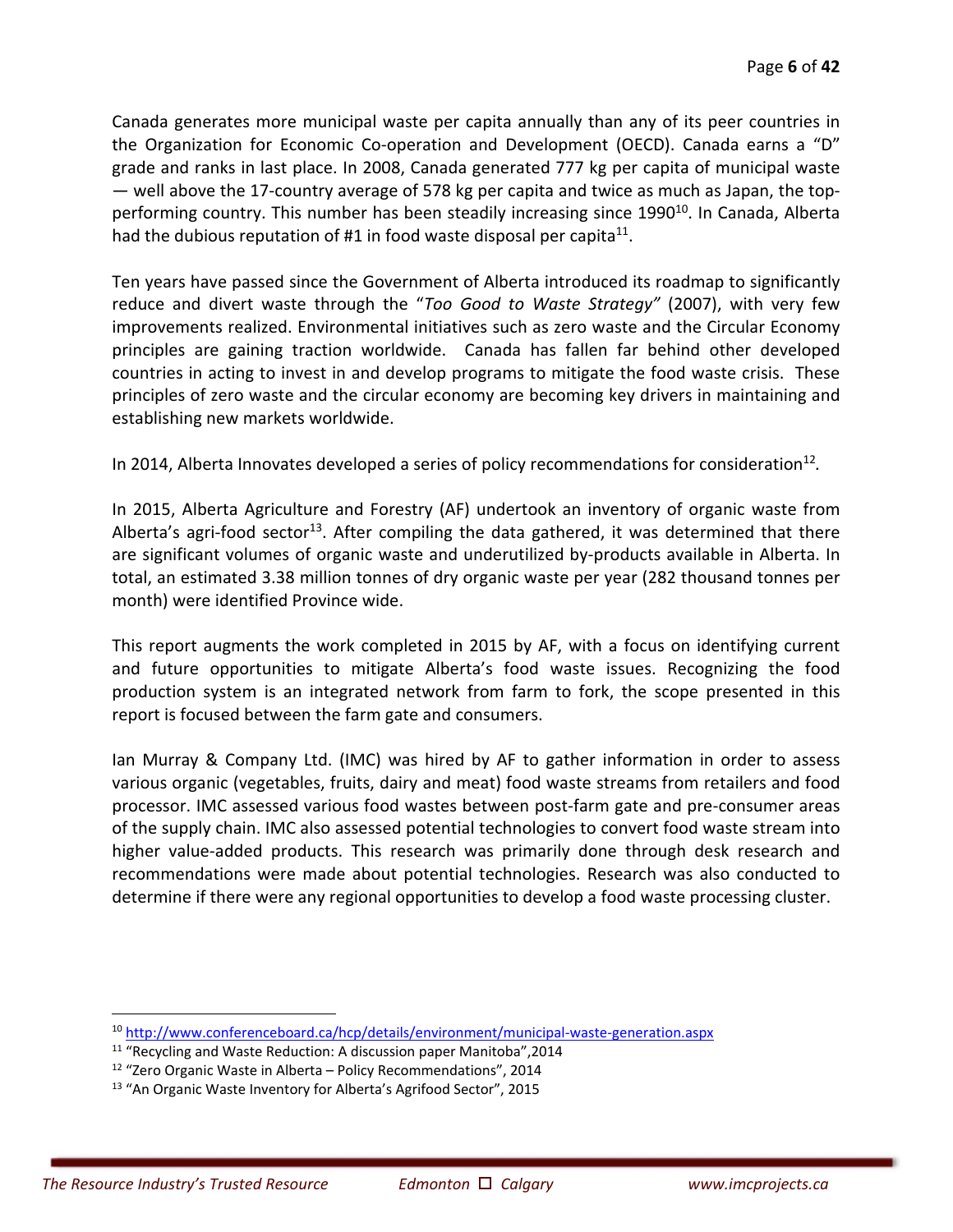# **2. Opportunities and Challenges in Diverting Solid Waste From Landfill**

#### **Challenges14:**

- Lack of policy and legislation.
- Investment in research and development is required.
- Infrastructure requirements.
- Lack of cooperation across governments.
- Public resistance.
- Financial barriers.
- The absence of rigorously measured and verifiable data presents an uncomfortable degree of uncertainty for policy development.
- Existing studies related to food waste data indicate that Canada's and Alberta's data on food waste generation and method of disposal is, on the whole, scarce, fragmented and disaggregated.
- There is no clear commonly agreed upon definition of food waste in Canada and therefore no common measures of food waste and its impact on businesses and environment.
- Diminishing landfill space.
- Lack of existing options to divert from landfill.
- Food waste is not a priority for many businesses.
- Recovery of food waste creates food safety challenges.

#### **Opportunities8:**

<u>.</u>

**Prevention Solutions** 

Solutions that prevent waste in businesses and homes have the greatest economic value per tonne and net environmental benefit. The three most cost-effective solutions are: consumer education, packaging adjustments and standardized date labeling. Prevention solutions also provide increased business profit potential (potentially \$20 million nationally) for consumer facing businesses.

- $\circ$  Top solutions by diversion potential: consumer education campaigns, waste tracking and analytics, standardized date labeling.
- o Prevention solutions are generally capital light: they involve changing behaviour through packaging changes, software and marketing.
- o Estimated annual diversion potential 2.35M tonnes.
- $\circ$  Estimated annual greenhouse gas reduction: 9.7M tCO<sub>2</sub>e.
- o Estimated annual water conserved: 120 billion gallons.

<sup>14 &</sup>quot;A Roadmap to Reduce U.S. Food Waste by 20%",2016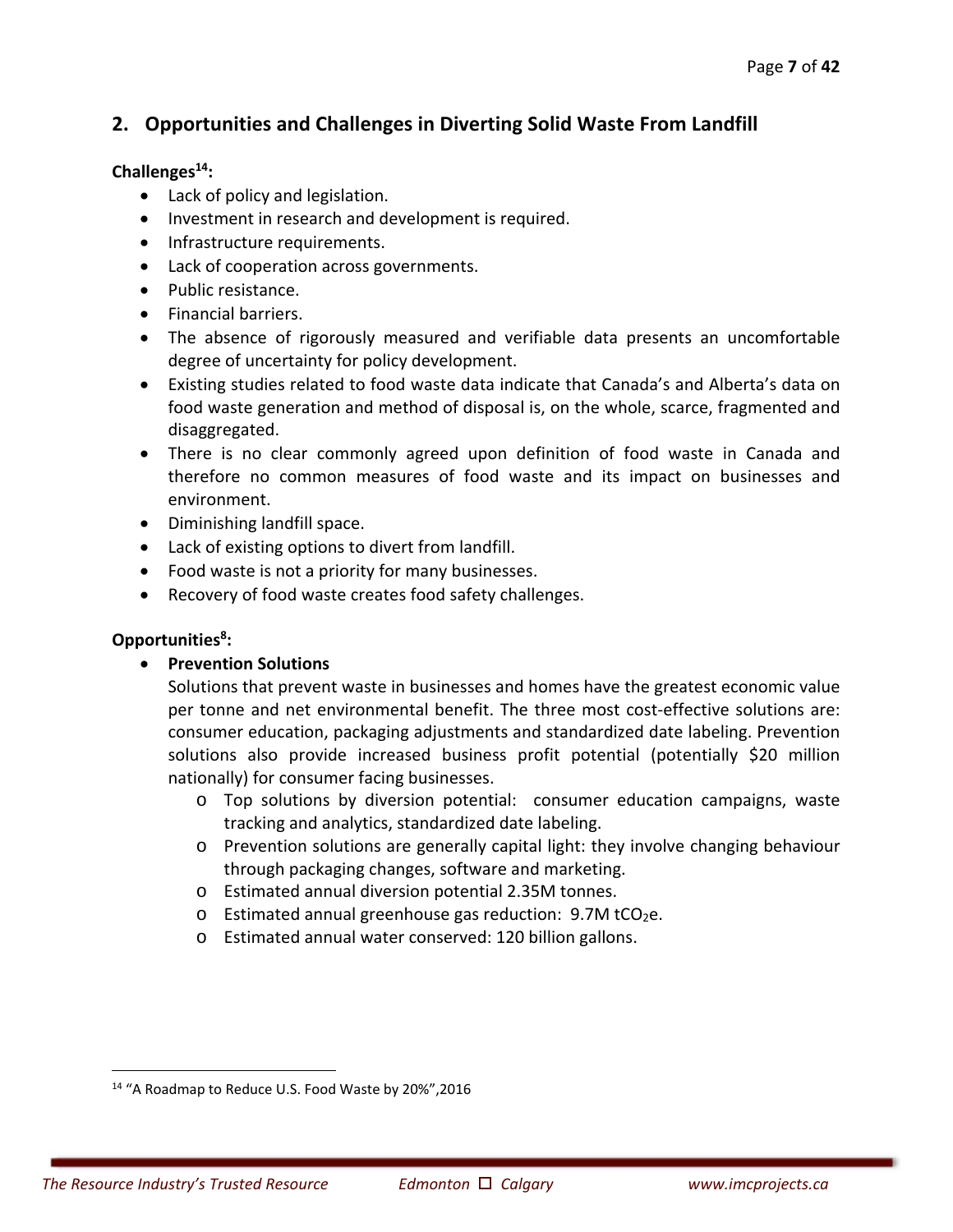#### **Recovery Solutions**

Food recovery initiatives by processors and retailers (grocery, food services, convenience stores, and hospitality) already exist in isolated pockets throughout the country. There are significant opportunities to increase donations.

While prevention strategies can be implemented as one‐of solutions, recovery requires an ecosystem approach supported by three pillars: 1) education for food businesses on donor liability protections and safe food handling practices, 2) enabling policy to financially incentivize donations from businesses while providing standardized and science-based food safety regulations, and 3) efficient logistics and infrastructure to transport, process and distribute excess food.

- $\circ$  Top solutions by diversion potential: donation by tax incentive, standardized donation regulation and donation matching software.
- o Estimated annual diversion potential in Canada: 1 million tonne.
- $\circ$  Estimated GHGs reduced: 340,000 tCO<sub>2</sub>e.

#### **Recycling/Repurpose Solution**

Recycling offers the most scalable path to reducing food waste nationally. After pursuing as much prevention and recovery as possible, food scraps inevitably remain. Currently, the vast majority of wasted food ends up in landfills where it costs cities millions of dollars per year in disposal fees. In addition, the organic wastes also generate methane in the landfill through an anaerobic digestion process. There is tremendous opportunity to harvest and convert these food scraps in a closed loop biorefinery system that supports a vibrant agricultural sector by producing renewable energy and bio‐products.

- o A number of technologies for managing organic, biodegradable materials have existed for decades, including anaerobic digestion (AD) and composting.
- o A number of newer processing technologies and protocols are currently being investigated including inline AD, pyrolysis and cascading biorefineries. In analogy to processing crude oil in oil refineries, biomass also can be refined into valuable products in a biorefinery. Biorefineries can play a key role in the biobased circular economy. Successful biorefineries can potentially lead to sustainable co‐ production (cascade) of food, feed, energy, fuel and chemicals on an economically sound basis with minimal generation of waste.
- o Estimated annual diversion potential in Canada: 861,825 tonnes.
- $\circ$  Estimated annual GHG reduction in Canada: 480,000 tCO<sub>2</sub>e.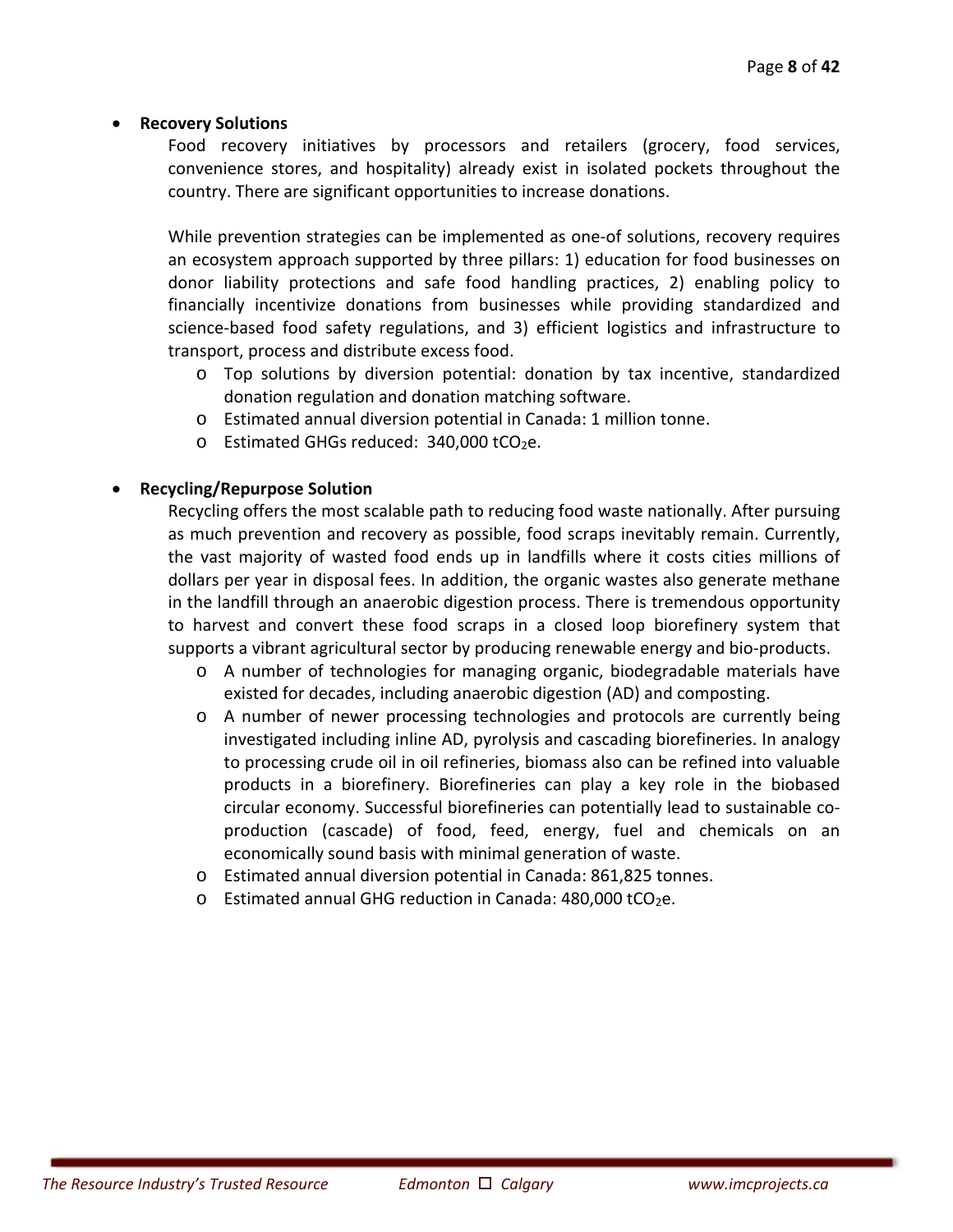# **3. Jurisdictional Overview**

Food waste is among the categories identified by national governments as particularly interesting in the context of green growth and environmental impact. While food waste can be a valuable resource when used in the production of renewable fuels and chemicals, experts agree that the most pressing issue is bringing down food waste volumes through sustainable production and consumption. Addressing food waste is high on the agenda in the Nordic countries, the EU, the OECD countries and the Food and Agriculture Organization of the United Nations (FAO)<sup>15</sup>.

On January 1, 2016, the 17 Sustainable Development Goals (SDGs) of the 2030 Agenda for Sustainable Development — adopted by world leaders in September 2015 at a historic United Nations Summit — officially came into force. Over the next 15 years, countries will mobilize to end all forms of poverty, fight inequalities and tackle climate change, while ensuring that no one is left behind $16$ .

SDG Goal 12.3 states: "By 2030, halve per capita global food waste at the retail and consumer levels and reduce food losses along production and supply chains, including post-harvest losses."<sup>17</sup>

The United States (US), the United Kingdom (UK) and the European Union (EU) have recognized that addressing food waste can help deliver solutions to climate change, community resiliency and other resource efficiency issues. The links between reducing food waste and GHG emissions, while improving profit margins, is also being recognized by businesses, including corporate giants like Nestle', Tesco and Unilever<sup>18</sup>.

In 2013, the EU agreed to reduce food waste by 50% by 2020, providing a focal point and rationale for an array of actions by member states. This is more aggressive than Target 12.3 of the UN SDG defined above. In the EU, food waste prevention is an integral part of the Commission's new Circular Economy Package to stimulate Europe's transition towards a circular economy which is intended to boost competitiveness, foster sustainable growth and generate new jobs<sup>19</sup>. A circular economy is restorative and regenerative by design. Relying on systemwide innovation, it aims to redefine products and services to zero waste principles, while minimizing negative impacts $20$ .

-

<sup>15</sup> http://www.norden.org/en/news‐and‐events/articles/multiple‐benefits‐of‐reducing‐food‐waste‐in‐the‐nordic‐ region

<sup>16</sup> http://www.un.org/sustainabledevelopment/

<sup>17</sup> http://www.un.org/sustainabledevelopment/

<sup>18</sup> http://www.nzwc.ca/Documents/NZWCSubmissionOnPanCanadianFrameworkForCombattingClimateChange.pdf

<sup>&</sup>lt;sup>19</sup> https://ec.europa.eu/food/safety/food\_waste/eu\_actions\_en

<sup>20</sup> www.ellenmacarturfoundation.org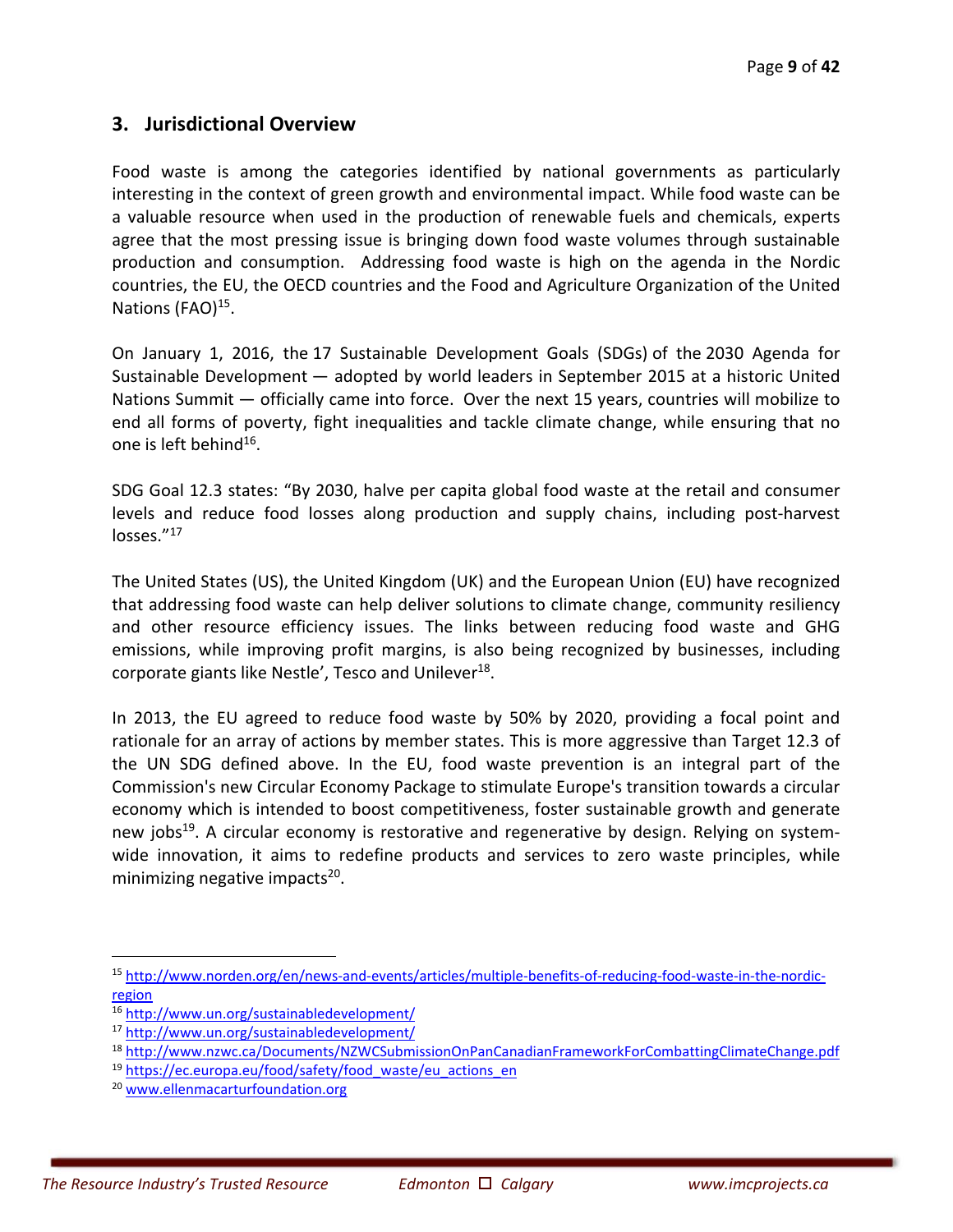In the UK, the Courtauld Commitment 2025 represents a voluntary agreement by all major UK food retailers, brands, food service companies, trade bodies and local authorities to reduce food waste by 20% over 10 years. To engage consumers in the realization of this target, the Love Food Hate Waste consumer education campaign was developed by the Waste and Resources Action Program (WRAP‐UK). In terms of legislative action, France banned the disposal or destruction of unsold but edible food by supermarkets in 2016; instead, this food must be donated to food banks and other charities. To make the ban effective, large food retailers must have contracts with agencies that provide food to those in need, or face a penalty. Spain has passed similar legislation banning the disposal of edible food by supermarkets, but encourages compliance by providing a tax incentive for donating unsold but edible food.

In the US, another approach is under way. In early 2015, more than 30 business leaders, non‐ profit organizations, foundations and governments who are committed to reducing food waste created an organization called Rethink Food Waste through Economics and Data (ReFED). Working collaboratively, ReFED developed "A Roadmap to Reduce U.S. Food Waste", an action plan to tackle food waste on a national scale, which evaluates the economic, social and environmental impacts of over 27 potential tools. In September 2015, the US Department of Agriculture and the Environmental Protection Agency announced a goal to reduce food loss and waste by 50% by 2030. To succeed in reaching this target, the Federal Government acknowledged it will be working with communities, organizations, businesses as well as state, tribal and local governments<sup>21</sup>.

In December 2015, Congresswoman Chellie Pingree introduced a proposed Food Recovery Act. If passed, the Act includes tax incentives for farmers, retailers and restaurants to donate foods, a strengthened Good Samaritan Act, and an infrastructure fund to support construction of large‐scale composting to accompany banning organic materials to landfills. Added to the mix, the Natural Resources Defense Council, a major NGO, and the Ad Council, launched a national communication campaign, "Save the Food", targeting consumer behavior that leads to food waste.

Australia has established an integrated multi‐sector approach to manage food waste along the food production chain and, similar to the EU, adopted a circular view of food production and consumption<sup>22</sup>.

Hong Kong has set a target for a 40% reduction of municipal solid waste by 2022<sup>23</sup>. To support efforts in food waste reduction, Hong Kong has established the "Food Wise Hong Kong"<sup>24</sup>.

<u>.</u>

<sup>&</sup>lt;sup>21</sup> http://www.nzwc.ca/Documents/NZWCSubmissionOnPanCanadianFrameworkForCombattingClimateChange.pdf

<sup>&</sup>lt;sup>22</sup> "How Food Waste is Managed in Australia", 2011

<sup>23</sup> http://www.enb.gov.hk/sites/default/files/WastePlan‐E.pdf

<sup>24</sup> http://www.foodwisehk.gov.hk/en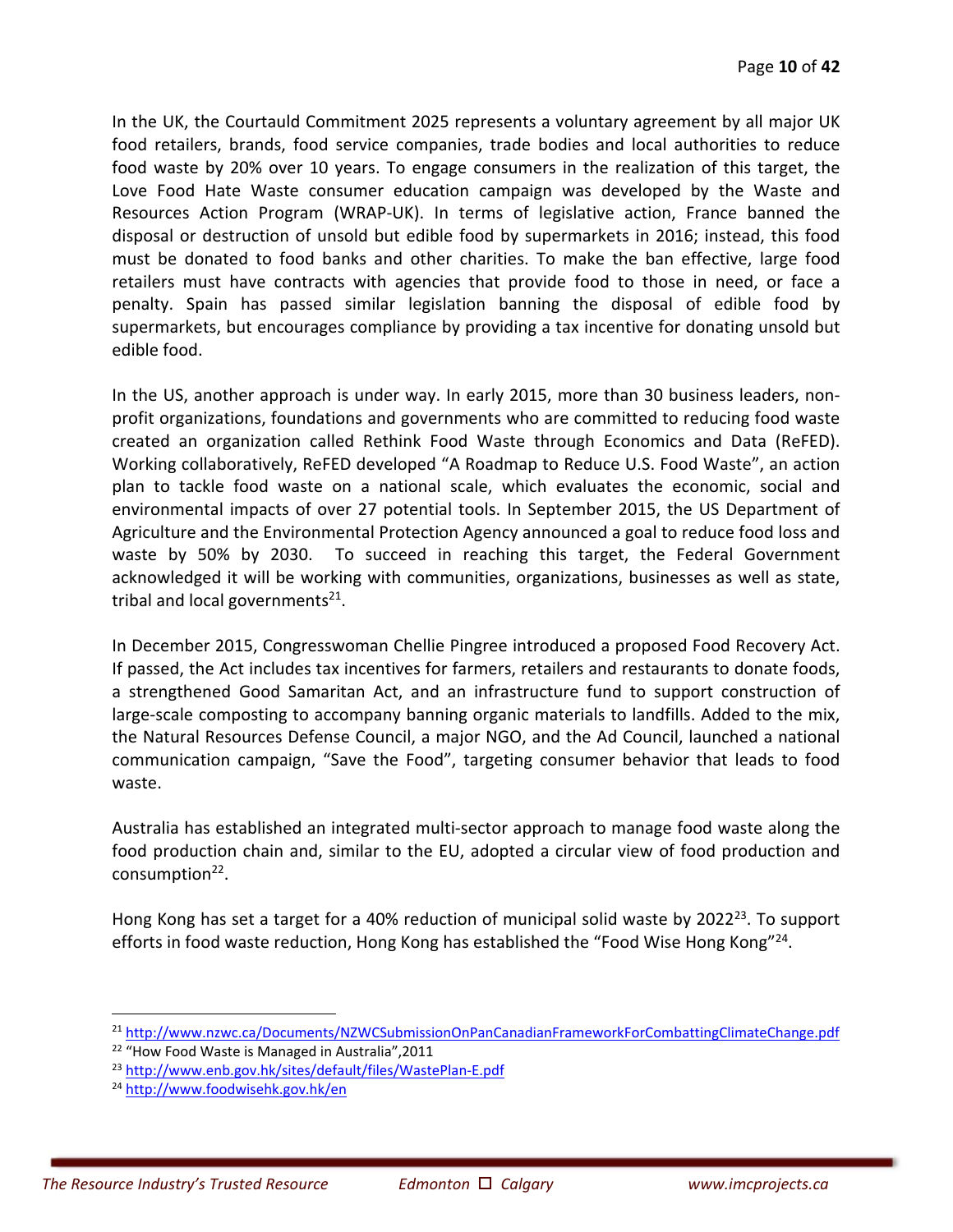One of the eight priorities listed in the Nordic Prime Ministers' green growth initiative is to develop methods and technologies for reducing waste generation, and for processing selected types of waste.

In Canada, as in other middle and high income regions, the majority of food waste occurs in the post-harvest stages of the food chain – in processing, wholesaling, retail and final consumption. This is significant because as the FAO indicates, the later food is wasted along the life cycle, the greater the environmental consequences per tonne of food wasted. Each tonne accounts for all upstream resources, energy, and labour involved in growing, processing, packaging, transport, storage, and cooking. The cost of food waste in Canada, from farms to consumers, has been estimated by Value Chain Management International to be at least \$31 billion annually. Consumers account for 47% of this waste, followed by the processing sector (20%) and the retail sector (10%). The analysis goes on to state that the full cost to the Canadian economy is actually far higher. Using the FAO's estimates of the cumulative cost of food waste associated with the use of energy, water, land, labour, capital investment, infrastructure, machinery, and transport, Value Chain Management International estimates the overall cost of food waste in Canada exceeds \$100 billion annually.



*Figure 1 ‐ Where Food Waste Occurs Through Canada's Food Value Chain (% Distribution)*

While the opportunity for reducing food waste and its associated climate impact in Canada is similar to the situation in the US and Europe, we currently lag far behind their efforts and lack a coordinated, collaborative approach to tackling the issue. However, there are initiatives under way in various parts of the country that are noteworthy:

- The Provinces of Ontario, Quebec and British Columbia have introduced tax incentives to encourage food donations by agricultural operations;
- The BC Centre for Disease Control has issued guidelines for food donations for both donors and distribution agencies;
- Organics disposal bans are in place in Halifax and Nanaimo and most recently in Metro Vancouver. Quebec is considering a Province‐wide organics disposal ban by 2020;
- Metro Vancouver and the York Region of Toronto, have introduced consumer awareness campaigns aimed at changing behaviour so that less food is wasted;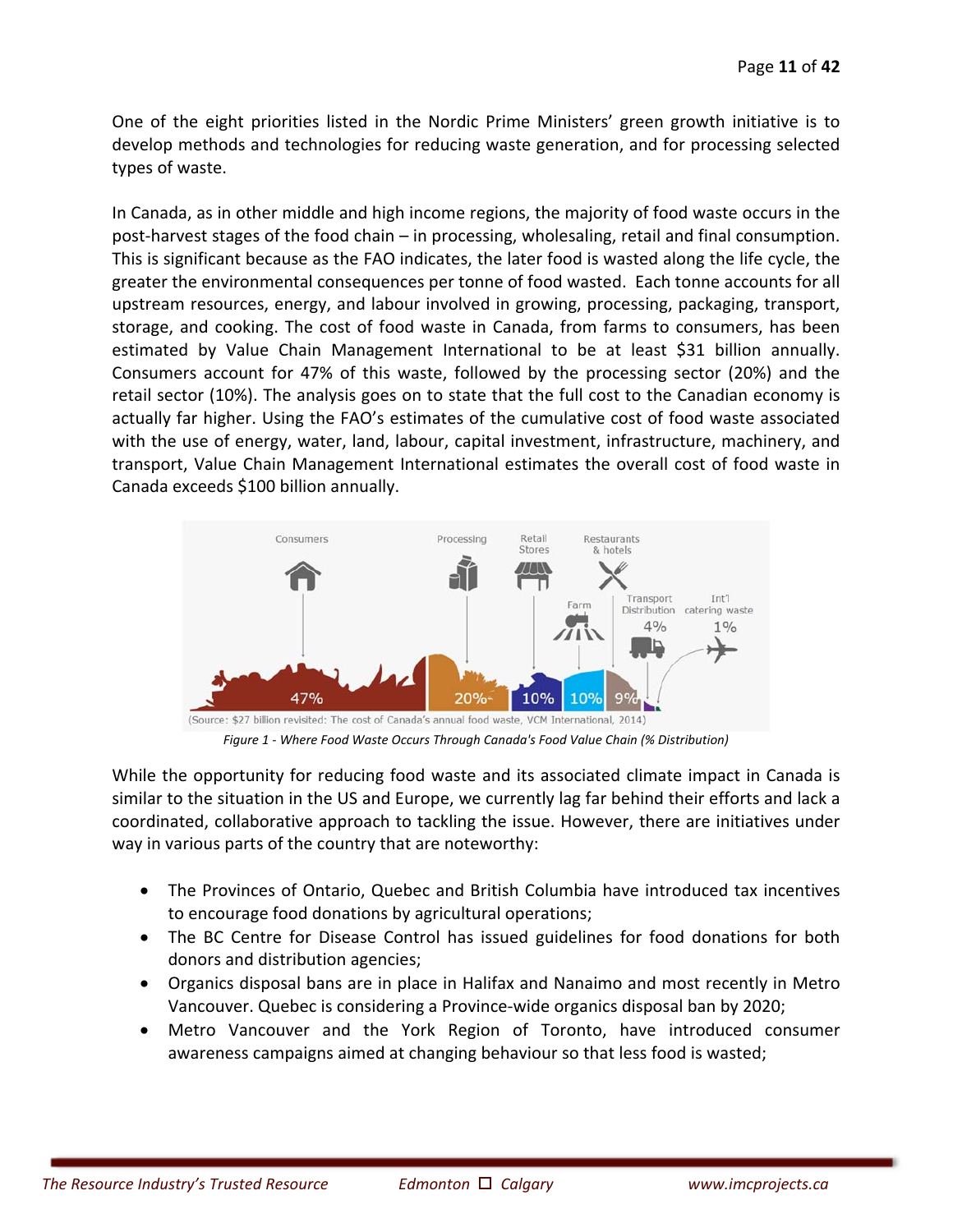● Manitoba has set targets to become a zero-waste society and to reduce its per capita waste in half by 2020<sup>25</sup>.

While these initiatives begin to chip away at the environmental, social and economic costs of food waste, a national and collaborative approach engaging a complementary and effective set of policies, public engagement, and investments in both innovation and infrastructure is required.

Additional jurisdictionally based initiatives can be found in Section 7, "Clustering Opportunities."

 $\overline{a}$ 

<sup>&</sup>lt;sup>25</sup> Recycling and Waste Reduction: A Discussion Paper. Manitoba 2014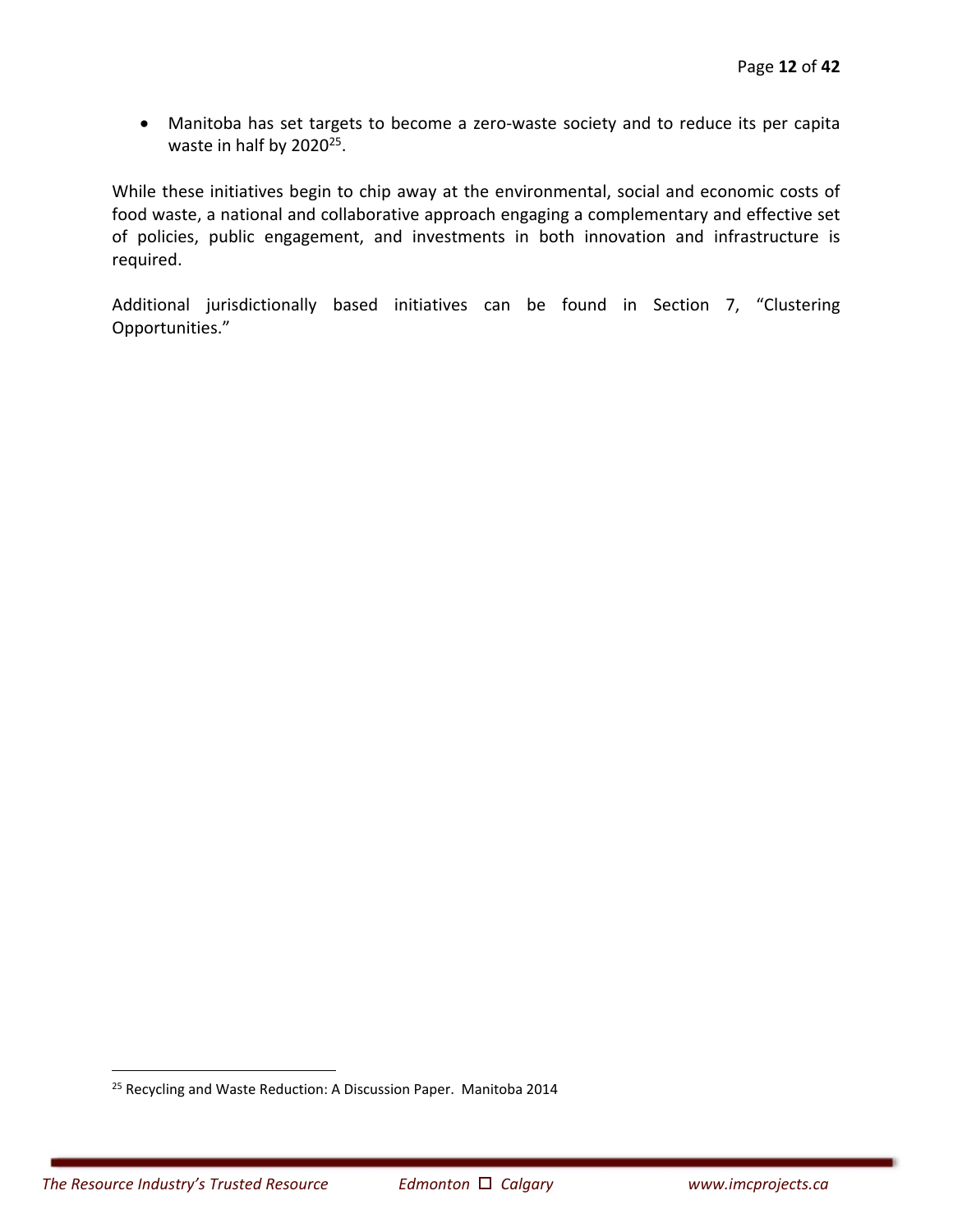# **4. High Level Cost and Benefit Analysis**

# **4.1 Cost Analysis**

This section attempts to calculate the true cost of food waste disposal*.*  Food waste happens across the entire supply chain including farm waste, processing waste, transportation and distribution waste, retail and consumer waste. Alberta has the highest per capita waste at 997 kg per capita compared to the national average of 706 kg per capita.

#### **Methodology**

One of the biggest issues faced in food waste management is the availability of data and method of collection. In order to calculate the total cost of food waste, we will attempt to reconcile the total cost of food waste disposal through a top‐down and a bottom‐up approach.

**• Top-Down Approach -** As mentioned previously, Value Chain International estimated the total food waste in Canada at \$31 billion and indicated that the true cost of the food waste including labour, energy, transport, infrastructure, audit, disposal, etc. (as shown in figure 2) exceeds \$100 billion.



*Figure 2 – True Cost of Food Waste26*

According to Statscan, Alberta contributed approximately 4 million tonnes (16%) of the total waste disposed of in Canada in 2014, which totaled 25 million tonnes<sup>27</sup>. By equating the above-mentioned percentage to the true cost of food waste in Canada (\$100 billion), we estimate that Alberta's contribution to food waste to be approximately \$16 billion, which includes food waste value, labour, energy, disposal cost, audits, etc.

-

<sup>&</sup>lt;sup>26</sup> http://vcm-international.com/wp-content/uploads/2014/12/Food-Waste-in-Canada-27-Billion-Revisited-Dec-10-2014.pdf

<sup>27</sup> http://www.statcan.gc.ca/tables‐tableaux/sum‐som/l01/cst01/envir32a‐eng.htm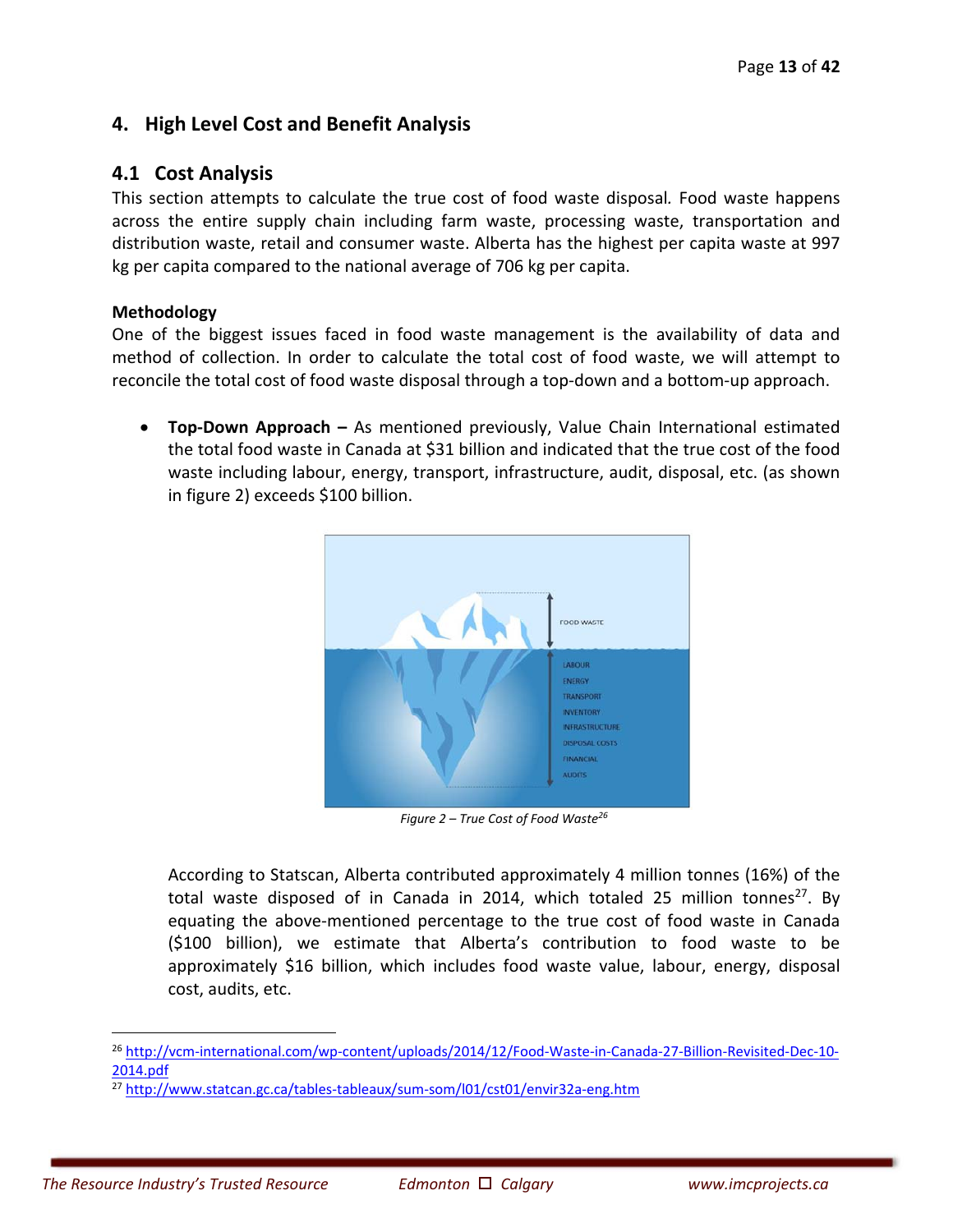In order to determine the disposal cost component (which is a part of the \$16 billion), we refer to a report published by the Waste and Resources Action Programme (WRAP) that calculated the breakdown of the true cost of food waste in the UK as shown in Figure  $3^{28}$ .



*Figure 3 – True Cost of Food Waste29*

As per the above breakdown, waste management accounts for 3.4% of the total cost. Based on this number, we estimate that Alberta spends approximately \$500 million (3.4% of 16 B) to dispose of food waste.

#### **Bottom‐Up Approach**

To understand the cost from a bottom‐up perspective, we estimate the amount of crops, livestock, milk and fruits and vegetables produced and wasted. In order to determine the waste, research was conducted to estimate production level for grains, fruits and vegetables, livestock and milk (dairy).

- o The 10‐year average annual crop production in Alberta is approximately 20,211,000 tonnes<sup>30</sup>.
- o Annual fruit and vegetable production in Alberta is 711,687 tonnes<sup>31</sup>.

 $\frac{1}{28}$ 

http://www.wrap.org.uk/sites/files/wrap/The%20True%20Cost%20of%20Food%20Waste%20within%20Hospitalit y%20and%20Food%20Service%20Sector%20FINAL.pdf

<sup>&</sup>lt;sup>29</sup> http://vcm-international.com/wp-content/uploads/2014/12/Food-Waste-in-Canada-27-Billion-Revisited-Dec-10-2014.pdf

<sup>30</sup> http://www1.agric.gov.ab.ca/\$department/deptdocs.nsf/all/sdd12061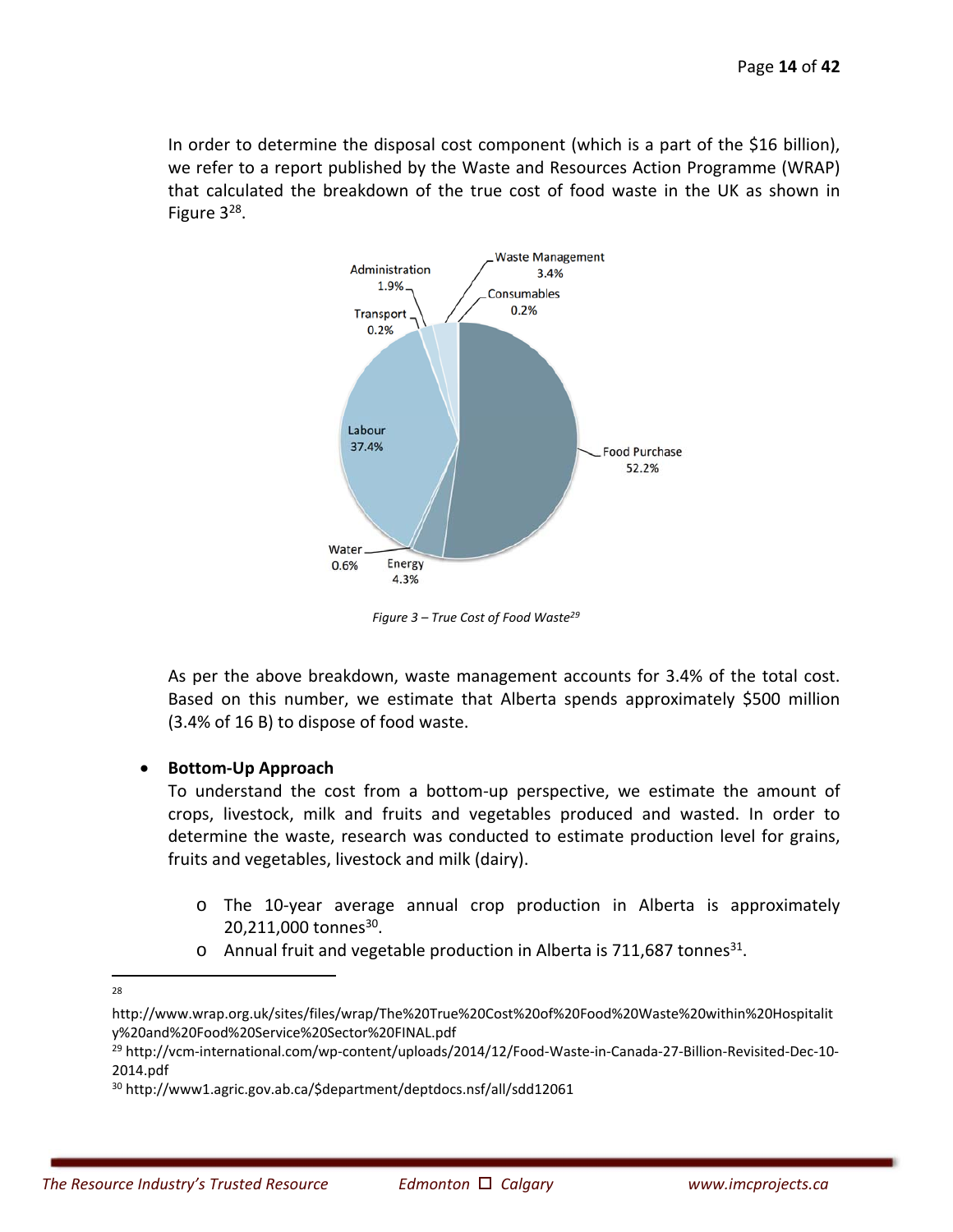- o Annual Livestock production in Alberta (Chicken, Turkey, Cattle, and Pigs) is 17,038,919 tonnes<sup>32</sup>
- $\circ$  Annual milk production in Alberta is 701,742,000 litres<sup>33</sup>.

A report developed by the Natural Resources Defense Council (NRDC) in 2012, provided information related to the % loss of food at each stage of the supply chain. For the purpose of this calculation, we have only considered post-farm gate to pre-consumer $34$ . As shown in Table 1, the total amount of waste generated between post-farm gate and pre‐consumer is approximately 4.5 million tonnes.

Assuming a disposal cost of \$92 per tonne (other costs such as transportation to landfill, etc. is not considered for the purposes of calculation), which is the cost of landfill disposal in Edmonton<sup>35</sup>, this results in a total disposal cost of \$414 million. Table 1 segregates the waste at each phase.

The City of Edmonton's cost of disposal was chosen as the baseline, as it was at the center of the price spectrum of disposing waste in landfill. It should be noted that the City of Lethbridge charges  $$85$  per tonne<sup>36</sup> and the City of Calgary charges  $$112$  per tonne<sup>37</sup>, respectively.

|                               |                          | <b>Post-Harvest</b>               |             |                    | <b>Processing and Packaging Losses</b> |             |                                |                                   | <b>Distribution and Retail Losses</b> |               |
|-------------------------------|--------------------------|-----------------------------------|-------------|--------------------|----------------------------------------|-------------|--------------------------------|-----------------------------------|---------------------------------------|---------------|
|                               | %<br><b>Losses</b><br>38 | <b>Tonne</b><br><b>Production</b> | <b>Loss</b> | %<br><b>Losses</b> | <b>Tonne</b><br><b>Production</b>      | <b>Loss</b> | $\frac{9}{6}$<br><b>Losses</b> | <b>Tonne</b><br><b>Production</b> | <b>Loss</b>                           | <b>Total</b>  |
| Grain<br>Product              | 2%                       | 20,211,000                        | 404,220     | 10%                | 19,806,780                             | 1,980,678   | 2%                             | 17,826,102                        | 356,522                               | 2,741,420     |
| Fruits and<br>Vegetables      | 3%                       | 71,1687                           | 21,351      | 1%                 | 690,336                                | 6,903       | 12%                            | 683,433                           | 82,012                                | 110,266       |
| Meat                          | 2%                       | 17,038,919                        | 34.0778     | 4%                 | 16,698,141                             | 667.926     | 4%                             | 16,030,215                        | 641.209                               | 1,649,913     |
| Milk                          | 0.25%                    | 725,785                           | 1,814       | 0.50%              | 72,3971                                | 3,620       | 0.25%                          | 72,0351                           | 1,801                                 | 7,235         |
| <b>Total Waste</b><br>(Tonne) |                          |                                   | 768,163     |                    |                                        | 2,659,127   |                                |                                   | 1,081,543                             | 4,508,833     |
| <b>Total Cost</b>             |                          |                                   |             |                    |                                        |             |                                |                                   |                                       | \$414,812,707 |

*Table 1 – Cost of Waste Disposal in Alberta*

 $\overline{a}$ <sup>31</sup> "Profitability of Vegetables, Potatoes, and Fruits"

- 32 "Agriculture in Alberta Teacher's Toolkit" 2015
- <sup>33</sup> "Agriculture in Alberta Teacher's Toolkit" 2015

<sup>34</sup> "Wasted: How America Is Losing Up to 40% of Its Food from Farm to Fork to Landfill", 2012

35 https://www.edmonton.ca/programs\_services/garbage\_waste/disposal-rates.aspx

<sup>36</sup> http://www.lethbridge.ca/living‐here/Waste‐Recycling/Pages/2017‐Tipping‐Rates.aspx

37 http://www.calgary.ca/UEP/WRS/Pages/Landfill-information/Landfill-Rates.aspx

<sup>38</sup> "Wasted: How America Is Losing Up to 40% of Its Food from Farm to Fork to Landfill", 2012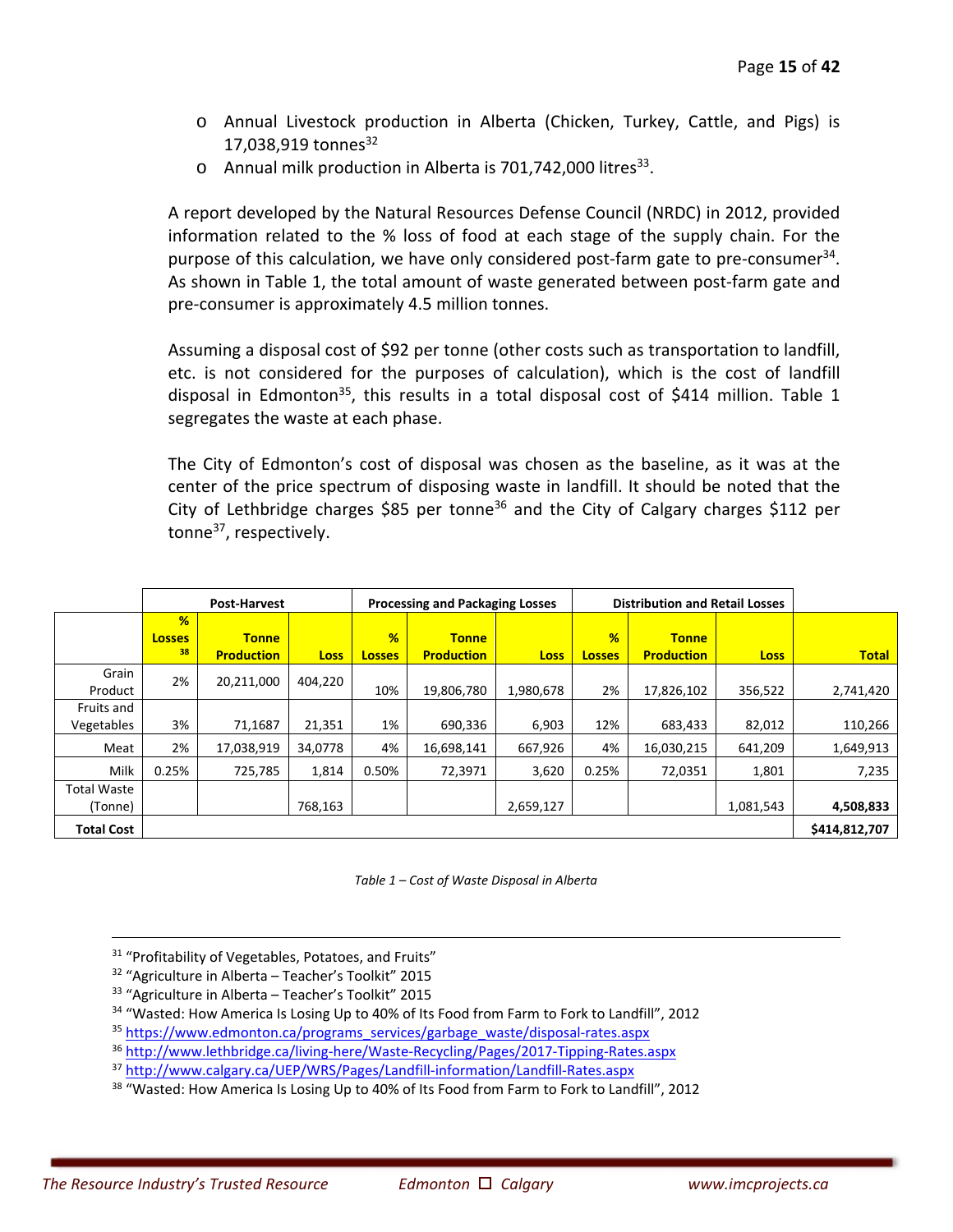#### **Gaps in Data:**

This assessment contains certain gaps:

- Production data for each material is a rough approximation and need to be more carefully quantified.
- Globally, the amount of waste disposed of is measured and reported inconsistently. The need for consistent measurement and accounting must be addressed nationally, if not internationally.
- The environmental, social and economic impact of waste disposal must also be addressed.
- It was assumed that all of the waste goes to the landfill. However, some material is already recycled or diverted to composting, anaerobic digestion, etc. Currently, there is no data available as to how waste materials are diverted in Canada. This requires further analysis.

# **4.2 Benefit Analysis**

The following assesses benefits that could be derived from reducing waste in the post-harvest, processing, distribution, retail and transportation.

- **Post‐Harvest** Post‐farm gate, once crops have been harvested, culling is the primary reason for losses of fresh produce. Culling is the removal of products based on quality or appearance, including specifications for size, color, weight, blemish level, and Brix (a measure of sugar content). Quantities vary significantly by product and situation. For example, in the 2012 NRDC report, a cucumber farmer estimated that fewer than half the vegetables that are grown in the farm actually leaves the farm and that 75% of the cucumbers culled before sale are edible<sup>39</sup>. Currently, many farms have adopted techniques in order to minimize waste. For example, an Edmonton‐based farm ensures total waste of <1% ends up in the waste bin, while the rest is recycled or diverted into the discount stream. In the article, it is mentioned that though this process is labour intensive, most of the culled products end up on a discount table or food kitchen and all the wasted carrot tops and corn husks are directed towards feeding animals<sup>40</sup>.
- **Processing and Packaging Losses**  The biggest contributor to the processing and packaging losses are inefficiencies in the machinery and package design. Some of the contributing issues are<sup>41</sup>:
	- o Incoming quality
	- o Process losses

-

 $39$  "Wasted: How America Is Losing Up to 40% of Its Food from Farm to Fork to Landfill", 2012

<sup>40</sup> http://www.gainhealth.org/knowledge-centre/world-environment-day-stopping-food-waste-postharvest-loss/ <sup>41</sup> http://nbs.net/wp‐content/uploads/Addressing‐Food‐Waste‐in‐Canada.pdf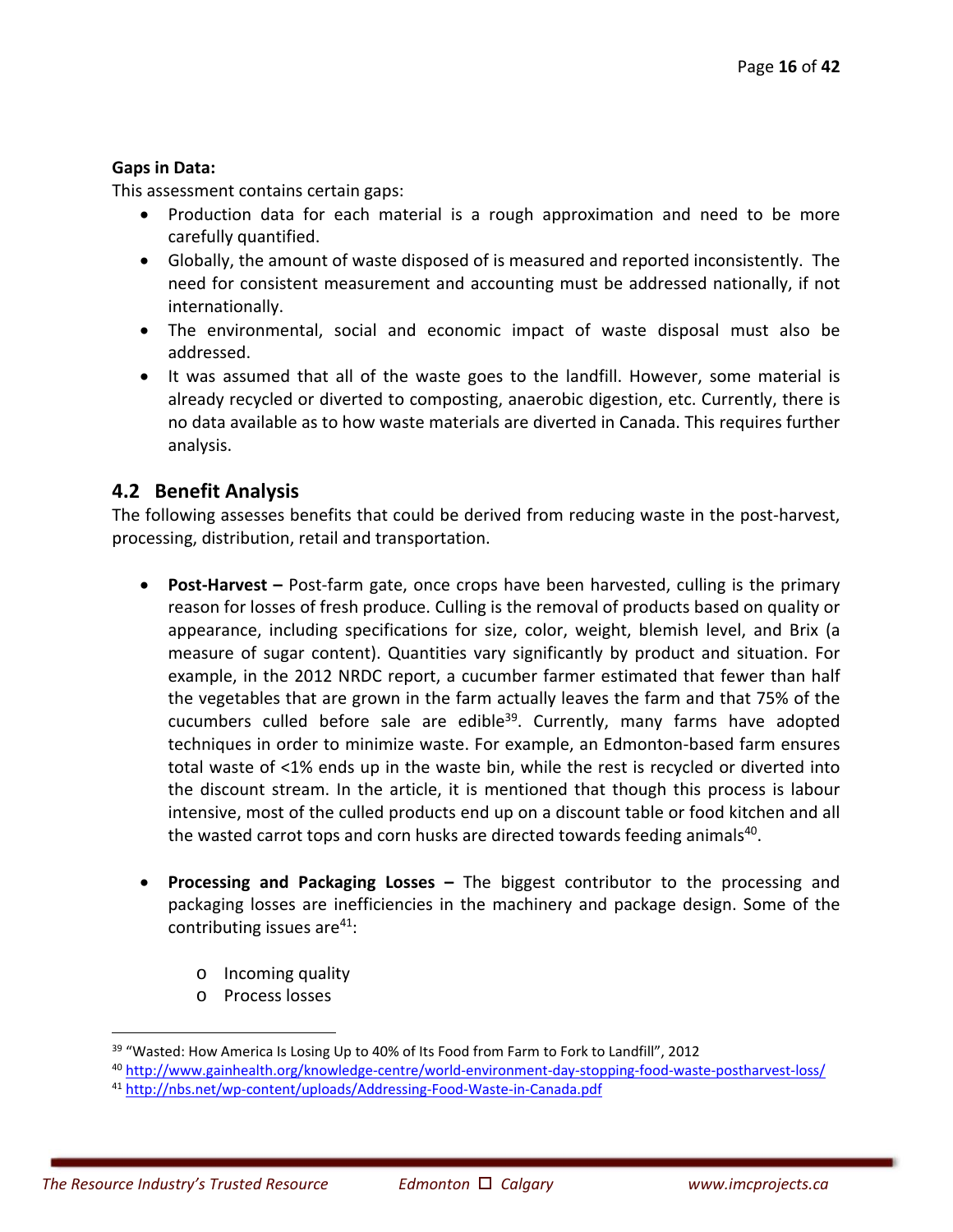- o Cold chain deficiencies (cold chain is a temperature‐controlled supply chain)
- o Employee behaviour
- o Poor machine set up
- o Inaccurate forecasting
- o Contamination
- o Trimming and culling
- o Supply/demand imbalance
- o Date codes
- o Customer rejection
- o Inconsistency in quality of ingredients
- o Food safety

Some of these are unavoidable losses. In terms of avoidable losses, inefficient process and machine design are the most important factors. On a daily basis, producing products that require many different ingredients and format changes requires multiple line changes, which leads to production stops and starts and additional cleaning cycles. Inevitably, this leads to more losses. Processing plants should be designed in the most efficient way possible, which means they should be compact and have equipment that can fulfill more than one function. There are many technologies and process improvements available for various products (grain, milk, livestock, etc.). These will be discussed later in this report.

Packaging also plays an important role in preventing food and beverage waste. The choice of package affects environmental impact, shelf life, and resource consumption during transportation and storage. Consider milk in aseptic cartons as an example. It remains safe to drink for up to six months after packaging without refrigeration until opening. On the other hand, chilled milk lasts only two weeks and requires electricity during transport, retail display and home storage. Containers that protect products without refrigeration reduce waste along the chain by averting energy consumption needed for chilled transport and storage. Further, storing goods in ambient condition reduces spoilage risk. Producers must also consider packaging that strikes a balance between protecting product to ensure its sale and consumption, rather than waste, and use an economical amount of material to produce the container. Reducing packaging weight also uses fewer resources in transportation and leaves less material at the end of the package's lifecycle<sup>42</sup>.

- **Retail and Distribution Losses** Retail is a major contributor of food waste in the overall supply chain. These items are discussed further in the following sections. Some of the other issues faced in retail are $43$ :
	- o Inaccurate forecasting

<u>.</u>

<sup>42</sup> http://www.designworldonline.com/minimizing-production-losses-food-beverage-industry/

<sup>43</sup> http://nbs.net/wp‐content/uploads/Addressing‐Food‐Waste‐in‐Canada.pdf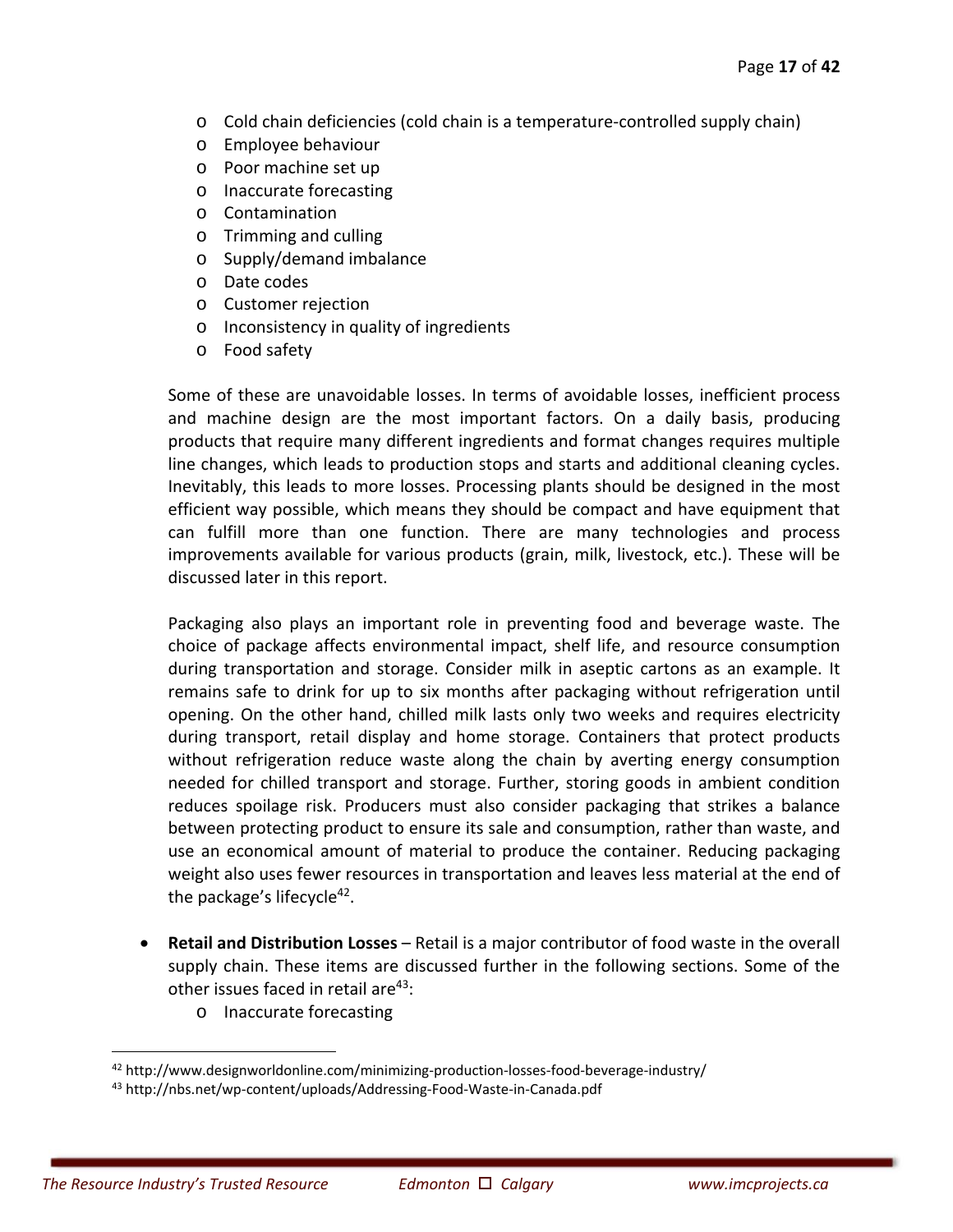- o Food safety issues
- o Increasing market share of ready‐made food
- o Date codes
- o Fluctuations in delivery from suppliers
- o Cold chain deficiencies
- o Rejection on arrival at distribution centres or store or during handling
- o Increasing merchandising standards
- o Product differentiation
- o Market over‐saturation

Table 2 estimates the value of waste generated if there is a counter measure employed to reduce waste in each stage of the supply chain by 10%, 15% and 20%. This calculation was completed using the bottom‐up approach.

| <b>% Reduction</b> | \$ Value of Waste Generated |                |  |  |  |
|--------------------|-----------------------------|----------------|--|--|--|
| 0%                 |                             | 414,812,707.17 |  |  |  |
| 10%                |                             | 374,527,768.11 |  |  |  |
| 15%                |                             | 354,286,413.26 |  |  |  |
| 20%                |                             | 333,979,007.95 |  |  |  |

*Table 2 – Value of Waste Generated, if Wastage is Reduced by 10,15, 20% Across the Supply Chain*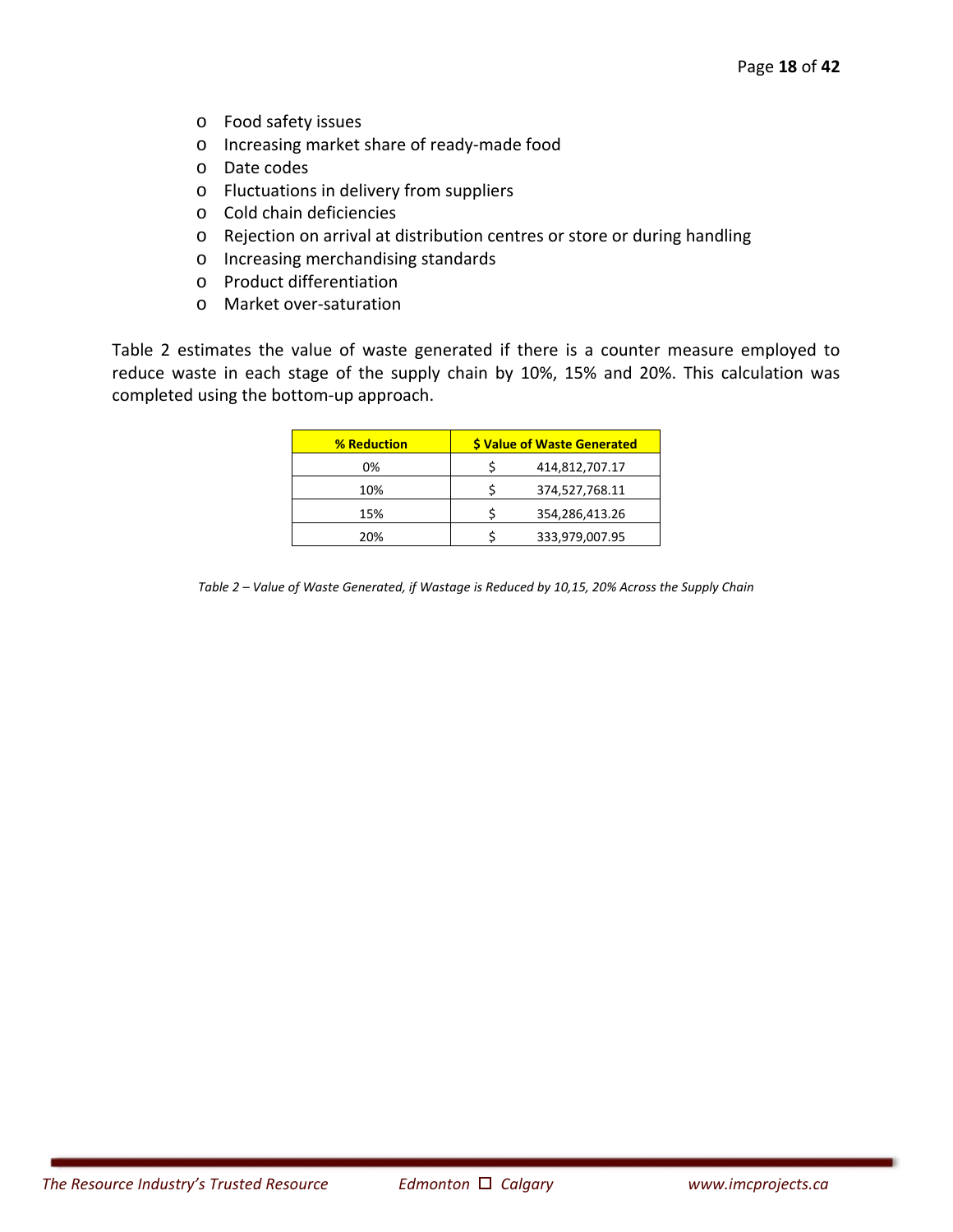# **5. Method of Disposal – Retailers/Food Processors**

# **5.1 Retail**

In 2016, a survey completed for the Food Waste Reduction Alliance<sup>44</sup> for retailers and wholesalers in the US identified that approximately 27.6% of the food waste in retail is disposed of in landfills, while the rest of the material were diverted (donated or recycled). It should be noted that since the last survey in 2014, the amount of material disposed of has been reduced by almost 25%. In terms of diverted material, the method of disposal varies among retailer depending on scale and other factors. Figure 4 shows how the materials are diverted. We present the US data due to the lack of Canadian data.



*Figure 4 – Destination of Diverted Food45*

In the same survey, barriers to donation and recycling were identified.

|                                                         | <b>Retail and Wholesale Sector</b> |
|---------------------------------------------------------|------------------------------------|
| Insufficient refrigeration and/or storage at food banks | 21%                                |
| Insufficient refrigeration and/or storage on sites      | 25%                                |
| Liability concerns                                      | 25%                                |
| Regulatory concerns                                     | 13%                                |
| <b>Transportation constraints</b>                       | 46%                                |
| Other                                                   | 42%                                |

*Table 3 – Barrier to Donating Food in Retail*

44 http://www.foodwastealliance.org/wp-content/uploads/2014/11/FWRA\_BSR\_Tier3\_FINAL.pdf

45 "Food Waste Reduction Alliance Survey", 2016

<u>.</u>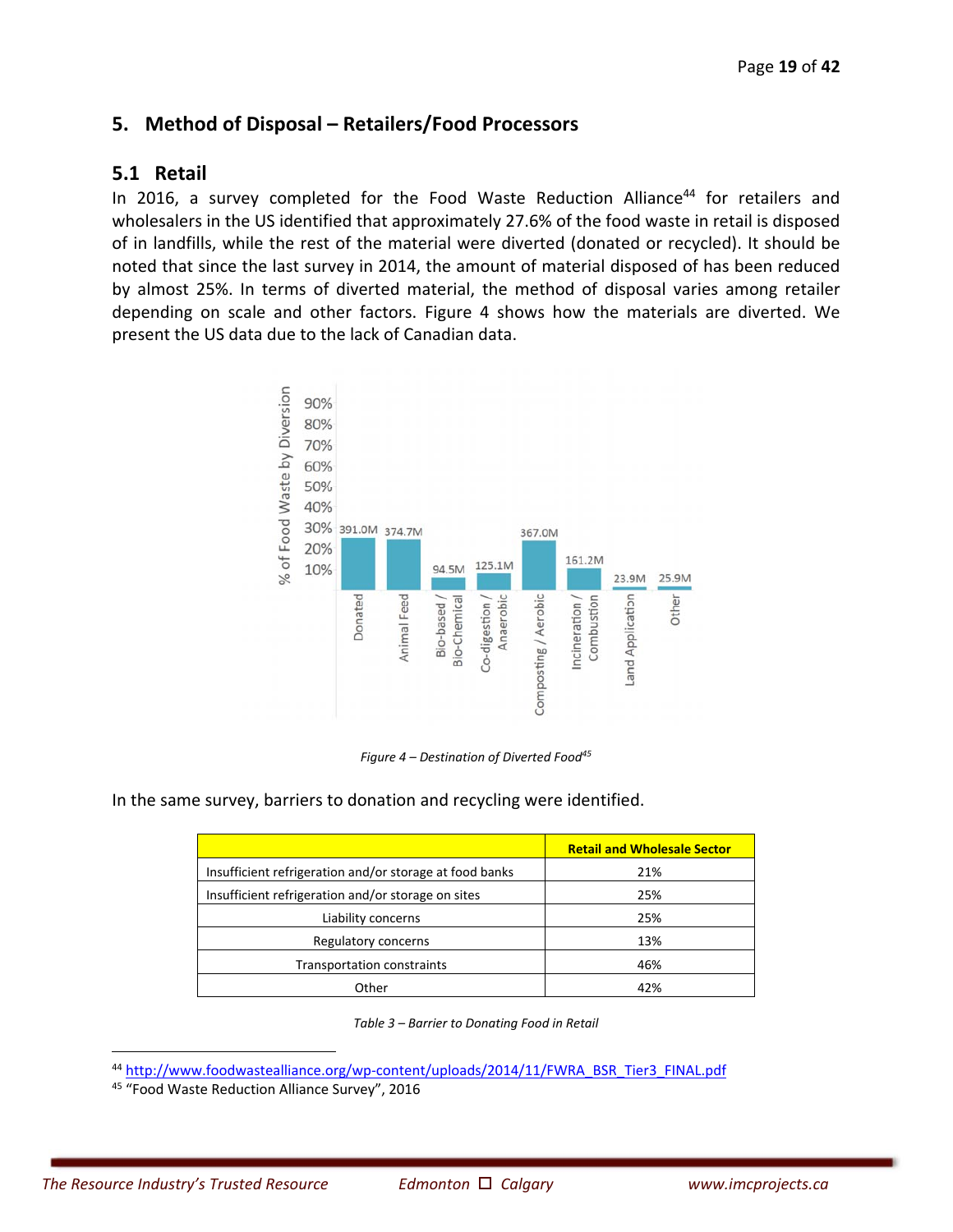From table 3, the lack of transportation options seems to be a major concern for retailers to donate food. Other major hurdles are both internal and external in nature. Externally, retailers identified that insufficient food banks, insufficient space at the food banks and lack of volunteers to collect food for the food banks as hurdles. Internally, retailers do not have the resources to manage and oversee the donation efforts. Liability concerns are often unavoidable and it is best that the standard of quality of donated food is maintained.

|                                                | <b>Retail and Wholesale Sector</b> |
|------------------------------------------------|------------------------------------|
| Food safety concerns re collection and storage | 17%                                |
| Insufficient recycling options                 | 38%                                |
| Liability concern                              | 4%                                 |
| Management or building constraints             | 21%                                |
| Regulatory concerns                            | 4%                                 |
| <b>Transportation concerns</b>                 | 46%                                |
| <b>Others</b>                                  | 42%                                |

*Table 4 – Barrier to Recycling Food Waste in Retail* 

As shown in table 4, lack of transportation and insufficient recycle options or in other words, lack of location proximity to recycle options, were cited as major barriers to recycling. Many of the respondents indicated that cost associated with recycling is a major impediment to recycling. That being said, they also identified that over the last couple of years, more education and new technology has improved the amount of waste being recycled.

# **5.2 Food Processors**

The report developed by the Food Waste Reduction Alliance also included data for manufacturers (food processors) in the US. Food processors generate waste in a single location, as opposed to retail waste which is much more geographically scattered. As shown below, 96.8% of wasted material from food processing is recycled, 1.5% is donated and only 1.7% is disposed of $46$ .



*Figure 5 – Destination of Food Waste in Food Processing Sector* 

 $\overline{a}$ 

<sup>46 &</sup>quot;Food Waste Reduction Alliance Survey" 2016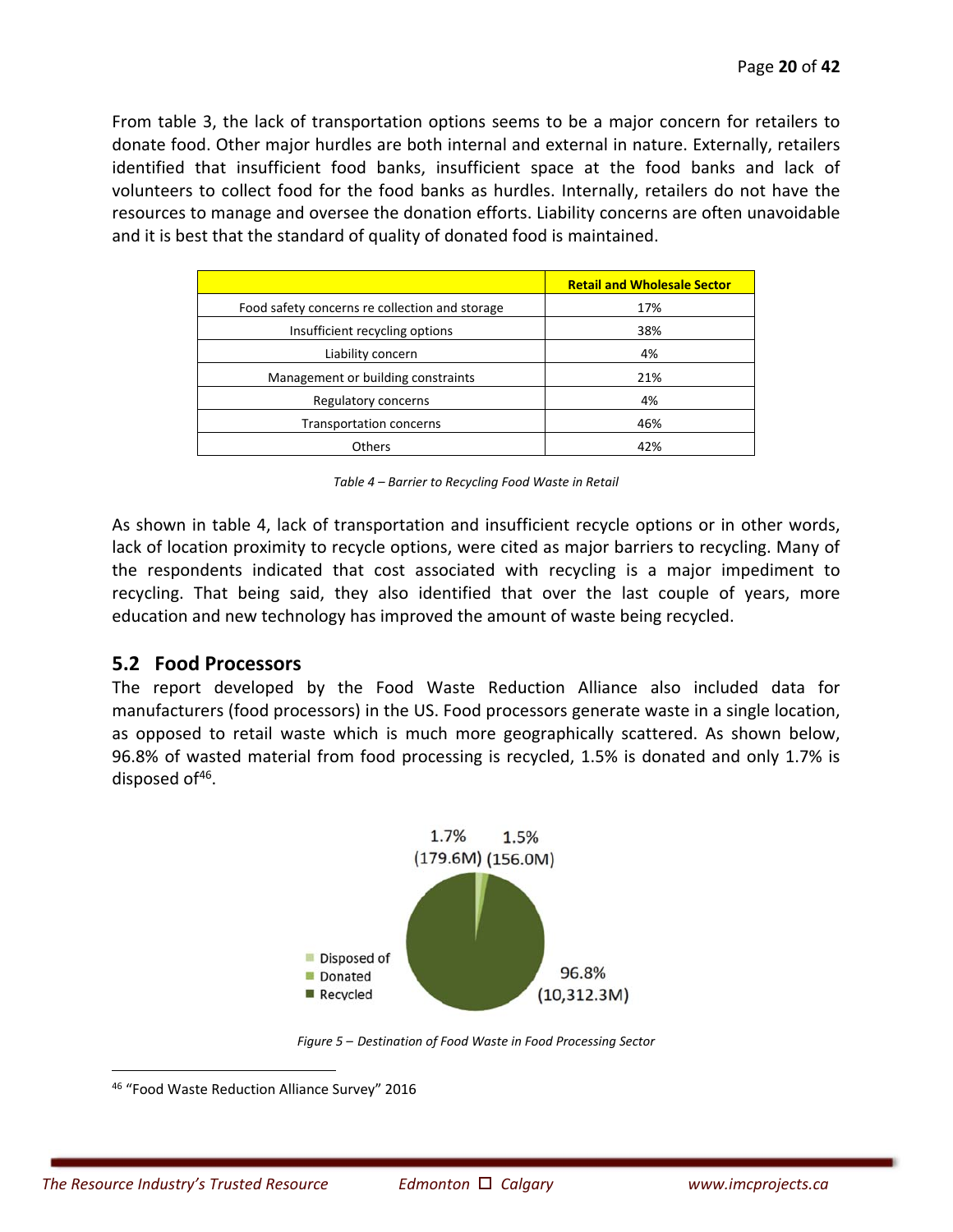Most of the diverted material (donation and recycling included) becomes animal feed or is used for land applications (to spray onto or bury under land to improve soil quality).



*Figure 6 – Destination of Diverted Material in Food Processing* 

Table 5 shows that the primary concerns of donation are regulatory concerns and liability concerns. Food processors have been under scrutiny most recently, with tightened regulations both in the US and in Canada and their concern is not unwarranted. In general, as more people are being educated about food safety, it was cited as a major concern by the processors.

|                                                         | <b>Food Processing Sector</b> |
|---------------------------------------------------------|-------------------------------|
| Insufficient refrigeration and/or storage at food banks | 13%                           |
| Insufficient refrigeration and/or storage on site       | 13%                           |
| Liability concerns                                      | 50%                           |
| Regulatory concerns                                     | 63%                           |
| Transportation constraint                               | 25%                           |
| <b>Others</b>                                           | 38%                           |

*Table 5 – Barrier to Donating Food in Processing* 

Table 6 shows that the major problems that food processors face for recycling waste food are transportation and insufficient recycling options. Combining these problems, it can be inferred that food processors do not have a central location to take their waste and convert it to any other product. The recycling options are currently localized. Potential clustering opportunities are discussed in section 7.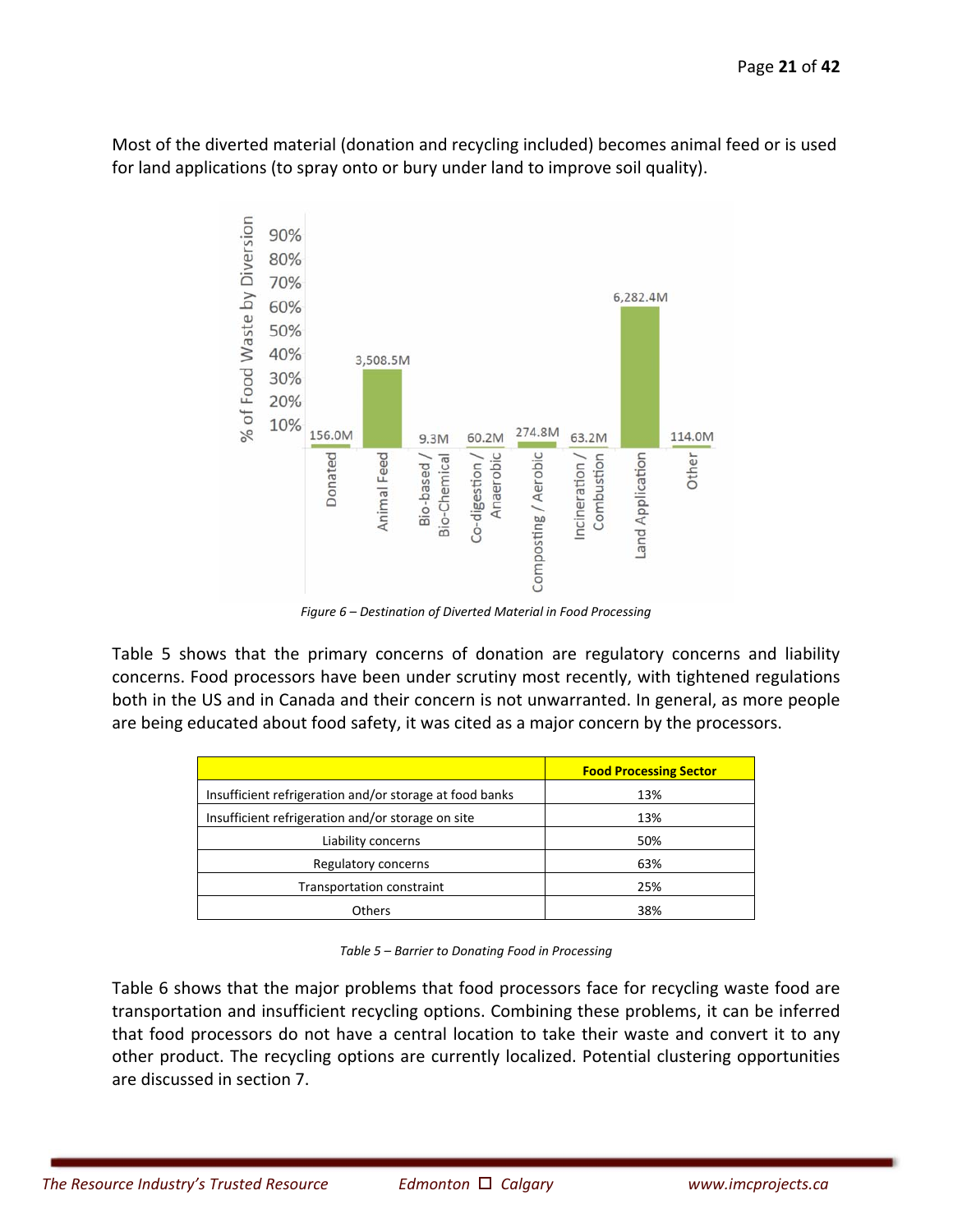|                                                | <b>Food Processing Sector</b> |
|------------------------------------------------|-------------------------------|
| Food safety concerns re collection and storage | 50%                           |
| Insufficient recycling options                 | 88%                           |
| Liability concern                              | 25%                           |
| Management or building constraints             | 0%                            |
| Regulatory concerns                            | 13%                           |
| Transportation concerns                        | 75%                           |
| <b>Others</b>                                  | 25%                           |

*Table 6 – Barrier to Recycling Food Waste in Processing* 

While modern technology and apps such as 11<sup>th</sup> Hour (Singapore) and FoodCloud (Ireland and UK) are used in letting end consumers know about food waste, it still requires a long-term program to address some of these concerns. The development of and adherence to such programs may require incentives.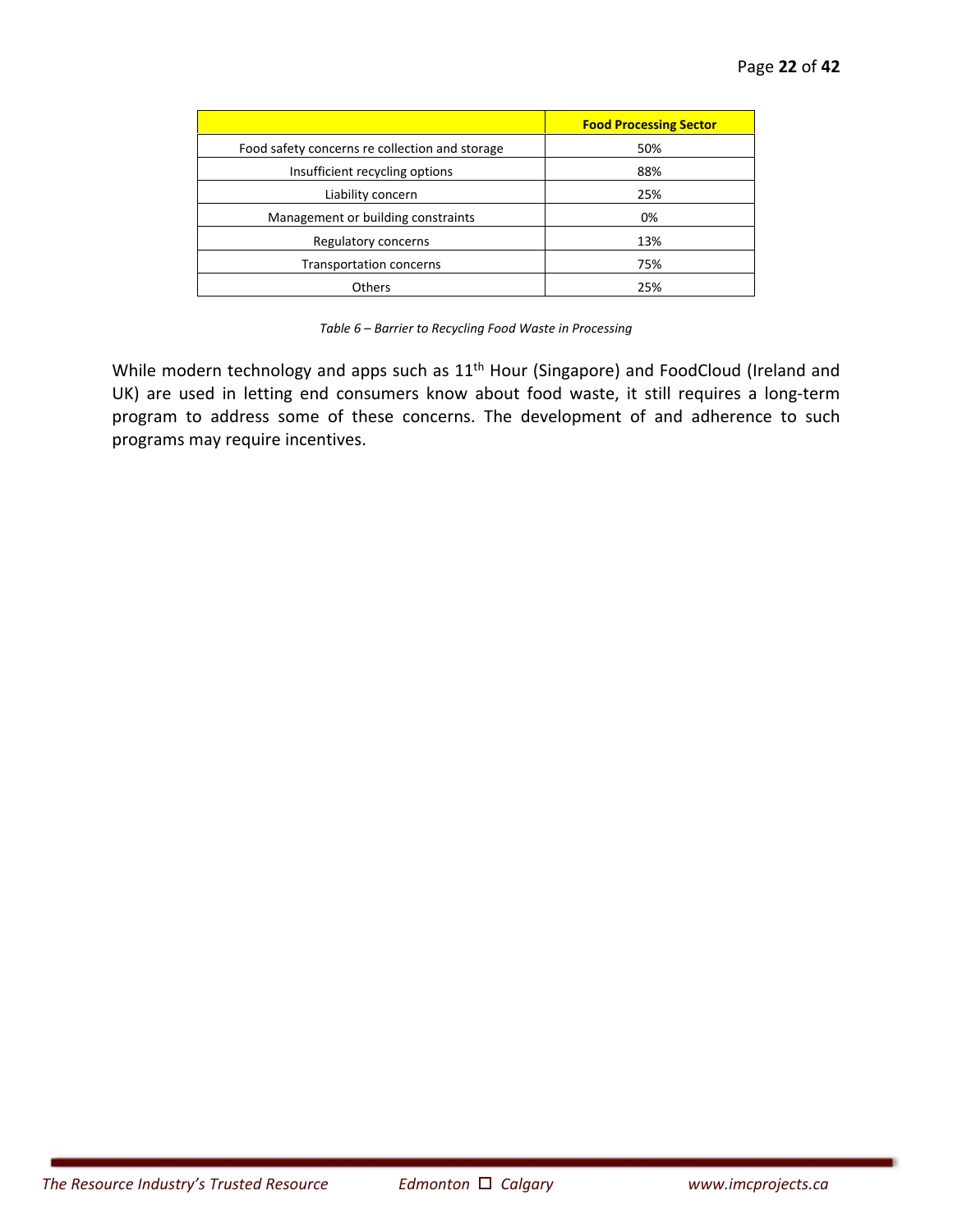# **6. Technology Evaluation**

# **6.1 Assessment Criteria**

Four criteria were used in evaluating viability of food waste reduction approaches and technologies.

#### **1. Environmental Benefit / Can Process by Implemented at Source of Waste?**

This criterion considers sources of GHGs and environmental pollution in the food supply chain stated earlier:

- a. All agricultural inputs required to grow the food that is ultimately wasted
- b. Transporting food that is ultimately wasted
- c. Transporting food waste
- d. Organic waste decomposition in landfills
- e. Transport of products subsequently produced from waste

Reducing consumer demand for food by reducing the amount of safe food erroneously disposed of by consumers due to inadequate labelling can address one root source of subsequent waste, prior to even activating the supply chain. This food does not need to be produced and thus the solution has the greatest net environmental benefit. This criterion thus received a scoring weight of 50%.

#### **2. Economic Opportunity / Financial Viability**

By assuming the cost of disposing of food waste for a specific municipality as an economic baseline, any net saving or value generated from that waste represents an economic opportunity. Failing this, the municipality may simply transfer the cost of waste management onto the source. This may be by simply refusing to pick up food waste from them or charging a higher fee.

For the Downstream Technologies assessment, note that the economic opportunity / viability column has 3 columns to the right labelled CAPEX, OPEX, Product Value. As the scope of this study precludes economic viability assessments of each technology / approach, we have used our experience to estimate the capital and operating costs and end product value as a rough rule of thumb from which to assess overall viability. The "H" (High), "M" (Medium) and "L" (Low) ratings are not necessarily directly comparable between technologies. For example, the absolute capital cost of a gasification facility is far greater than that of a pyrolysis facility, even though the CAPEX for both may be rated as "H".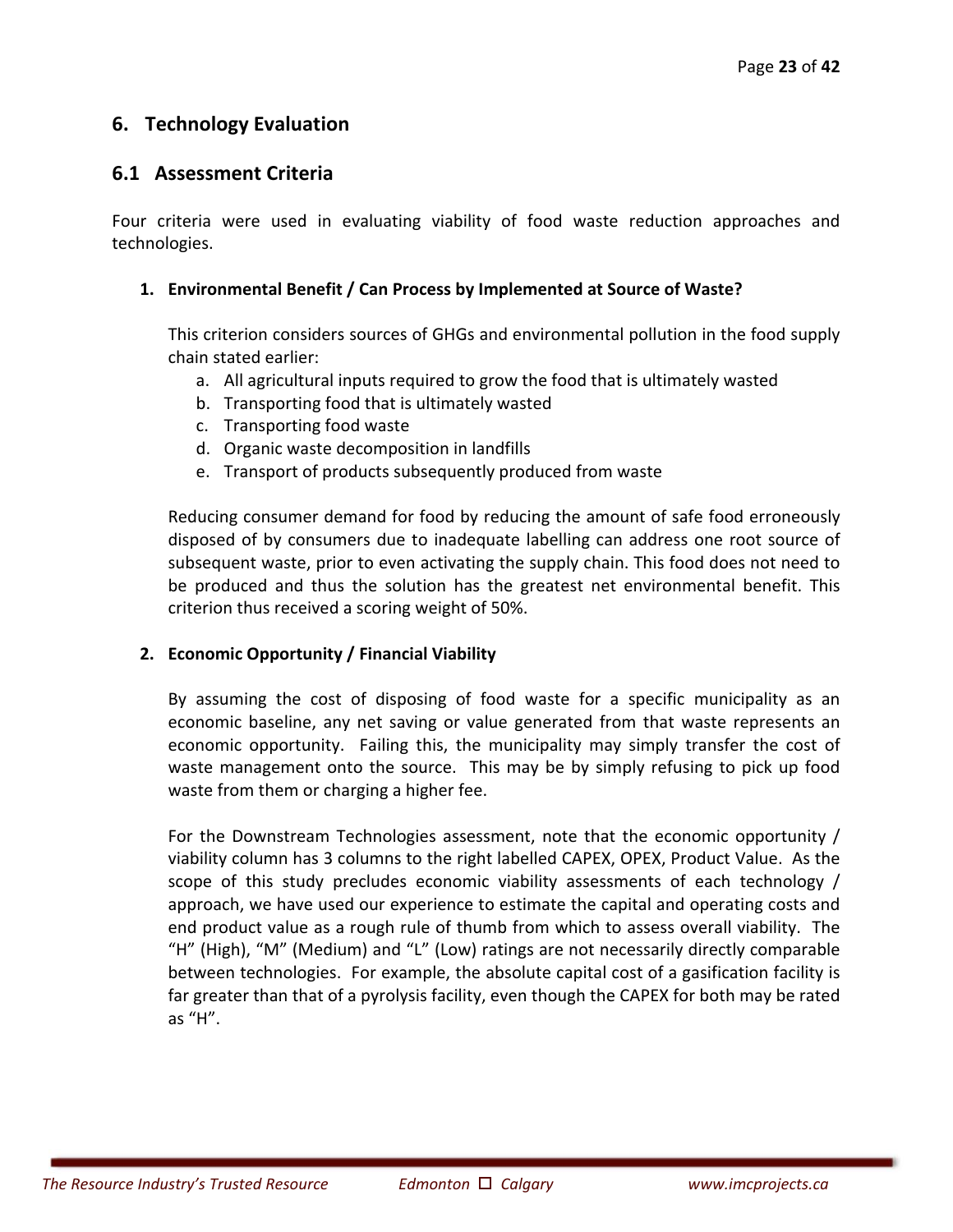For the purpose of this evaluation, we will assume that each waste processing technology facility being evaluated is located at the current municipal waste management centre with zero cost of waste transport.

This is a highly preliminary assessment based on our experience investigating these technologies since 2009. However, recent breakthroughs in capital or operating cost reductions or improvement in the value of products for any one of these technologies may change their scoring. Thus, further research is required.

It is important to note that each municipality must carry out their own economic assessment on these opportunities. Those currently paying large tipping fees may find several technologies can deliver a positive return on investment (ROI); while those with low tipping fees may find none to be financially viable and would require perpetual subsidies.

For Upstream waste avoidance technologies and systems, the economics / viability assessment considers overall cost effectiveness of the solution and the general benefit to the entire economy, rather than specific project economics.

This criterion was weighted at 20%.

#### **3. Technology Readiness – Commercially Available or Near Commercial**

Most technologies considered are commercially available, however a few are in developmental and early stages. Given the numerous R&D efforts on these newer technologies, the scope of this study precluded determination or researching TRL levels and required a general estimation the maturity of those technologies.

This criterion was considered important to minimize project risk and was weighted at 20%.

#### **4. Ease of Implementation**

This considered aspects such as complexity of process, labour requirement, permitting, utility and other input requirements, brownfield conversions and locational constraints.

This criterion was given a weight of 10%.

The upstream waste avoidance and downstream waste management technologies and systems are presented separately s the economic / viability scoring differ, as per the scoring criteria explanation above.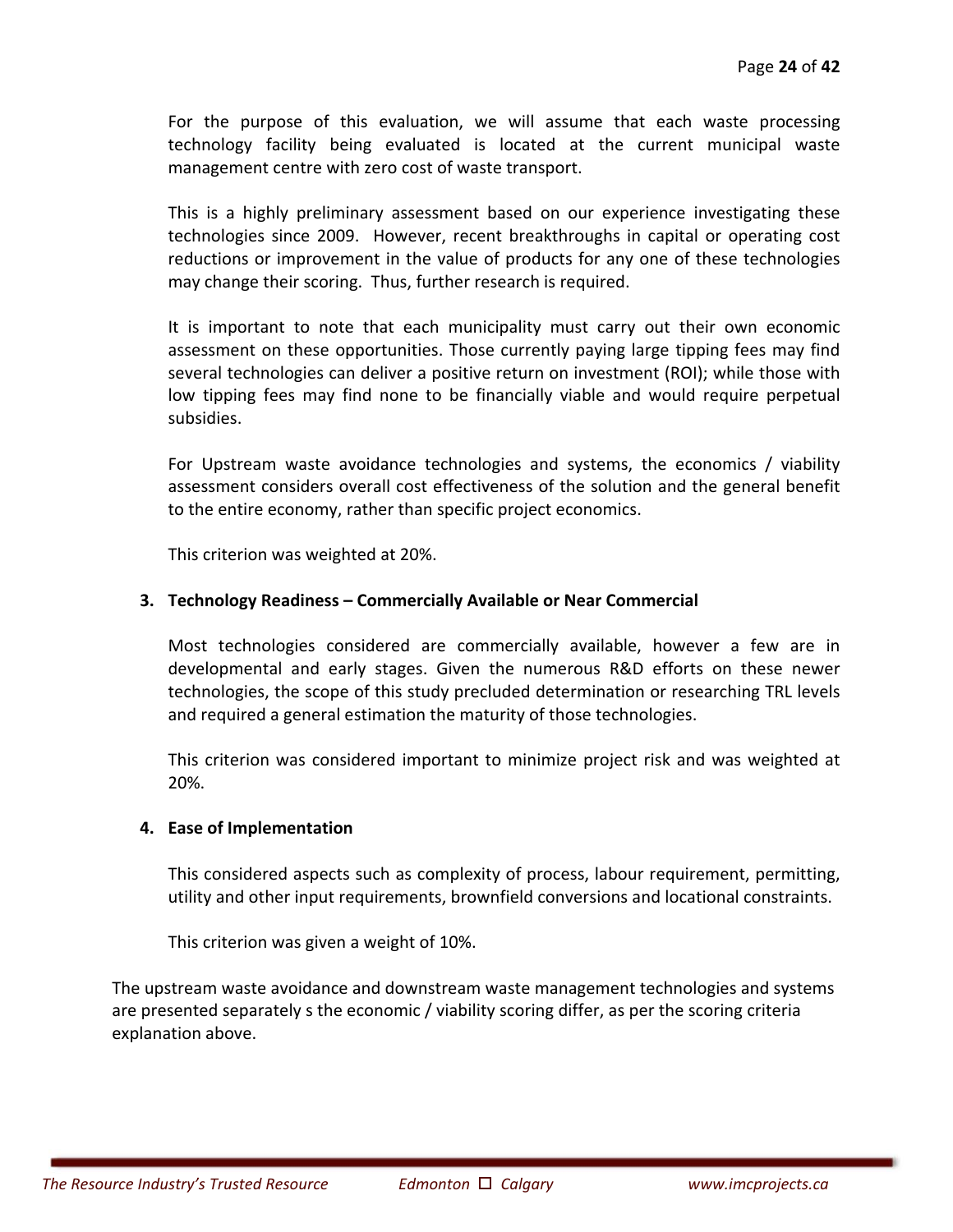# **6.2 Upstream Waste Avoidance Evaluation**

Table 7 presents the raw scores (0-10) and table 8 shows the weighted values to facilitate ranking.

| <b>UPSTREAM WASTE AVOIDENCE</b><br><b>RAW SCORES</b> | <b>DESCRIPTION</b>                                                                                                                                                                                                                                                                                                                                                                                                                                                                                                                                                                                             | <b>Comments / Scoring</b><br>Rationale                                                                                                                                                                                                                      | Environmental Benefit /<br><b>Can Process Be</b><br><b>Implemented at Source</b><br>of Waste? | <b>Technology</b><br>Readiness $-$<br>Commercially<br>Available or<br><b>Near</b><br>Commercial | Ease of<br>Implementation | <b>Economic</b><br>Opportunity /<br>Financial<br>Viability |
|------------------------------------------------------|----------------------------------------------------------------------------------------------------------------------------------------------------------------------------------------------------------------------------------------------------------------------------------------------------------------------------------------------------------------------------------------------------------------------------------------------------------------------------------------------------------------------------------------------------------------------------------------------------------------|-------------------------------------------------------------------------------------------------------------------------------------------------------------------------------------------------------------------------------------------------------------|-----------------------------------------------------------------------------------------------|-------------------------------------------------------------------------------------------------|---------------------------|------------------------------------------------------------|
| <b>Score Weighting</b>                               |                                                                                                                                                                                                                                                                                                                                                                                                                                                                                                                                                                                                                | Min Score = $0$<br>Max Score = $10$                                                                                                                                                                                                                         | 50%                                                                                           | 20%                                                                                             | 10%                       | 20%                                                        |
| Nanotechnology                                       | A food spray that uses a nanotechnology-based application of hexanal,<br>a natural plant extract that prevents fruit spoilage by preserving a<br>fruit's cellular walls, extending shelf life by as much as 50%.                                                                                                                                                                                                                                                                                                                                                                                               |                                                                                                                                                                                                                                                             | 10                                                                                            | 10                                                                                              | 6                         |                                                            |
| <b>Applications (Apps)</b>                           | Flashfood is essentially the discount food rack on your cellphone and<br>it is a means for grocery stores, restaurants, food vendors, being able<br>to resell their surplus food before they are going to throw it out.<br>Ubifood, currently exclusive to Montreal, Ubifood gives geolocation<br>based real time push notifications to inform users of discounted food<br>in their area - benefiting consumers and retailers both while keeping<br>food out of the landfill.                                                                                                                                  | Need strategies to<br>make this more than<br>a cost center -<br>advertising?                                                                                                                                                                                | 10                                                                                            | 6                                                                                               | 6                         |                                                            |
| <b>Hyperspectral Chemical Imaging</b>                | Approximately 18% of food waste in Canada happens at the<br>manufacturing level. One solution to reducing that waste may be<br>hyperspectral chemical imaging technology for production line grading<br>and sorting of leafy greens, carrots and potatoes.                                                                                                                                                                                                                                                                                                                                                     | In testing pilot stage                                                                                                                                                                                                                                      | 10                                                                                            | 6                                                                                               | 6                         | 10                                                         |
| Sensors                                              | Food processors have little control over their products throughout the<br>supply chain, so as a precautionary measure they give their products a<br>shorter shelf life. As a result, food is often disposed of when it is still<br>perfectly safe and edible. New sensor technology/label is applied at<br>packaging and will tell retailers and consumers if the product has been<br>kept at the right temperature from the time it was made and can tell<br>consumers how to store the product at home. The label also shows<br>retailers and consumers how much time is left before the product<br>expires. | Would reduce<br>consumer demand<br>for product, thus best<br>possible waste<br>reduction schema.<br>What is economic<br>incentive for<br>processor to put<br>sensors inside<br>packaging? May<br>need to be regulated?<br>Will become easier<br>and cheaper | 10                                                                                            | 8                                                                                               |                           | 8                                                          |
| GMOs                                                 | Genetically Modified Food - for e.g. For example the Artic Apple,<br>which extends shelf life and is non browning.                                                                                                                                                                                                                                                                                                                                                                                                                                                                                             | Regulatory and<br>consumer acceptance<br>hurdles                                                                                                                                                                                                            | 10                                                                                            | 10                                                                                              | 8                         |                                                            |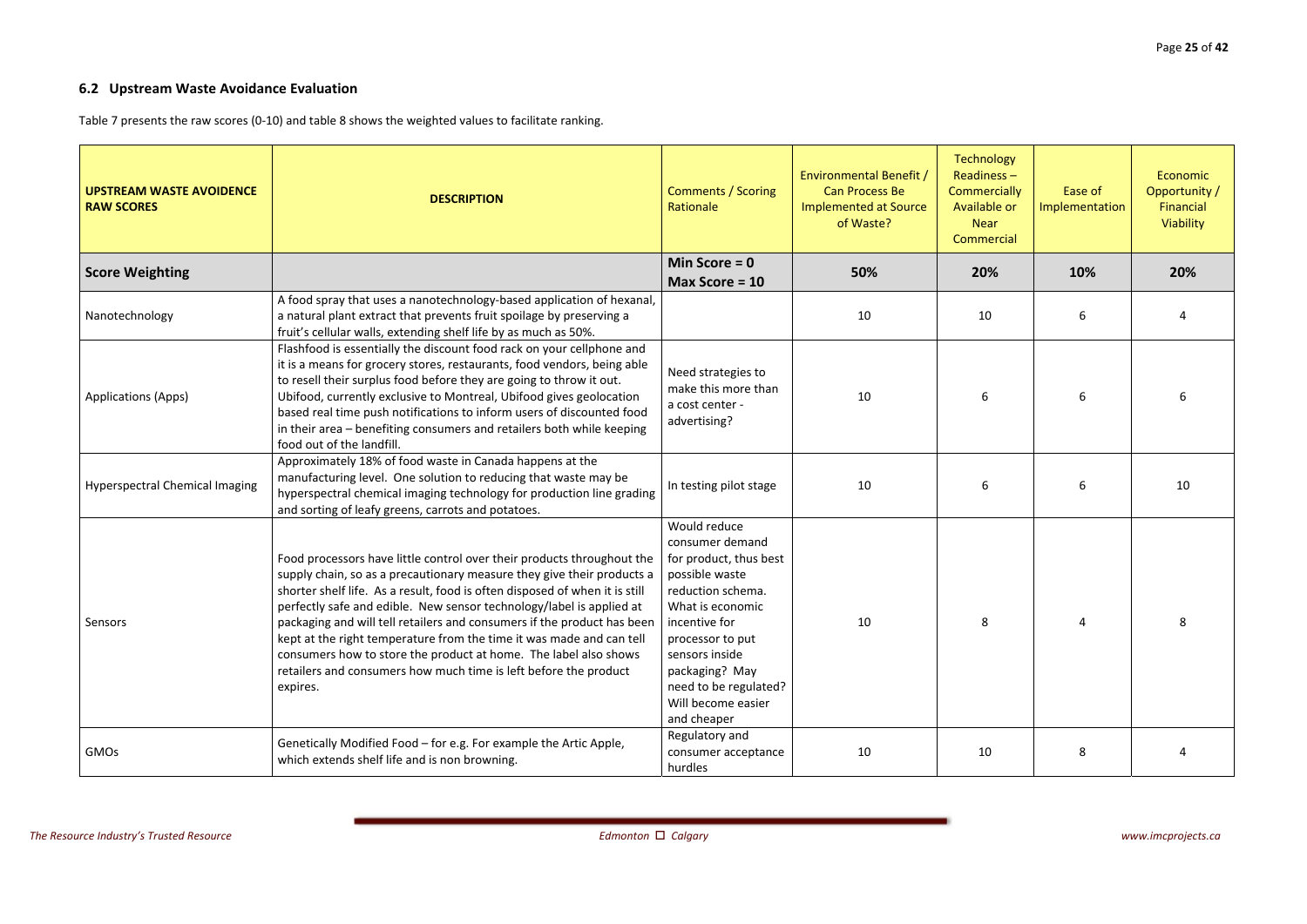| <b>UPSTREAM WASTE AVOIDENCE</b><br><b>RAW SCORES</b> | <b>DESCRIPTION</b>                                                                                                                                                                                                                                                                                                                                                                                                                                                                                                                                                                                                                                                                                                  | <b>Comments / Scoring</b><br>Rationale            | <b>Environmental Benefit /</b><br>Can Process Be<br><b>Implemented at Source</b><br>of Waste? | <b>Technology</b><br>$Readiness -$<br>Commercially<br>Available or<br><b>Near</b><br>Commercial | Ease of<br>Implementation | Economic<br>Opportunity /<br>Financial<br>Viability |
|------------------------------------------------------|---------------------------------------------------------------------------------------------------------------------------------------------------------------------------------------------------------------------------------------------------------------------------------------------------------------------------------------------------------------------------------------------------------------------------------------------------------------------------------------------------------------------------------------------------------------------------------------------------------------------------------------------------------------------------------------------------------------------|---------------------------------------------------|-----------------------------------------------------------------------------------------------|-------------------------------------------------------------------------------------------------|---------------------------|-----------------------------------------------------|
| Irradiation                                          | Health Canada, on Feb 13 accepted to test irradiation on ground beef.<br>Irradiation is already in use in Canada for onions, wheat, flour and<br>spices. As well as increasing food safety, irradiation also prevents<br>premature spoilage to increase shelf life and reduce food waste.                                                                                                                                                                                                                                                                                                                                                                                                                           | Already in use -<br>significant spoilage<br>delay | 10                                                                                            | 10                                                                                              | 10                        |                                                     |
| Labelling                                            | "sell by", "use by", "best by" - almost none of those dates indicate the<br>safety of food, and generally speaking they are not regulated in the<br>way people believe. The current system of expiration dates misleads<br>consumers to believe they must discard food in order to protect their<br>own safety. In fact, these dates are only suggestions by the<br>manufacturer for when the food is at its peak quality, not when it is<br>unsafe to eat. 20% of food wasted in British households is due to<br>misinterpretation of date labels. If the same were true in the US, it<br>would mean that the average household is discarding \$275-455/year<br>of good food because of confusion over date labels | Must be combined w<br>consumer education          | 10                                                                                            | 10                                                                                              |                           |                                                     |

*Table 7 – Upstream Waste Avoidance Evaluation ‐ Raw Score Table*

| UPSTREAM WASTE AVOIDENCE WEIGHTED SCORES | Environmental Benefit /<br>Can Process Be<br>Implemented at Source<br>of Waste?<br>$(0-5)$ | <b>Technology</b><br>Readiness $-$<br><b>Commercially</b><br><b>Available or Near</b><br>Commercial<br>$(0-2)$ | Ease of<br>Implementation<br>$(0 - 1)$ | Economic<br>Opportunity /<br><b>Financial Viability (for</b><br>larger economy - not<br>project specific<br>viability)<br>$(0 - 2)$ | <b>SCORE</b><br>$(0-10)$ |
|------------------------------------------|--------------------------------------------------------------------------------------------|----------------------------------------------------------------------------------------------------------------|----------------------------------------|-------------------------------------------------------------------------------------------------------------------------------------|--------------------------|
| Sensors                                  | 5.0                                                                                        | 1.2                                                                                                            | 0.6                                    | 2.0                                                                                                                                 | 8.8                      |
| Labelling                                | 5.0                                                                                        | 2.0                                                                                                            | 1.0                                    | 0.8                                                                                                                                 | 8.8                      |
| GMOs                                     | 5.0                                                                                        | 1.6                                                                                                            | 0.4                                    | 1.6                                                                                                                                 | 8.6                      |
| Irradiation                              | 5.0                                                                                        | 2.0                                                                                                            | 0.8                                    | 0.8                                                                                                                                 | 8.6                      |
| Apps                                     | 5.0                                                                                        | 2.0                                                                                                            | 0.6                                    | 0.8                                                                                                                                 | 8.4                      |
| Nanotechnology                           | 5.0                                                                                        | 1.2                                                                                                            | 0.8                                    | 1.2                                                                                                                                 | 8.2                      |
| <b>Hyperspectral Chemical Imaging</b>    | 5.0                                                                                        | 1.2                                                                                                            | 0.6                                    | 1.2                                                                                                                                 | 8.0                      |

*Table 8 – Upstream Waste Avoidance Evaluation – Weighted Rankings*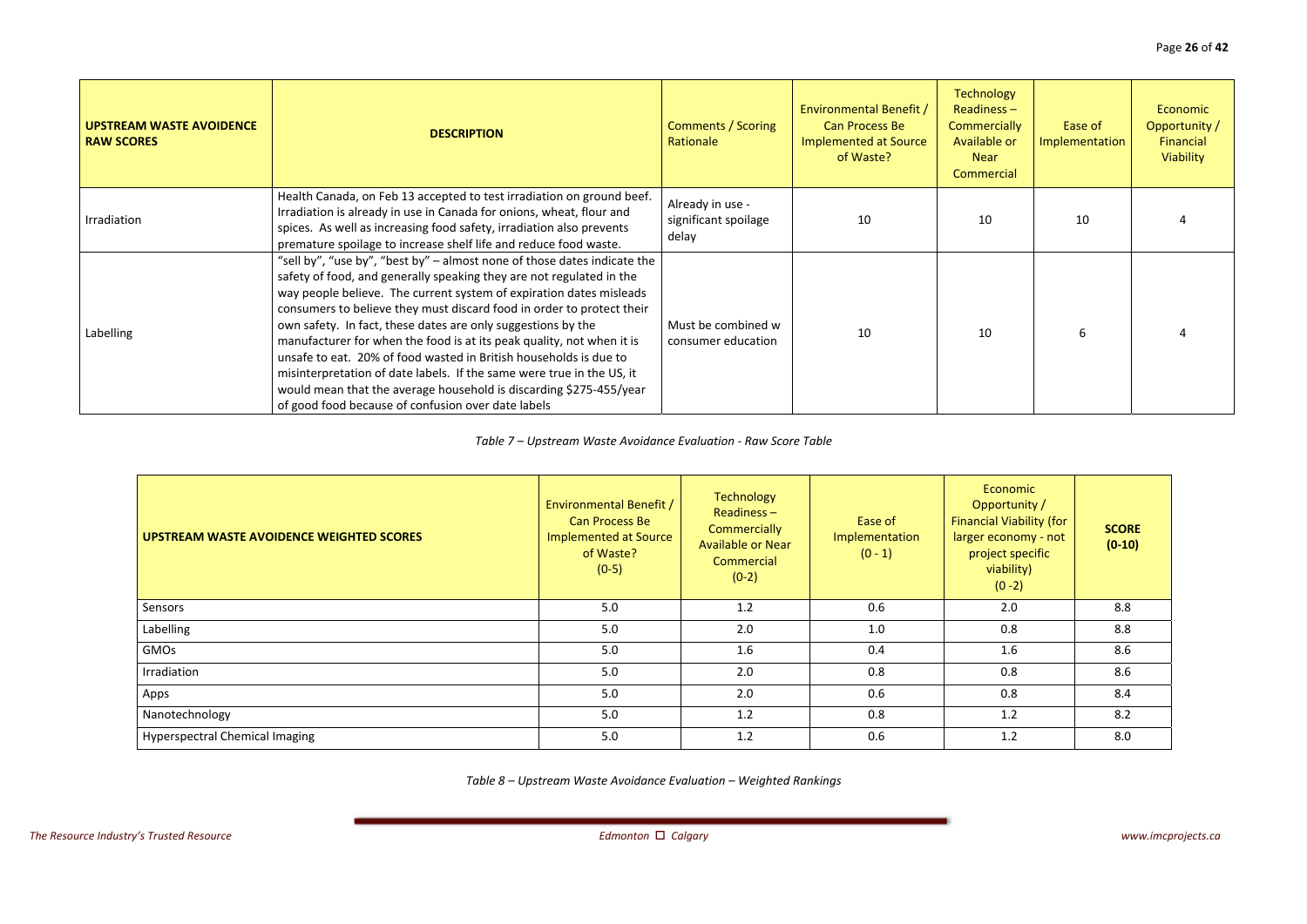# **6.3 Downstream Technology Evaluation**

Table 9 presents the raw scores (0‐10) and table 10 shows weighted values on which the ranking is based.

| <b>DOWNSTREAM WASTE</b><br><b>MANAGEMENT RAW SCORES</b>                              | <b>DESCRIPTION</b>                                                                                                                                                                                                                                                                                                                                                                                                                                                                                       | <b>Comments / Scoring</b><br>Rationale                                                                                                                               | Environmental<br>Benefit / Can<br><b>Process Be</b><br>Implemented<br>at Source of<br>Waste? | Technology<br>$Readiness -$<br>Commercially<br>Available or<br><b>Near</b><br>Commercial | Ease of<br>Implementation | Economic<br><b>Opportunity</b><br>/ Financial<br>Viability | CAPEX OPEX |   | <b>PRODUCT</b><br><b>VALUE</b> |
|--------------------------------------------------------------------------------------|----------------------------------------------------------------------------------------------------------------------------------------------------------------------------------------------------------------------------------------------------------------------------------------------------------------------------------------------------------------------------------------------------------------------------------------------------------------------------------------------------------|----------------------------------------------------------------------------------------------------------------------------------------------------------------------|----------------------------------------------------------------------------------------------|------------------------------------------------------------------------------------------|---------------------------|------------------------------------------------------------|------------|---|--------------------------------|
| <b>Score Weighting</b>                                                               |                                                                                                                                                                                                                                                                                                                                                                                                                                                                                                          | Min Score = $0$<br>Max Score = 10                                                                                                                                    | 50%                                                                                          | 20%                                                                                      | 10%                       | 20%                                                        |            |   |                                |
| Landfill - no methane<br>recovery                                                    | Landfill biowaste leads to the release of CO2 and<br>methane.                                                                                                                                                                                                                                                                                                                                                                                                                                            | <b>Baseline current</b><br>situation; a cost centre w<br>marginal revenue                                                                                            | 0                                                                                            | 10                                                                                       | 10                        | 0                                                          | H          | H |                                |
| Landfill - Methane Recovery<br>w/ Elec. Gen.                                         | Landfill biowaste leads to the release of CO2 and<br>methane. The methane can be collected and combusted<br>for energy production.                                                                                                                                                                                                                                                                                                                                                                       | Marginal economics -<br>requires larger<br>population centre;<br>Methane recovery scores<br>some Environmental<br>Benefit but waste still<br>needs to be transported | 3                                                                                            | 10                                                                                       | 6                         | 4                                                          | H          | H | M                              |
| Anaerobic Digestion (AD-)<br>w/ Biogas Elec. Gen.                                    | This process use bacteria to break down organic matter in<br>an oxygen-free environment. Digesters can be used to<br>digest food waste alone, or it can be co-digested with<br>biosolids at wastewater treatment plants and used to<br>supplement manure at farms. Digestate from anaerobic<br>digestion can be land applied as a soil amendment or<br>composted. Digestate is often landfilled. Anaerobic<br>digestion can be combined with pyrolysis to further<br>process the digestate into biochar. | Marginal economics -<br>requires larger<br>population centre;<br>Methane recovery scores<br>some Environmental<br>Benefit but waste still<br>needs to be transported | $\overline{2}$                                                                               | 10                                                                                       | Δ                         | 4                                                          | H          | M | M                              |
| Aerobic Digestion (AD+)                                                              | Aerobic digestion uses micro-organisms in the presence of<br>oxygen to oxidize and decompose the organic component<br>of a waste stream. Bacteria rapidly consume and convert<br>organic waste to CO2. Aerobic digestion is used to<br>stabilize organic material, reduce its mass and volume,<br>and remove pathogenic organisms. The organic matter<br>remaining is generally landfilled or spread on agricultural<br>land.                                                                            | Waste still needs to be<br>transported                                                                                                                               | $\overline{2}$                                                                               | 10                                                                                       | 4                         | 4                                                          | M          |   |                                |
| Microbial / Enzymatic<br>Conversion without biogas<br><b>Electricity Generation.</b> | Microbial conversion and enzymatic processes are used in<br>conjunction with other technologies as described.                                                                                                                                                                                                                                                                                                                                                                                            | <b>Minor Environmental</b><br>Benefit from lifecycle                                                                                                                 | 0                                                                                            | 10                                                                                       | 8                         | $\overline{2}$                                             | M          | M |                                |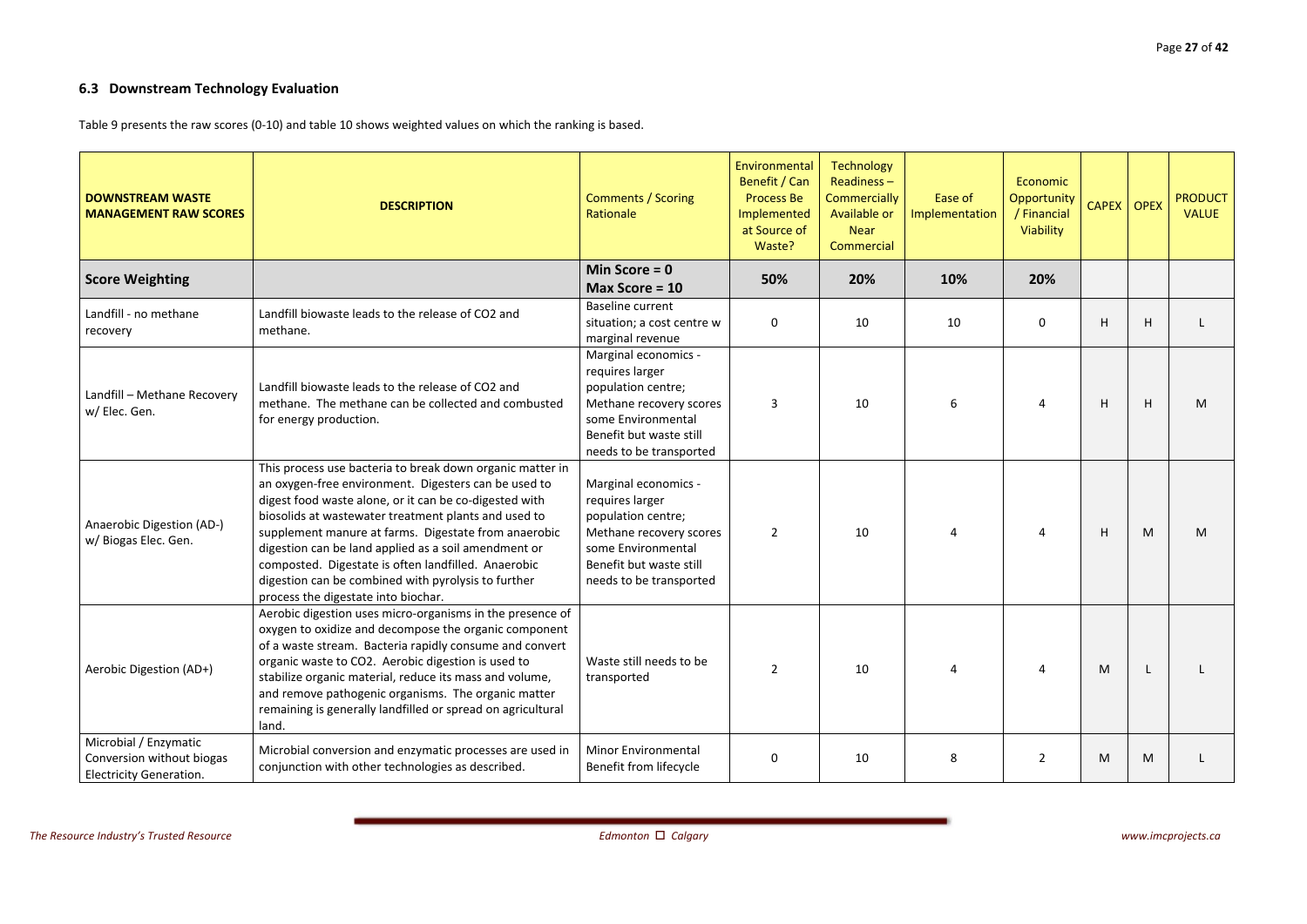| <b>DOWNSTREAM WASTE</b><br><b>MANAGEMENT RAW SCORES</b> | <b>DESCRIPTION</b>                                                                                                                                                                                                                                                                                              | <b>Comments / Scoring</b><br>Rationale                                                                                                                                                          | Environmental<br>Benefit / Can<br><b>Process Be</b><br>Implemented<br>at Source of<br>Waste? | <b>Technology</b><br>$Readiness -$<br>Commercially<br>Available or<br><b>Near</b><br>Commercial | Ease of<br>Implementation | Economic<br>Opportunity<br>/ Financial<br>Viability | CAPEX OPEX |   | <b>PRODUCT</b><br><b>VALUE</b> |
|---------------------------------------------------------|-----------------------------------------------------------------------------------------------------------------------------------------------------------------------------------------------------------------------------------------------------------------------------------------------------------------|-------------------------------------------------------------------------------------------------------------------------------------------------------------------------------------------------|----------------------------------------------------------------------------------------------|-------------------------------------------------------------------------------------------------|---------------------------|-----------------------------------------------------|------------|---|--------------------------------|
| Compost                                                 | Composting is an aerobic process that decomposes<br>organic material into a nutrient rich soil amendment.<br>Different types of composting include; backyard or on site<br>vermicomposting, aerated windrow composting, aerated<br>static pile compositing, and in-vessel compositing.                          | Assumes this is<br>centralized - not done at<br>food processor or retailer<br>locations. Sell compost -<br>lower value product.<br><b>GHG of consumers</b><br>picking up compost                | 2                                                                                            | 10                                                                                              | 10                        |                                                     |            |   |                                |
| Pyrolysis (P) w/ Elec. Gen                              | Pyrolysis is the thermal decomposition of a feedstock at<br>temperatures greater than 4000 F in the absence of air.<br>The chemical compounds that make up an organic<br>feedstock thermally decompose into combustible gases<br>and charcoal. Electricity co-gen has been proposed but<br>economics uncertain. | Avoid GHGs of<br>decomposing. If done<br>with careful waste pre-<br>sorting can produce<br>carbon black (and<br>electricity). Viability<br>dependent on power<br>prices. Denver, CO<br>example? |                                                                                              | 8                                                                                               |                           |                                                     | H          | M | M                              |
| Gasification w/ Elec. Gen.                              | Gasification is a partial combustion process that uses air or<br>oxygen and high heat to convert feedstock into a synthetic<br>gas (carbon monoxide, hydrogen) or fuel gas (methane<br>and lighter hydrocarbons).                                                                                               | Requires expensive pre-<br>processing, complex<br>process w/ significant<br>downtime; must be on<br>large scale                                                                                 | 0                                                                                            | 8                                                                                               | $\overline{2}$            |                                                     | H          | M | M                              |
| Incineration                                            | Incineration is the controlled combustion of solid waste at<br>extremely high temperatures.                                                                                                                                                                                                                     | Can be implemented at<br>processor or retailer site.<br>Reduces disposal costs<br>for processor/retailer                                                                                        | 8                                                                                            | 10                                                                                              | 10                        |                                                     |            |   |                                |
| Incineration w/ heat recovery                           | Incineration is the controlled combustion of solid waste at<br>extremely high temperatures. These wastes burning<br>facilities have evolved to include energy extraction from<br>the combustion process.                                                                                                        | Can be implemented at<br>processor or retailer site.<br>Reduces disposal costs<br>for processor/retailer                                                                                        | 8                                                                                            | 10                                                                                              | 6                         | 6                                                   | M          |   | M                              |
| <b>Bioconversion - Insect Based</b>                     | Enterra - rescued from landfills, food waste is fed to<br>millions of indigenous black soldier flies and the<br>subsequent insect larvae are then turned into nutrient-<br>rich protein meals and feed oil, and natural fertilizer by-<br>product.                                                              | Apparent commercial<br>model in operation                                                                                                                                                       | 2                                                                                            | 10                                                                                              | 8                         | 8                                                   |            |   | M                              |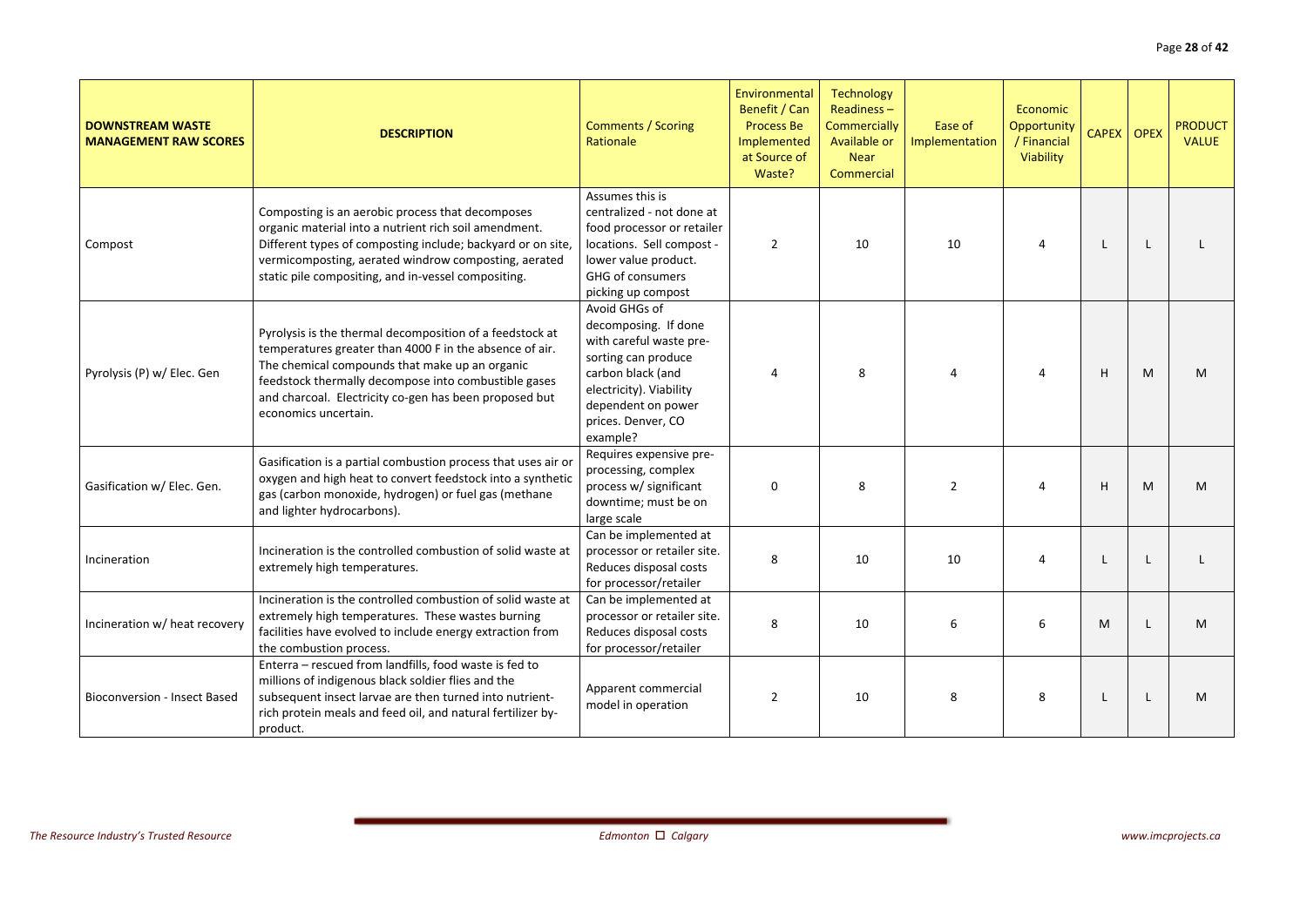| <b>DOWNSTREAM WASTE</b><br><b>MANAGEMENT RAW SCORES</b> | <b>DESCRIPTION</b>                                                                                                                                                                                                                                                                                                                                                                                                                                          | <b>Comments / Scoring</b><br>Rationale                                                                                                                                                    | Environmental<br>Benefit / Can<br><b>Process Be</b><br>Implemented<br>at Source of<br>Waste? | <b>Technology</b><br>$Readiness -$<br>Commercially<br>Available or<br><b>Near</b><br>Commercial | Ease of<br>Implementation | Economic<br>Opportunity<br>/ Financial<br>Viability | <b>CAPEX</b> | <b>OPEX</b> | <b>PRODUCT</b><br><b>VALUE</b> |
|---------------------------------------------------------|-------------------------------------------------------------------------------------------------------------------------------------------------------------------------------------------------------------------------------------------------------------------------------------------------------------------------------------------------------------------------------------------------------------------------------------------------------------|-------------------------------------------------------------------------------------------------------------------------------------------------------------------------------------------|----------------------------------------------------------------------------------------------|-------------------------------------------------------------------------------------------------|---------------------------|-----------------------------------------------------|--------------|-------------|--------------------------------|
| Liquefaction                                            | Liquefaction is the conversion of solid waste to a liquid.<br>Liquefaction can be performed by various methods<br>including hydrothermal, enzymatic and biological.<br>Biological liquefaction systems use mechanical grinders to<br>shred food waste, which is then mixed with water, and<br>proprietary additives to aid decomposition. Ultimately<br>the liquid effluent can be discharged into the municipal<br>wastewater systems after about 14 days. | Transfers solids<br>management into water<br>treatment system                                                                                                                             | $\Omega$                                                                                     | 10                                                                                              | 8                         | $\overline{2}$                                      | M            |             |                                |
| Hydrolysis                                              | Hydrolysis is the process in which cellulose in organic<br>matter is converted to simple sugars (such as glucose).<br>These sugars can ten be fermented to ethanol. Cellulose<br>can be hydrolyzed by several means including acids and<br>enzymes. Well established technology, but expensive and<br>there are difficulties in converting food wastes to sugars.                                                                                           | Greenfield ethanol<br>project w/ MSW<br>feedstock not economic<br>in current fuel price<br>environment                                                                                    | $\mathbf 0$                                                                                  | 10                                                                                              | 6                         |                                                     | H            | M           | M                              |
| Dehydration                                             | FoPo food powder is a shelf stable freeze dried fruit and<br>vegetable power. Developed as a student project in<br>Sweden and the technology is now being tested in a pilot<br>project in the Philippines in conjunction with the FAO.<br>FoPo food powder can turn ugly, unsellable and almost<br>expiring produce food into a food powder with a shelf life<br>of two years.                                                                              | Can be deployed at<br>processor or retailer sites                                                                                                                                         | 8                                                                                            | 10                                                                                              | 6                         | 6                                                   | M            |             |                                |
| <b>Briquetting</b>                                      | Briquetting is a process in which ground waste is forced<br>through a heated conical-shaped die. The material forms<br>tino a continuously long, three-inch-wide piece of<br>biomass. The log is then broken into chunks of renewable<br>fuel. These can be bagged and distributed for private<br>wood burners or used in boilers for industrial<br>cogenerations.                                                                                          | Energy intensive if<br>biomass drying required.<br>May be deployable at<br>processor sites if<br>sufficient material<br>available. End product is<br>combusted so limited<br>GHG benefit? |                                                                                              | 8                                                                                               | 6                         | 4                                                   | $M-L$        | M           | M                              |
| Source Reduction at<br>Processor/Retailer               | Disposal costs are reduced, by decreasing the amount of<br>food entering the solid waste stream. Resources<br>associated with producing food can be reduced if the<br>amount of food purchased is more closely aligned with<br>food use. Tracking systems - track the amount of food<br>waste with an assessment $-$ at both retail and consumer<br>levels.                                                                                                 | Waste reduction in<br>processor and retailer<br>operating procedures.                                                                                                                     | 10                                                                                           | 10                                                                                              | 10                        | 10                                                  |              |             | M                              |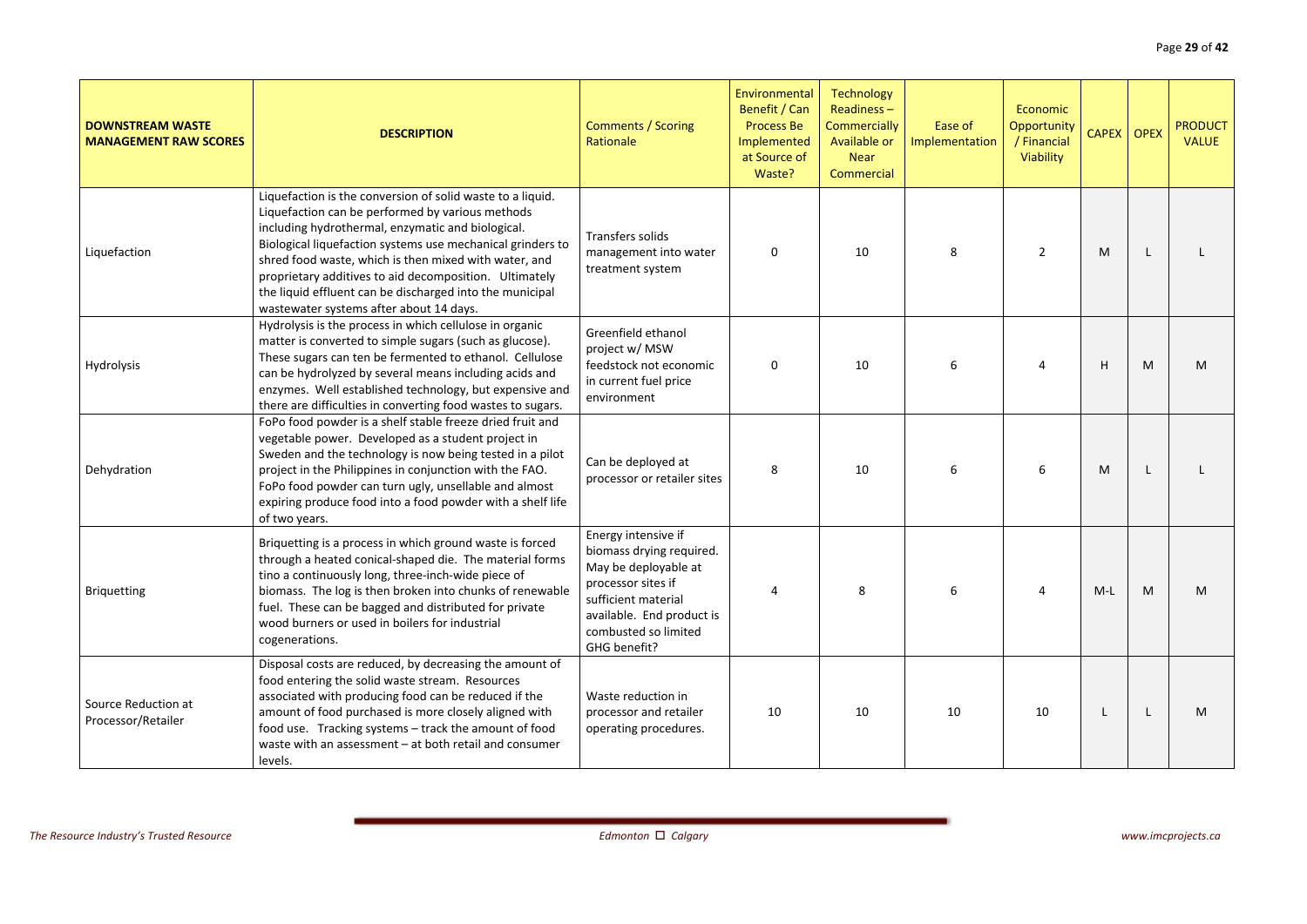| <b>DOWNSTREAM WASTE</b><br><b>MANAGEMENT RAW SCORES</b>                      | <b>DESCRIPTION</b>                                                                                                                                                                                                                                                                                                                                                                                                                                                                                                                                                                                                                                                                                                                                                                                                                                                                                                                                                                                                          | <b>Comments / Scoring</b><br>Rationale                                                                                                      | Environmental<br>Benefit / Can<br><b>Process Be</b><br>Implemented<br>at Source of<br>Waste? | <b>Technology</b><br>$Readiness -$<br>Commercially<br>Available or<br><b>Near</b><br>Commercial | Ease of<br>Implementation | Economic<br>Opportunity<br>/ Financial<br>Viability | CAPEX OPEX | <b>PRODUCT</b><br><b>VALUE</b> |
|------------------------------------------------------------------------------|-----------------------------------------------------------------------------------------------------------------------------------------------------------------------------------------------------------------------------------------------------------------------------------------------------------------------------------------------------------------------------------------------------------------------------------------------------------------------------------------------------------------------------------------------------------------------------------------------------------------------------------------------------------------------------------------------------------------------------------------------------------------------------------------------------------------------------------------------------------------------------------------------------------------------------------------------------------------------------------------------------------------------------|---------------------------------------------------------------------------------------------------------------------------------------------|----------------------------------------------------------------------------------------------|-------------------------------------------------------------------------------------------------|---------------------------|-----------------------------------------------------|------------|--------------------------------|
| Recycling / Re-use of unused<br>or partially used inputs at the<br>Processor | Recycling unavoidable food waste (food waste generated<br>at the manufacturing level such as unused ingredients,<br>unfinished product, trimmings, peel) easier to divert from<br>landfills because of economies of scale that allow<br>manufacturers to recover waste at a high rate (urban<br>centres).                                                                                                                                                                                                                                                                                                                                                                                                                                                                                                                                                                                                                                                                                                                   | Effective for processors<br>but not retailers.<br>Reduces input costs for<br>processor yielding fast<br>payback albeit on a small<br>scale. | 8                                                                                            | 10                                                                                              | 8                         | 8                                                   |            | M                              |
| Donation & Recovery                                                          | Divert food waste through food donation to people, as<br>animal feed, industrial uses (such as rendering fat into<br>value added materials), or compost. Donation: Non-<br>perishable or unspoiled perishable foods can be donated<br>to local food banks, soup kitchens, pantries and shelters.<br>Food bank donors typically include manufacturers, grocery<br>store chains, food service entities, restaurants,<br>wholesalers and famers. Animal Feed: Depending on<br>proximity and suitability as feed, to farms and zoos, it may<br>be viable to recover discarded food as feed for livestock,<br>poultry, or other animals. Rendering: Food wastes<br>composed of animal by-products, fats, and oils can be<br>rendered into saleable commodities such as high-protein<br>meant, tallow, or grease, which are used in the production<br>of animal feed, soap, paints and varnishes, cosmetics,<br>explosives, toothpaste, pharmaceuticals, leather, textiles,<br>lubricants, biofuels and other valuables products. | Requires transport of<br>materials                                                                                                          | 6                                                                                            | 10                                                                                              | 8                         | 6                                                   |            |                                |

*Table 9 – Downstream Technology Evaluation – Raw Score*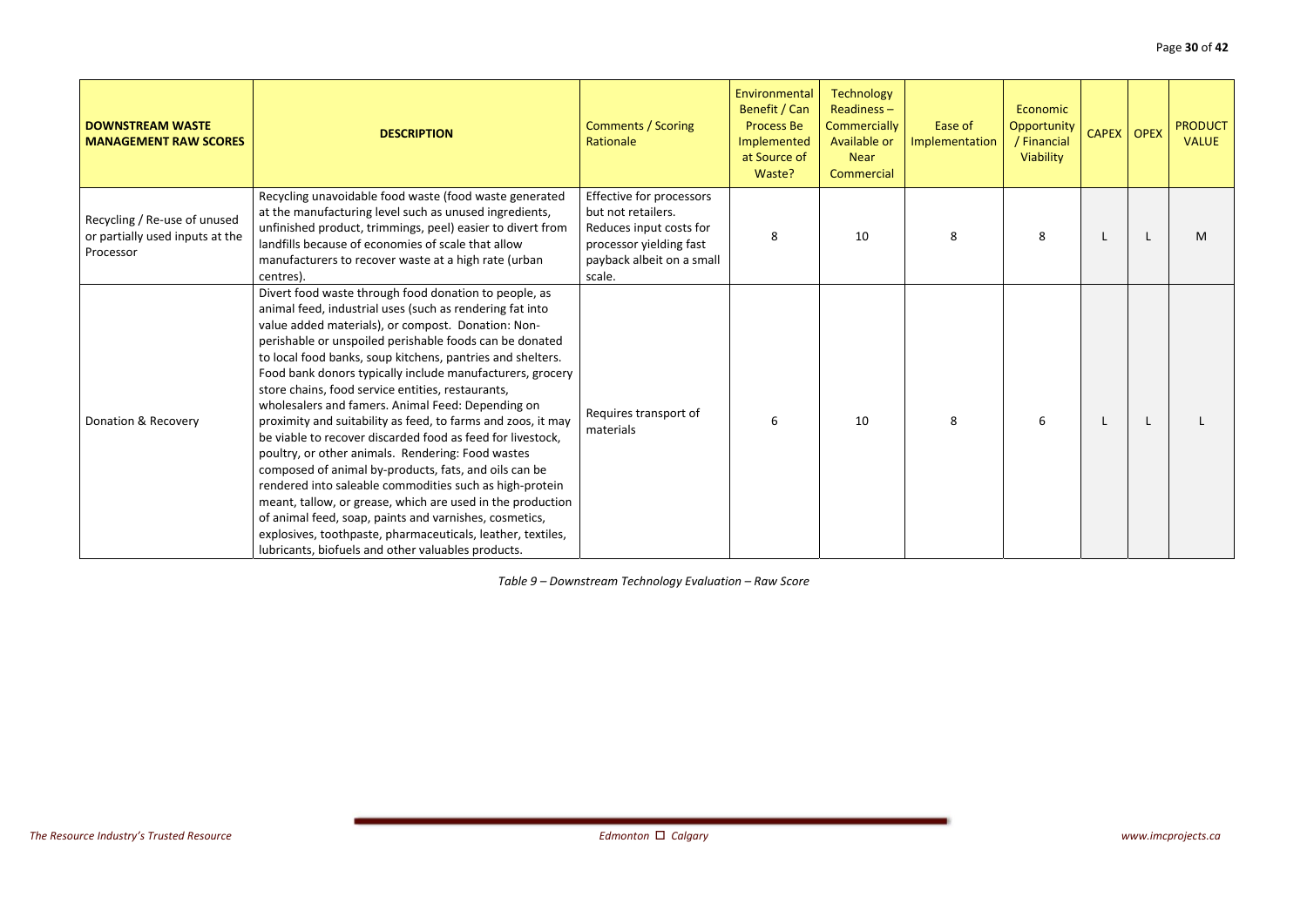| <b>DOWNSTREAM WASTE MANAGEMENT</b><br><b>WEIGHTED SCORES</b>           | Environmental Benefit /<br><b>Can Process Be</b><br>Implemented at Source of<br>Waste?<br>$(0-5)$ | Technology Readiness -<br><b>Commercially Available</b><br>or Near Commercial<br>$(0-2)$ | Ease of Implementation<br>$(0 - 1)$ | Economic<br>Opportunity /<br><b>Financial Viability</b><br>$(0 - 2)$ | <b>SCORE</b><br>$(0-10)$ |
|------------------------------------------------------------------------|---------------------------------------------------------------------------------------------------|------------------------------------------------------------------------------------------|-------------------------------------|----------------------------------------------------------------------|--------------------------|
| Source Reduction at Processor/Retailer                                 | 5.0                                                                                               | 2.0                                                                                      | 1.0                                 | 2.0                                                                  | 10.0                     |
| Recycling / Re-use of unused or partially used inputs at the Processor | 4.0                                                                                               | 2.0                                                                                      | 0.8                                 | 1.6                                                                  | 8.4                      |
| Incineration                                                           | 4.0                                                                                               | 2.0                                                                                      | 1.0                                 | 0.8                                                                  | 7.8                      |
| Incineration w heat recovery                                           | 4.0                                                                                               | 2.0                                                                                      | 0.6                                 | 1.2                                                                  | 7.8                      |
| Dehydration                                                            | 4.0                                                                                               | 2.0                                                                                      | 0.6                                 | 1.2                                                                  | 7.8                      |
| <b>Donation &amp; Recovery</b>                                         | 3.0                                                                                               | 2.0                                                                                      | 0.8                                 | 1.2                                                                  | 7.0                      |
| <b>Bioconversion - Insect Based</b>                                    | $1.0$                                                                                             | 2.0                                                                                      | 0.8                                 | 1.6                                                                  | 5.4                      |
| <b>Briquetting</b>                                                     | 2.0                                                                                               | 1.6                                                                                      | 0.6                                 | 0.8                                                                  | 5.0                      |
| Landfill - Methane Recovery w Elec. Gen.                               | 1.5                                                                                               | 2.0                                                                                      | 0.6                                 | 0.8                                                                  | 4.9                      |
| Compost                                                                | 1.0                                                                                               | 2.0                                                                                      | 1.0                                 | 0.8                                                                  | 4.8                      |
| Pyrolysis (P) w Elec. Gen                                              | 2.0                                                                                               | 1.6                                                                                      | 0.4                                 | 0.8                                                                  | 4.8                      |
| Anaerobic Digestion (AD-) w Biogas Elec. Gen.                          | 1.0                                                                                               | 2.0                                                                                      | 0.4                                 | 0.8                                                                  | 4.2                      |
| Aerobic Digestion (AD+)                                                | 1.0                                                                                               | 2.0                                                                                      | 0.4                                 | 0.8                                                                  | 4.2                      |
| Hydrolysis                                                             | 0.0                                                                                               | 2.0                                                                                      | 0.6                                 | 0.8                                                                  | 3.4                      |
| Microbial / Enzymatic Conversion without biogas Elec. Gen.             | 0.0                                                                                               | 2.0                                                                                      | 0.8                                 | 0.4                                                                  | 3.2                      |
| Liquefaction                                                           | 0.0                                                                                               | 2.0                                                                                      | 0.8                                 | 0.4                                                                  | 3.2                      |
| Landfill - no methane recovery                                         | 0.0                                                                                               | 2.0                                                                                      | 1.0                                 | 0.0                                                                  | 3.0                      |
| Gasification w Elec. Gen.                                              | 0.0                                                                                               | 1.6                                                                                      | 0.2                                 | 0.8                                                                  | 2.6                      |

*Table 10 – Downstream Technology Evaluation – Weighted Score Ranking*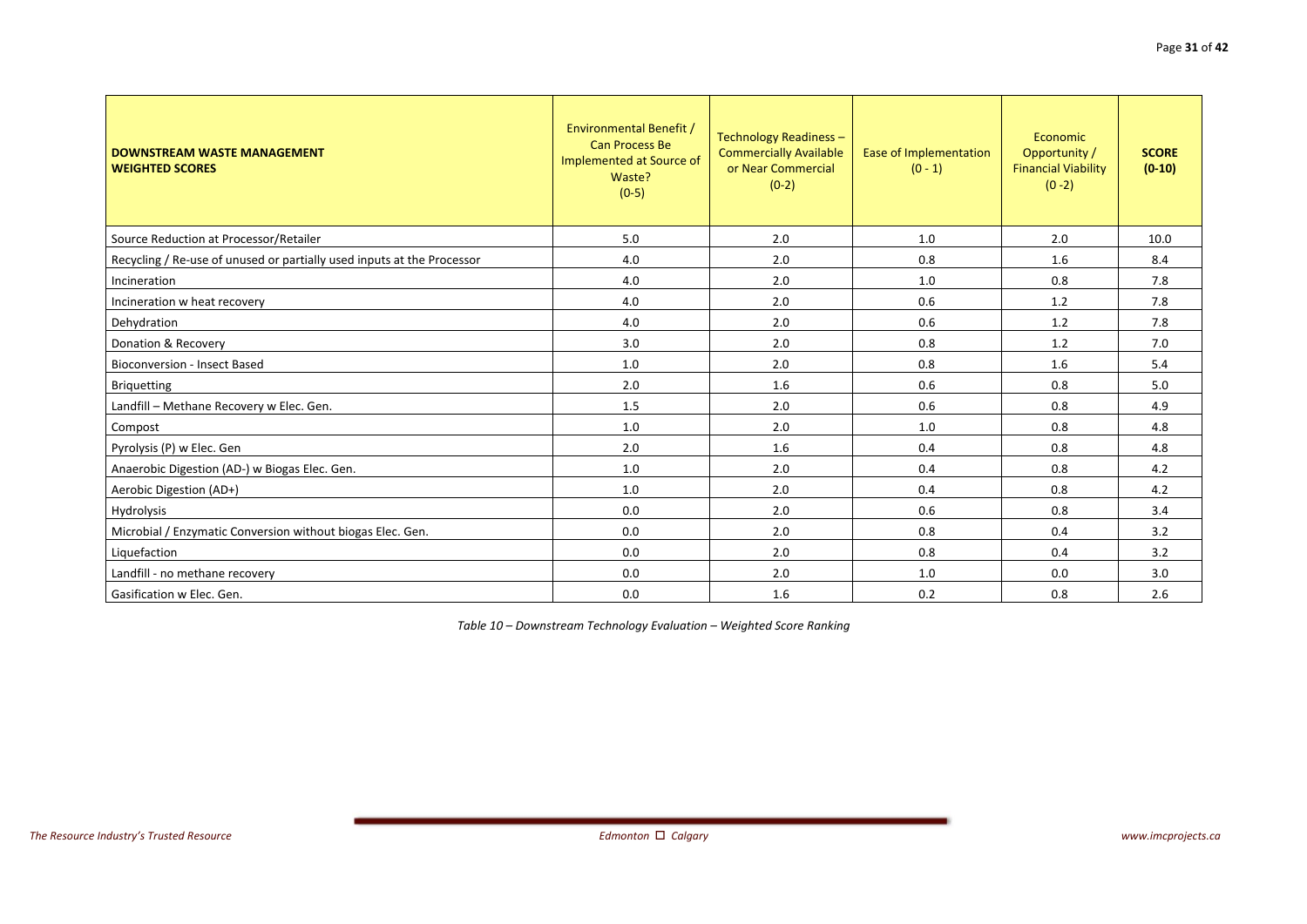# **6.4 Technology Summary**

Upstream systems and technologies described herein, especially those that reduced demand for food such as labelling and packaging sensors, avoid activation of the supply chain and obviously have the greatest impact on reduction in waste, associated GHG production and environmental pollution. Genetically Modified Organisms (GMOs) can reduce agricultural inputs, improve nutrition, reduce storage costs and delay spoilage. Consumer understanding of the various types of GMO, slow consumer acceptance and regulatory delay make this more difficult to implement. Without public education about GMOs, Canada will remain a global laggard in adoption. Irradiation is already being applied to a number of crop and meat products and can significantly reduce spoilage rates<sup>47</sup>.

Downstream systems and technologies rated highest were those that minimized generation of food waste at the processor and retailer or enabled on site processing, thus avoiding subsequent transport of wet waste. Thus, "Recycling / Re-use of unused or partially used inputs at the Processor" and "Source Reduction Strategies" ranked highest, followed by onsite treatments such as "Incineration" and "Incineration with Heat Recovery". On site dehydration also ranked highly, as this greatly reduces transport cost of the waste.

A review as to applicability and possible gaps in these technologies for waste management in Alberta is recommended.

<u>.</u>

<sup>47</sup> http://www.hc‐sc.gc.ca/fn‐an/securit/irridation/beef‐irradiate‐boeuf‐eng.php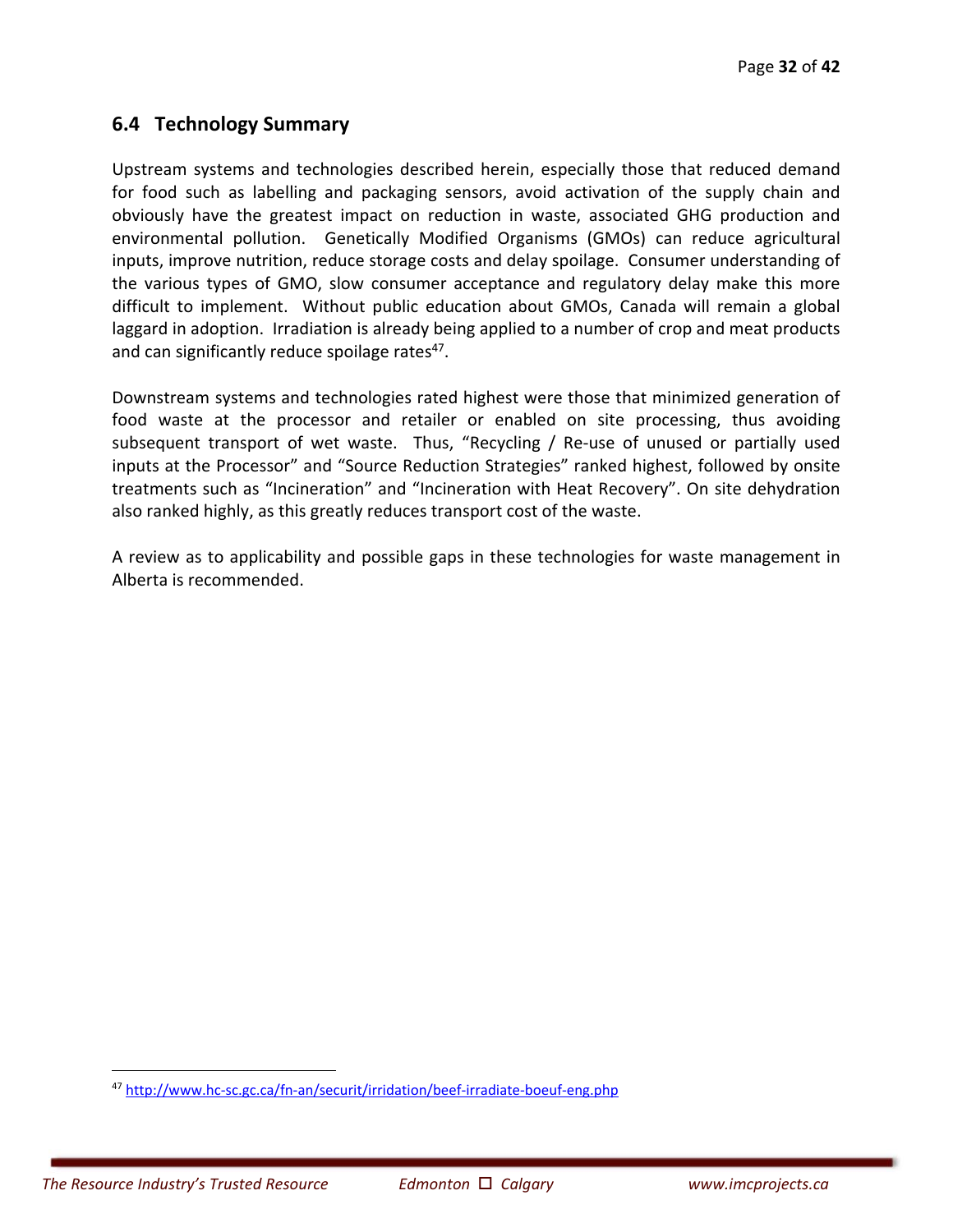# **7. Clustering Opportunities**

Conventional food waste processing traditionally involves landfill, incinerating for energy recovery, conversion to animal feed or composting. These processes, however, miss the large opportunity to exploit the molecular complexity that exists in bio‐waste for value‐added products. Bio‐waste materials should be considered a resource rather than waste.

A biobased economy aims to deploy biomass with as much value‐add as possible and for the most appropriate application. This principle is called cascading. Various components in biomass can be isolated using biorefining technologies including pretreatment, fractionation and separation, anaerobic digestion, pyrolysis, gasification, etc. These various components are assigned their own possible applications depending on their market values. In this way, cascading and biorefinery concepts allow us to increase the economic value of biomass.

"Biorefinery is the sustainable processing of biomass into a spectrum of marketable products" as defined by IEA Task 42<sup>48</sup>.

"Biorefinery" is a term that draws from GreenTech, Industrial Biotech and Syntheic Biology. The core concept behind it is relatively simple: these plants mimic the traditional petroleum refinery, but using **biomass** instead. The biorefinery can help us produce energy and co‐ products while reducing pollution and greenhouse gas emissions from hydrocarbon based production. Just as petroleum refineries transform crude oil into fuels and chemical building blocks that become a part of many different end products, a biorefinery can use all kinds of biomass from forestry, agriculture, aquaculture, and residues from industry and households including wood, agricultural crops, organic residues (both plant and animal derived), forest residues, and aquatic biomass (algae and seaweeds) to make bioproducts.

A biorefinery is not a new concept. Many of the traditional biomass converting technologies such as the sugar, starch, and pulp and paper industry can be (partly) considered as biorefineries.

<u>.</u>

<sup>48</sup> http://www.iea‐bioenergy.task42‐biorefineries.com/en/ieabiorefinery.htm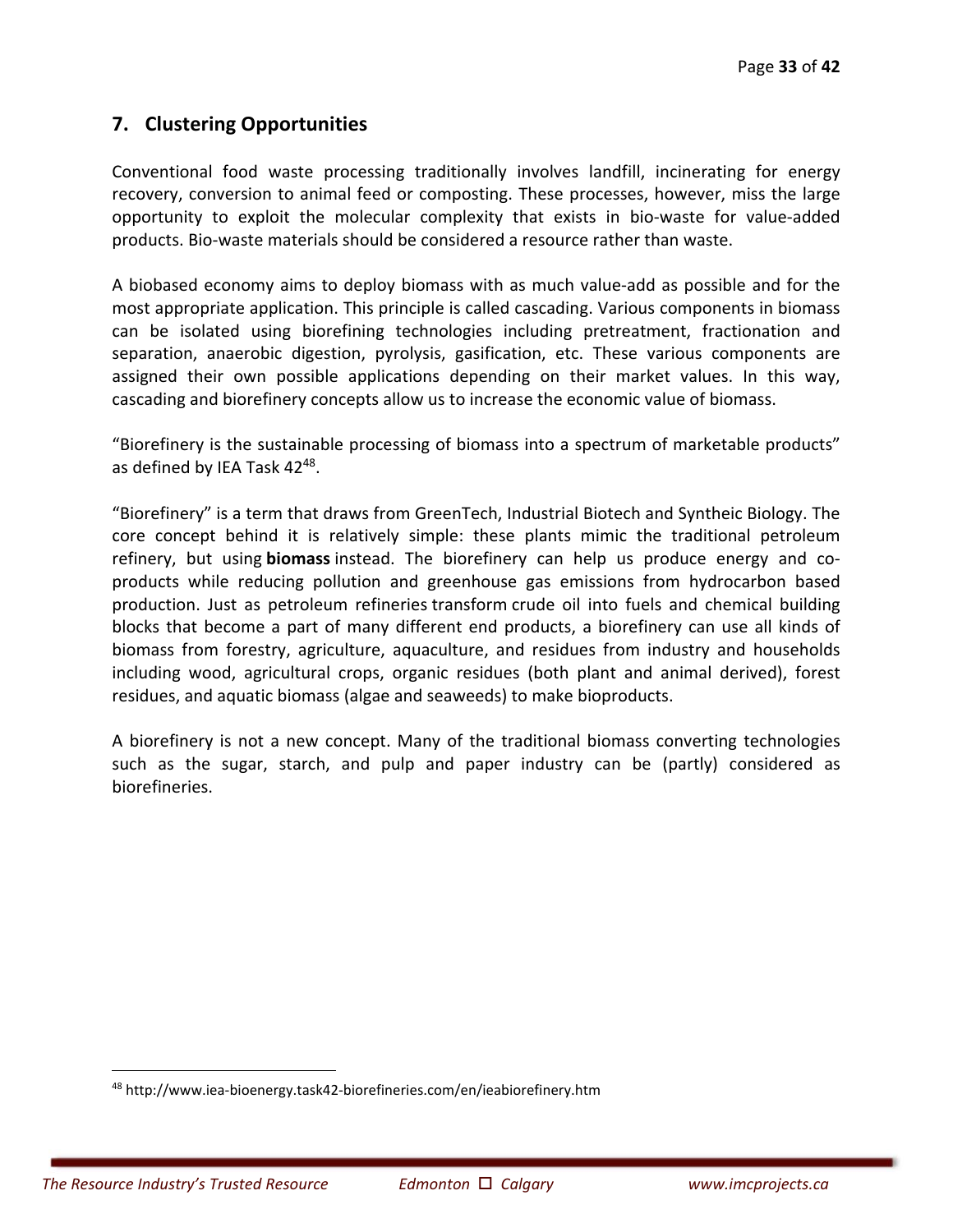

*Figure 7 – Biomass Value Pyramid* 

Unlike in a standalone bioprocess, an integrated biorefinery can transform biomass into all these different products – making the most of its raw materials and adapting to **market** conditions.

The Biomass Value Pyramid above shows the entire cascade of value-adding products which can be produced from agricultural crop residues and other left over bio materials. The lowest value is achieved by burning the biomass and converting it into heat and electricity. Higher value products can be achieved by converting the biomass through treatment with fungal enzymes or other means<sup>49</sup>.

Biorefinery models for the conversion of biomass into energy and high value products were originally proposed in 2004. "Biorefineries combine the necessary technologies between biological raw materials and industrial intermediates and final products. The principal goal in the development of biorefineries is defined by the following: (biomass) feedstock-mix  $+$ process‐mix ‐> product‐mix. Here, particularly, the combination between biotechnological and chemical conversion of substances will play an important role.<sup>50"</sup>

New biorefineries are mainly based on two principles: the sustainability and cascading principles.

 $\overline{a}$ 

<sup>49</sup> https://www.researchgate.net/figure/233424554\_fig1\_The-Biomass-Value-Pyramid-shows-the-entire-cascadeof-value-adding-products-which-can-be

<sup>50 &</sup>quot;Kamm, B. and Kamm, M."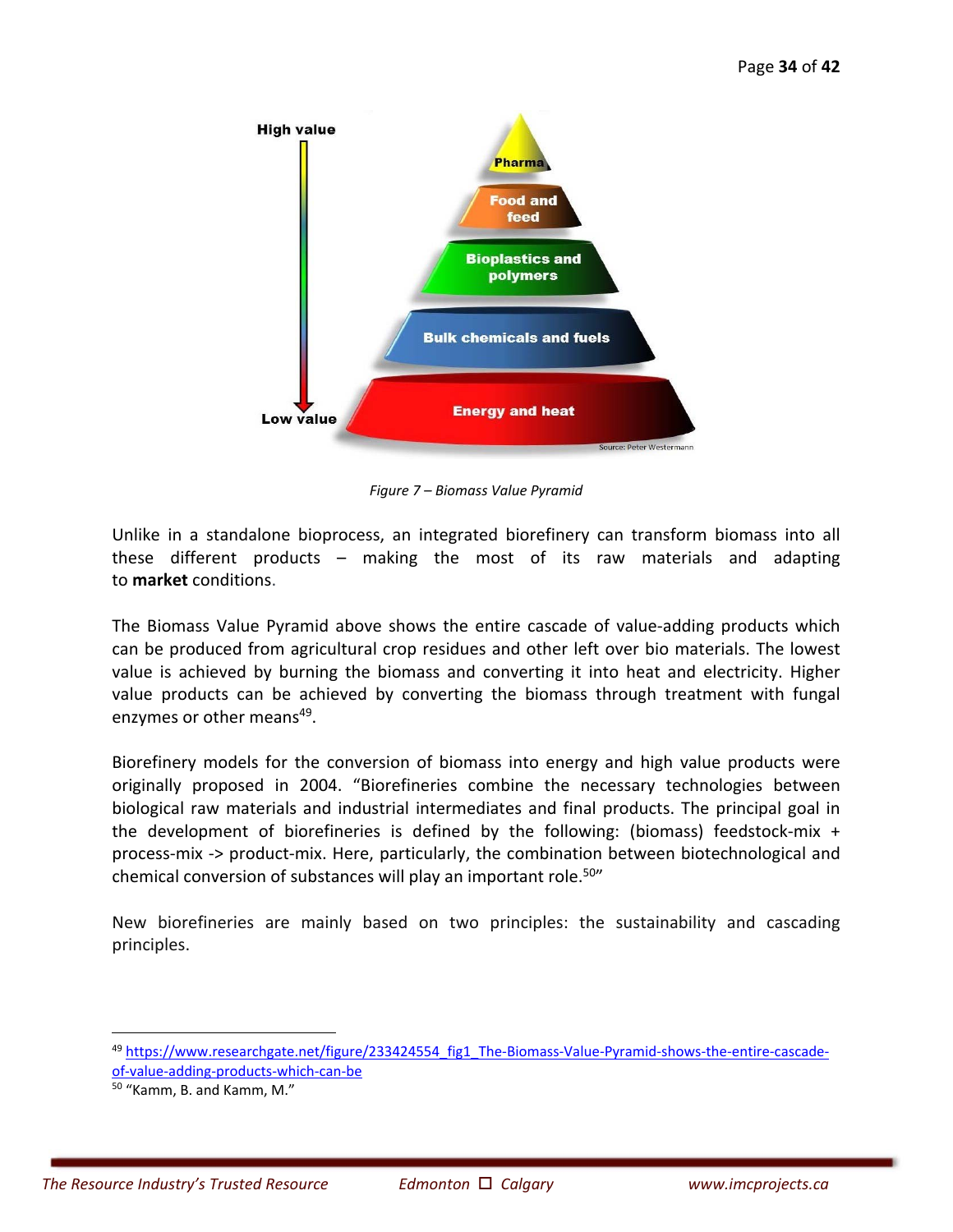The principle of cascading consists of the use of organic wastes as raw material in sequencing processes for maximum product yields and profits. There are two cascading modes, direct and inverse cascading. In the direct or traditional cascading, the organic wastes are first used for production of value‐added bioproducts, and afterwards the remaining residues of these processes are subjected to bioenergy-generating processes. In the inverse cascading (Figure 12), the organic wastes enter a bioenergy–bioproduct–bioenergy approach. The selection of cascading type depends on regional/national needs and priorities.



*Figure 8 – Diagram of Cascading Biorefineries: (a) direct cascading; (b) inverse cascading* 

Food waste generated from household, retail and commercial sectors is often rich in nutrients such as starch, proteins and lipid, making it a potential feedstock for fermentative production of chemicals, materials and biofuels. Through enzymatic hydrolysis, for example, significant amounts of fermentable nutrients such as glucose, amino acids and fatty acids can be produced and used for chemicals or biofuels production. Food waste hydrolysis can be effectively achieved via chemical and enzymatic approaches for nutrient recovery. The overall food waste biorefinery concept is illustrated in the utilization of food waste for energy and chemicals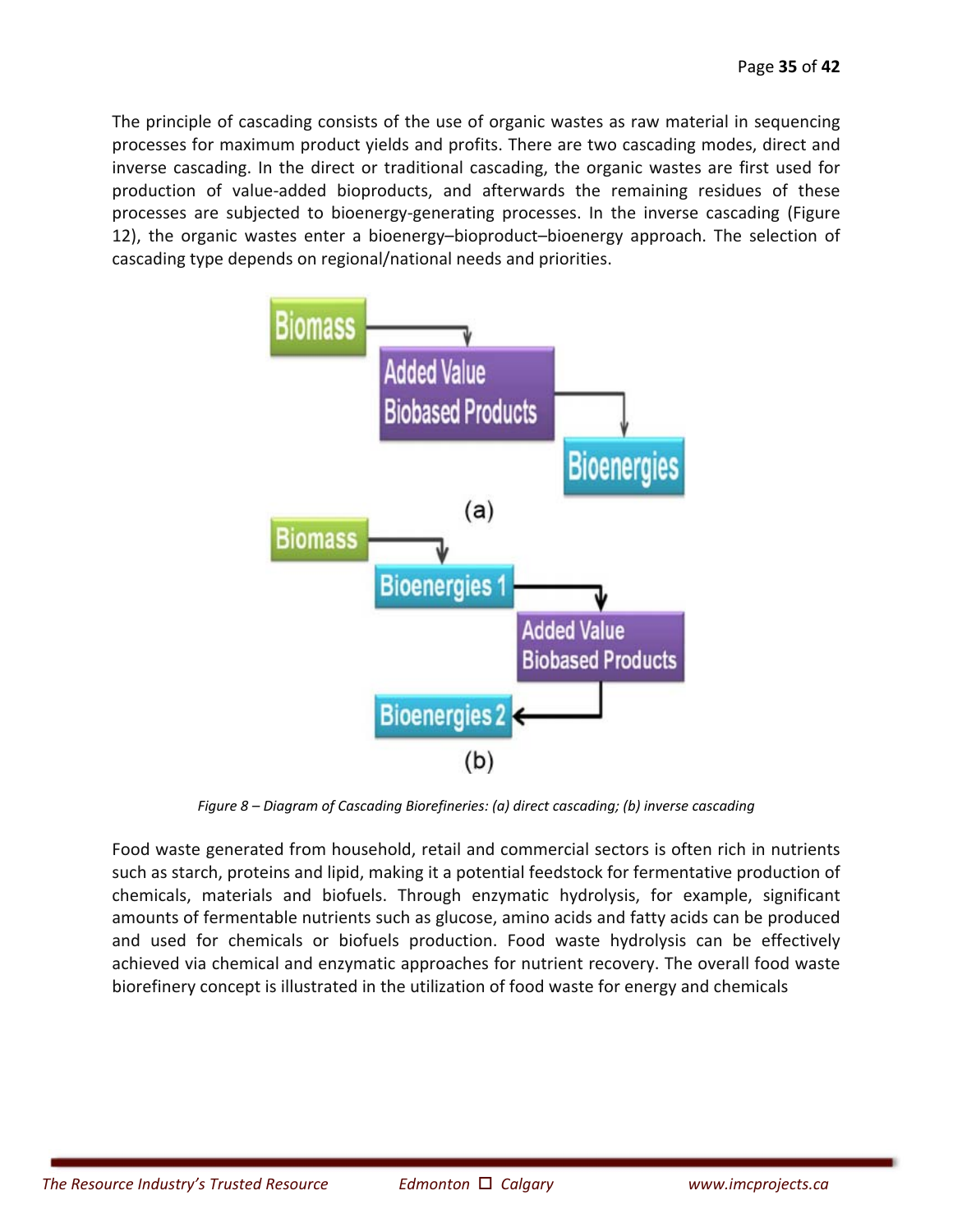

*Figure 9 – Food Waste Based Biorefinery for Chemicals and Biofuels Production.51*

In Europe, France, Finland and Denmark have begun to utilize integrated biorefineries for food waste.

**Ynsect** (France) is a particularly interesting model. At its biorefinery, at Dole, Ynsect will raise and process mealworm beetles and other insects, turning them into protein, fats and chitin. Insects eat agriculture waste, such as fruit, that did not meet the standards of supermarkets, and the waste is then transformed into products from aquaculture feed to nutraceuticals.



*Figure 10 – Ynsect Biorefinery52*

51 https://www.researchgate.net/figure/277696034 fig1 Figure-1-Food-waste-based-biorefiney-for-chemicalsand‐biofuels‐production

 $\overline{a}$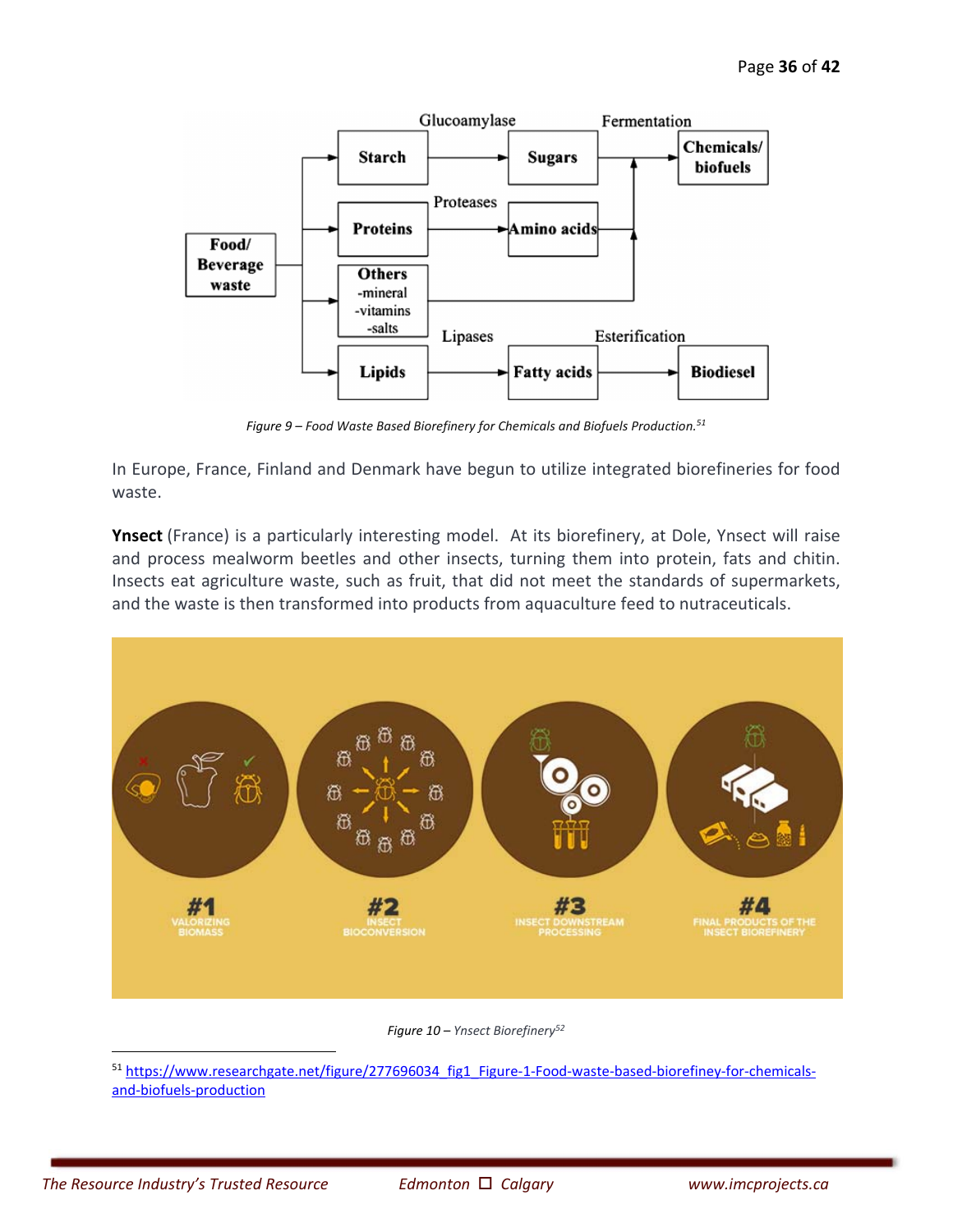Improving the capture of food waste and using cascading biorefineries could be worth between €450‐750 million in value to Denmark's economy according to analysis completed as part of the Ellen MacArthur Foundation's recent report, *Delivering the circular economy: a toolkit for policymakers*.



#### **FOOD & BEVERAGE OPPORTUNITIES IN DENMARK**

*Figure 11: Value Creation from Cascading Biorefineries53*

52 http://labiotech.eu/ynsect-whats-behind-this-yellow-biotech-champion/

53 http://circulatenews.org/2015/12/circular-economy-could-add-e500m-to-denmarks-food-sector/

-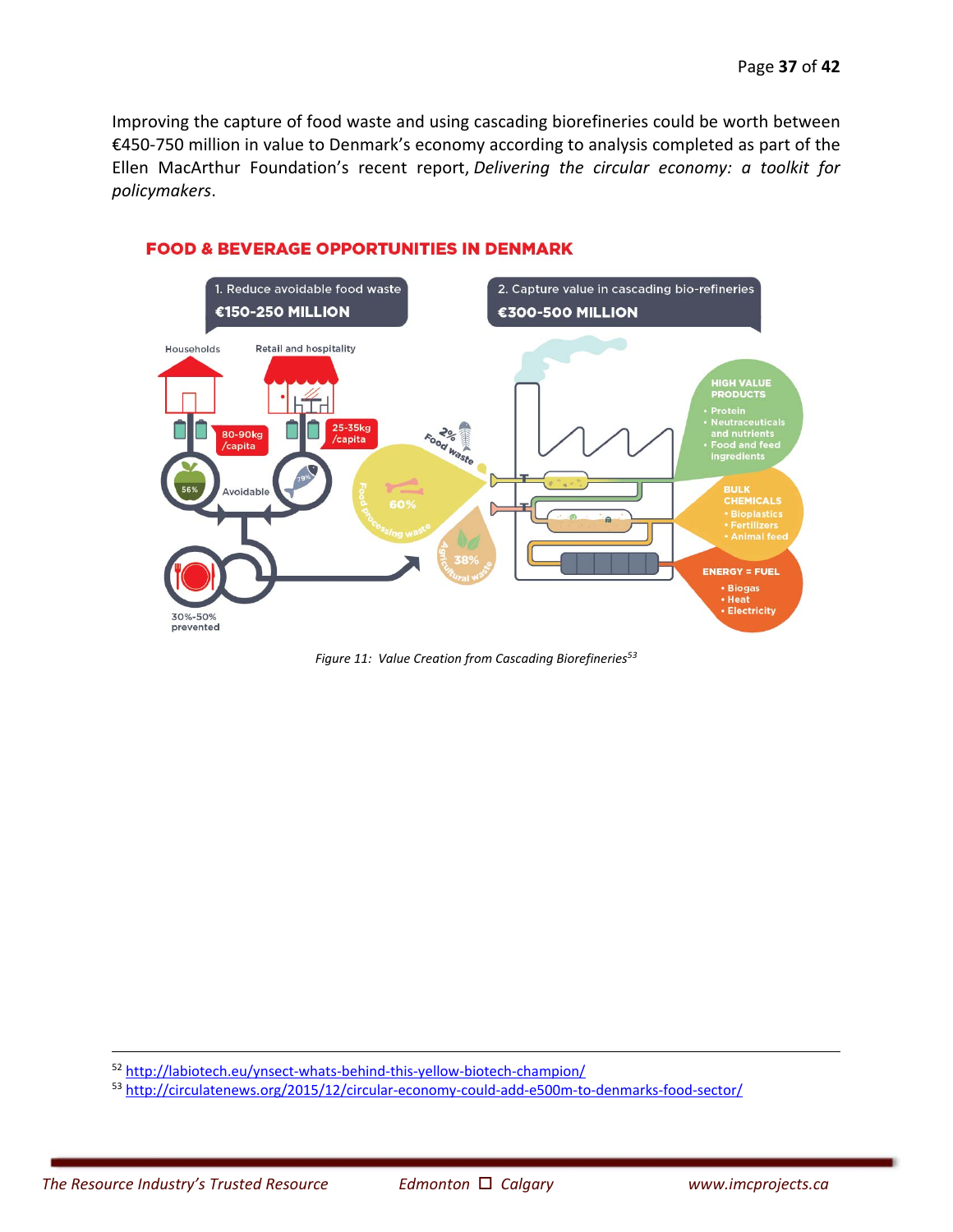

*Figure 12: Ekokem, Finland Circular Economy Village* 

In Finland, Ekokem has built a Circular Economy Village. Materials included in municipal waste will be processed further through the Eco Refinery, Finland's first Plastic Refinery and the Bio Refinery.

The Bio Refinery will use bio-waste to produce biogas for transport purposes. It can also recover nutrients, such as nitrogen. An estimated 400,000 tonnes of bio-waste has previously remained unexploited from municipal waste every year. If it was all processed at a plant such as the Bio Refinery, the production of energy would equal the annual consumption of 12,500 detached houses.

The Plastic Refinery will process not only plastics separated from municipal waste but also separately collected household plastic packaging. At the refinery, the plastics will be separated, crushed, washed and granulated. The plastics will be redirected back to the plastics industry as raw material to replace virgin raw materials. Recycling plastic takes only about 15% of the energy that was required to make the plastic.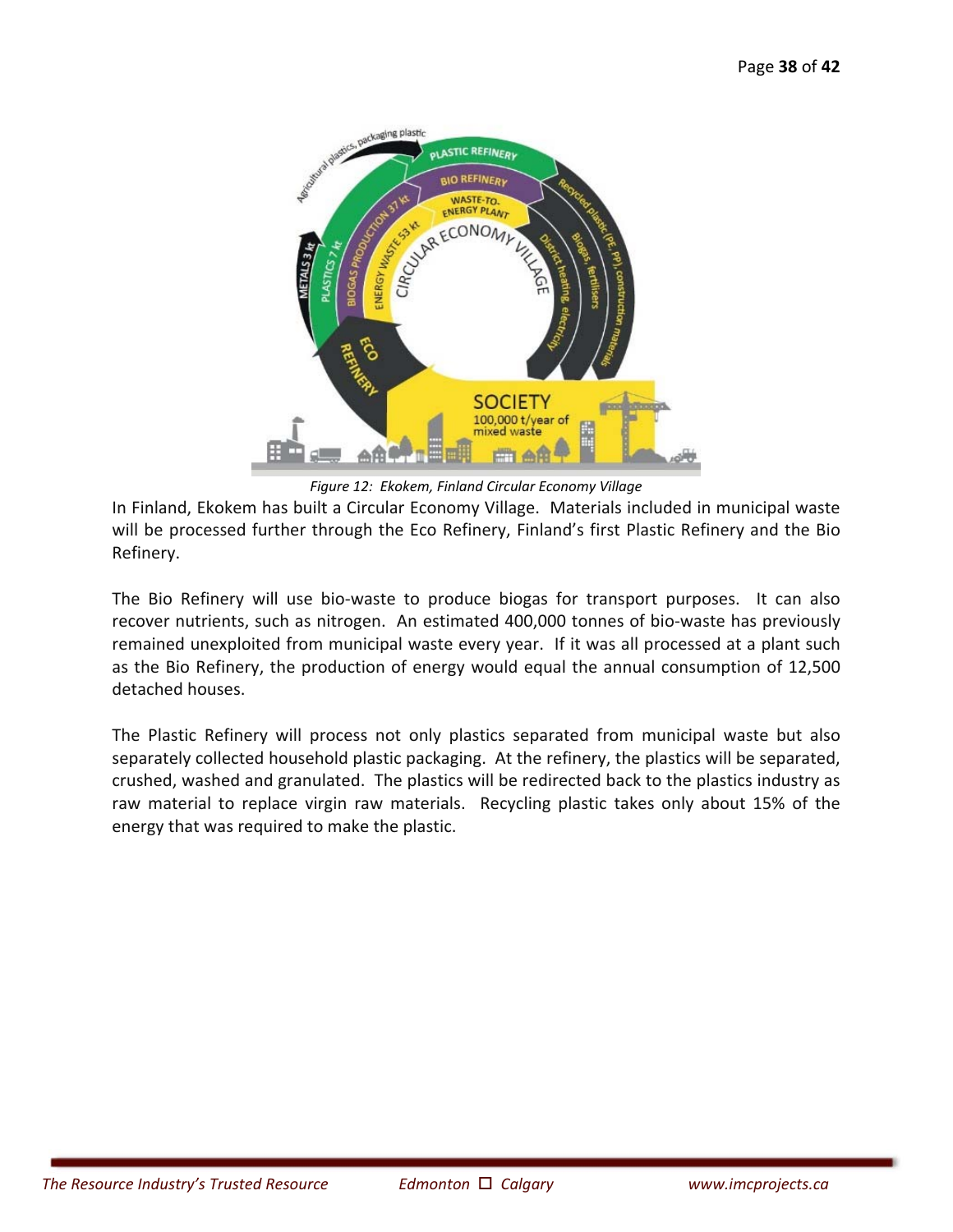# **8. Recommendations**

The scope of this study permitted only a cursory review of issues and options related to food waste avoidance and management for food processors and retailers. However, it revealed that numerous cost‐effective options are being implemented globally to address this issue at all points along the supply chain.

The following recommendations attempt to focus approaches with maximum environmental benefit and highest return on taxpayer investment:

- 1. Waste avoidance systems and technologies that eliminate fundamental consumer demand for food, such as better labelling to avoid premature disposal by the consumer, should receive top priority. Reducing basic consumer demand in this way eliminates waste at its most fundamental source, even before agricultural inputs are required.
- 2. A more detailed assessment of what large municipalities around the world are planning and doing to manage food waste should be undertaken. This will avoid "reinventing the wheel" and will open doors for collaboration.
- 3. Food Waste Management Partnerships with the Alberta Food Processors Association, Agriculture and Food Council, Municipal Affairs, and Alberta Innovates should be initiated to reach industry, coordinate allocation of resources on highest impact areas, consider self‐tracking standards and systems for industry and avoid duplication of effort.
- 4. Successful programs for upstream waste avoidance from other jurisdictions that can be implemented provincially should be evaluated, copied, piloted and monitored in Alberta. The reports below provide some examples of places where different technologies are being piloted/used.
	- o Spanish Strategy: More Food, Less Waste54,
	- o A Roadmap to Reduce U.S. Food Waste by 20%55,
	- $\circ$  How Food Waste is Managed in Australia<sup>56</sup>,
	- $\circ$  Food Waste Management Scoping Study US EPA<sup>57</sup>.
- 5. For downstream food waste management, a more rigorous assessment of the technological maturity, operating record, if any, and economics of the technologies considered herein will enable a more accurate prioritization. One area may be reducing the economic scale of biorefining or mass reduction processes so they can be utilized at the source of waste. The study "Inventory of Existing Studies Applying Life Cycle

-

<sup>54 &</sup>quot;Spanish Strategy: More Food, Less Waste" pp 26-41

<sup>55</sup> https://www.refed.com/downloads/ReFED\_Report\_2016.pdf

<sup>56</sup> http://www.environment.gov.au/protection/national-waste-policy/publications/infographic-how-food-wate-ismanaged‐in‐australia

<sup>57</sup> https://www.epa.gov/sites/production/files/2016‐01/documents/msw\_task11‐

<sup>2</sup>\_foodwastemanagementscopingstudy\_508\_fnl\_2.pdf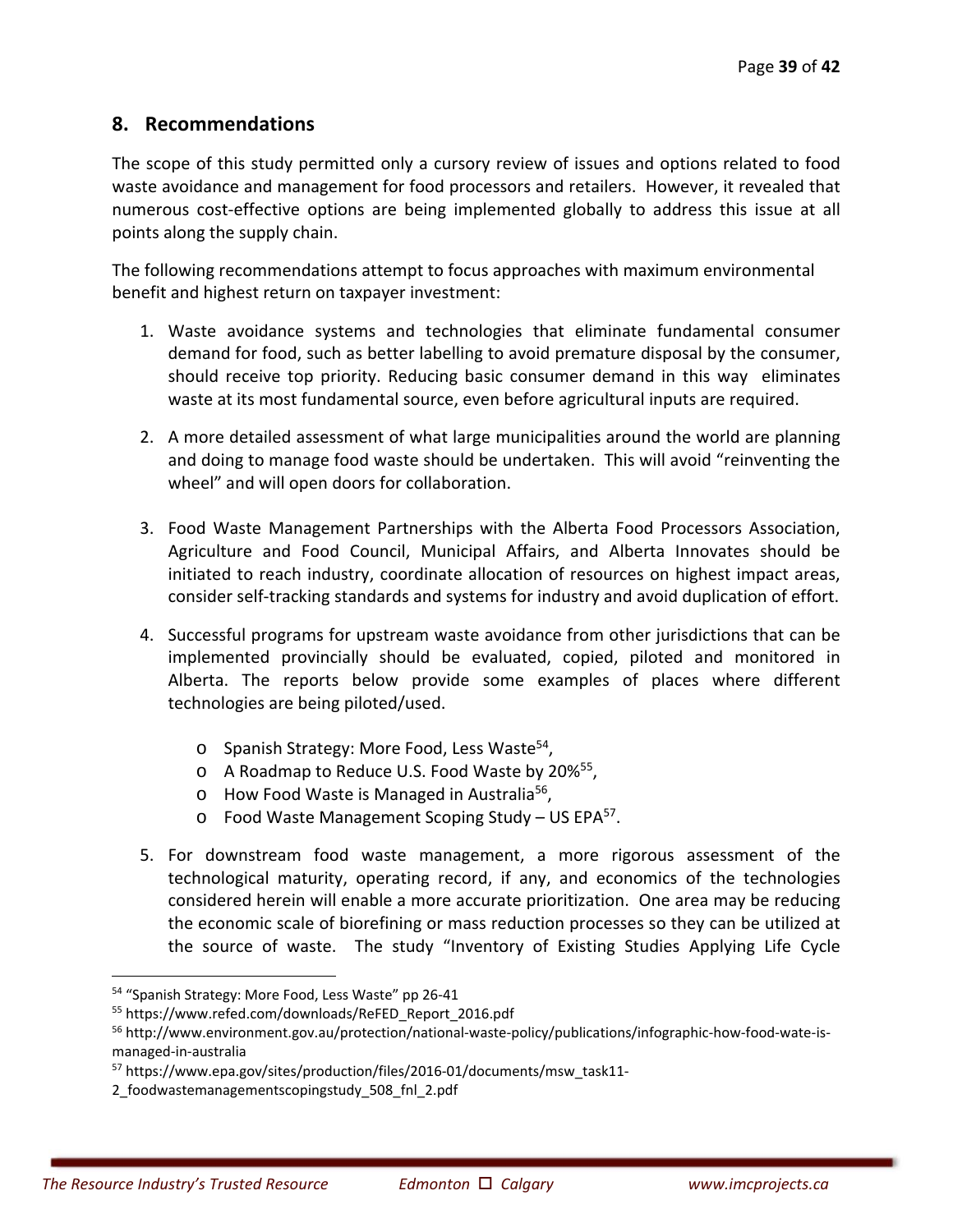Thinking to Biowaste Management<sup>58</sup>", reviews the literature regarding technologies and biowaste management.

- 6. While numerous studies have been conducted globally as to the economic viability of biorefineries, rapidly changing technology is reducing costs and enabling production of new, more valuable bioproducts. A survey of actual funded and operating biorefining projects should be undertaken in the context of food waste feedstock available in Alberta.
- 7. A common system of tracking and measurement should be implemented and adopted across the supply chain to enable a better waste accounting system.
- 8. Evaluation of needs at each part of the value chain should be undertaken. Some players in the value chain may want to reduce costs, others may want to find new revenue streams, while others may feel that improving a customer experience or reducing environmental impact is a worthy goal. For example, a public utility company could become the system integrator across energy/water usage and waste management.

 $\overline{a}$ 

<sup>58</sup> http://eplca.jrc.ec.europa.eu/uploads/Waste-Inventory-of-existing-studies-applying-life-cycle-thinking-tobiowaste‐management.pdf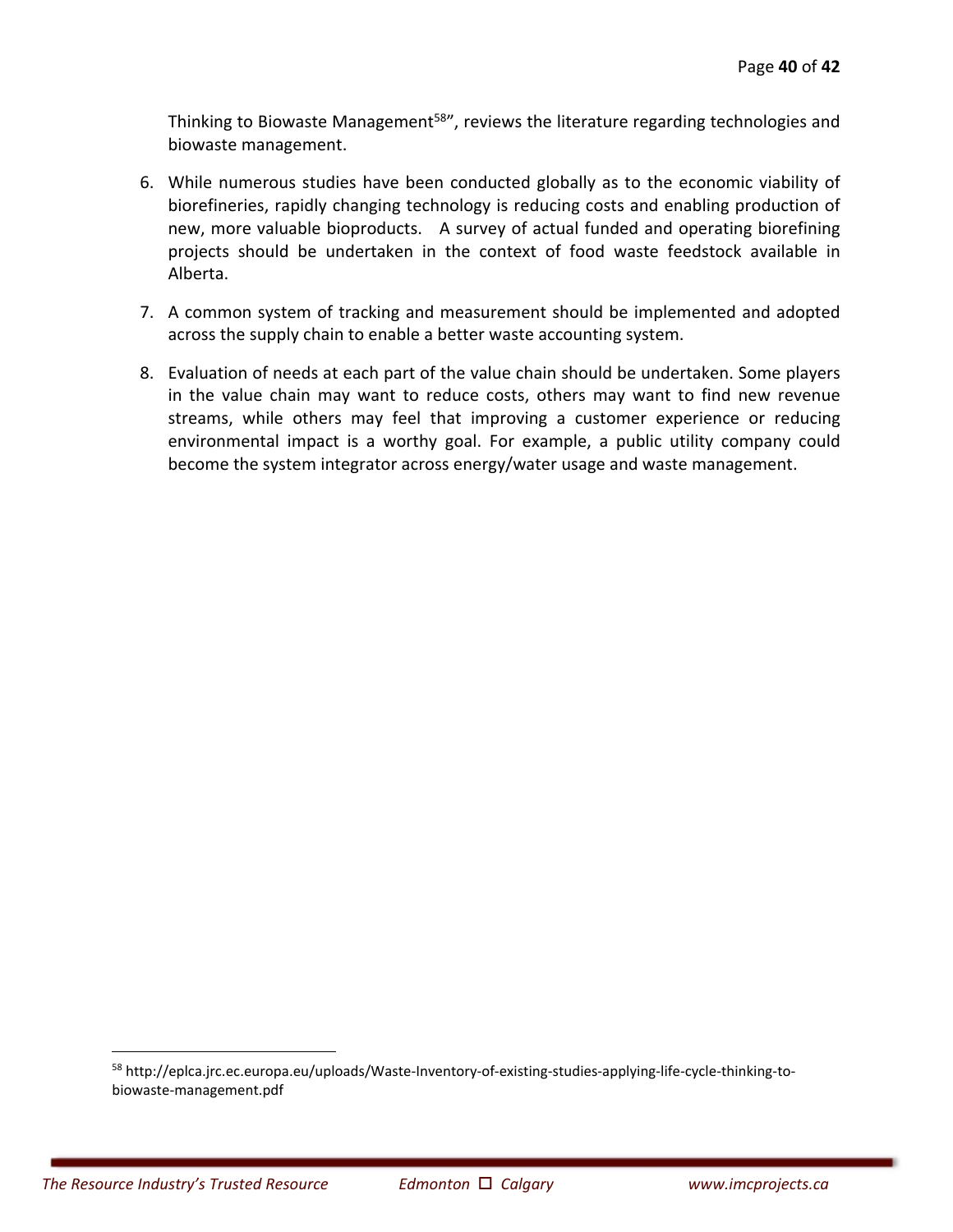#### **References**

- 1. Zero Organic Waste in Alberta: Policy Recommendations, 2014 Behrens & Sultana, Alberta Innovates Energy and Environment Solutions
- 2. How Food Waste is Managed in Australia Infographic. Department of the Environment, 2016
- 3. National Food Waste Assessment Final Report 2011 Institute for Sustainable Futures, UTS
- 4. Developing an Industry Led Approach to Addressing Food Waste in Canada. 2014 Uzea, Gooch & Sparling
- 5. National Food Waste Strategy. National Zero Waste Council. 2017
- 6. Recycling and Waste Reduction A Discussion Paper. Manitoba 2014
- 7. Spanish Strategy "More food, less waste" Program to reduce food loss and waste and maximize the value of discarded food. Government of Spain Madrid 2013
- 8. Inventory of Existing Studies Applying Life Cycle Thinking to Biowaste Management. EUR 23497 EN 2008
- 9. Food Loss and Waste in the Agro-Food Chain. Agriculture Policy Note. OECD 2016
- 10. Towards a Food Strategy for Saskatoon. Highlights
- 11. Deriving Increased Value from food waste and co-products. FoodWasteNet
- 12. A Roadmap to reduce U.S. food waste by 20%. ReFED 2016
- 13. Reducing Food Waste & Cutting Canada's Carbon Emissions: Policies for Reaping the Environmental, Economic and Social Benefits. National Zero Waste Council 2016
- 14. An Organic Waste Inventory for Alberta's Agrifood Sector. Alberta Agriculture and Forestry 2015
- 15. Food Waste in Canada. Opportunities to Increase the Competitiveness of Canada's Agrifood Sector, While Simultaneously Improving the Environment. Value Chain Management Centre. 2010
- 16. \$27 Billion Revisited The Cost of Canada's Annual Food Waste. Value Chain Management Centre 2014
- 17. Reducing Waste One Person at a Time Edmonton Food Council 2017
- 18. Food Waste Behaviours: Influences and Impacts on Residential Waste and Waste Reduction A Preliminary Report. Evans & Siemens 2016
- 19. Stop Trying to Solve Hunger with Corporate Food Waste N. Saul 2016
- 20. Organic Waste for Compost and Biochar in the EU: Mobilizing the Potential. Meyer-Kohlstock, Schmitz & Kraft, *Resources* 2015, 4, 457 – 475
- 21. How Canadian Technology is Tackling the Food Waste Crisis. J. Ostroff 2016
- 22. Taking Action to Prevent Food Waste and Combat Climate Change. K.Deily, 2016